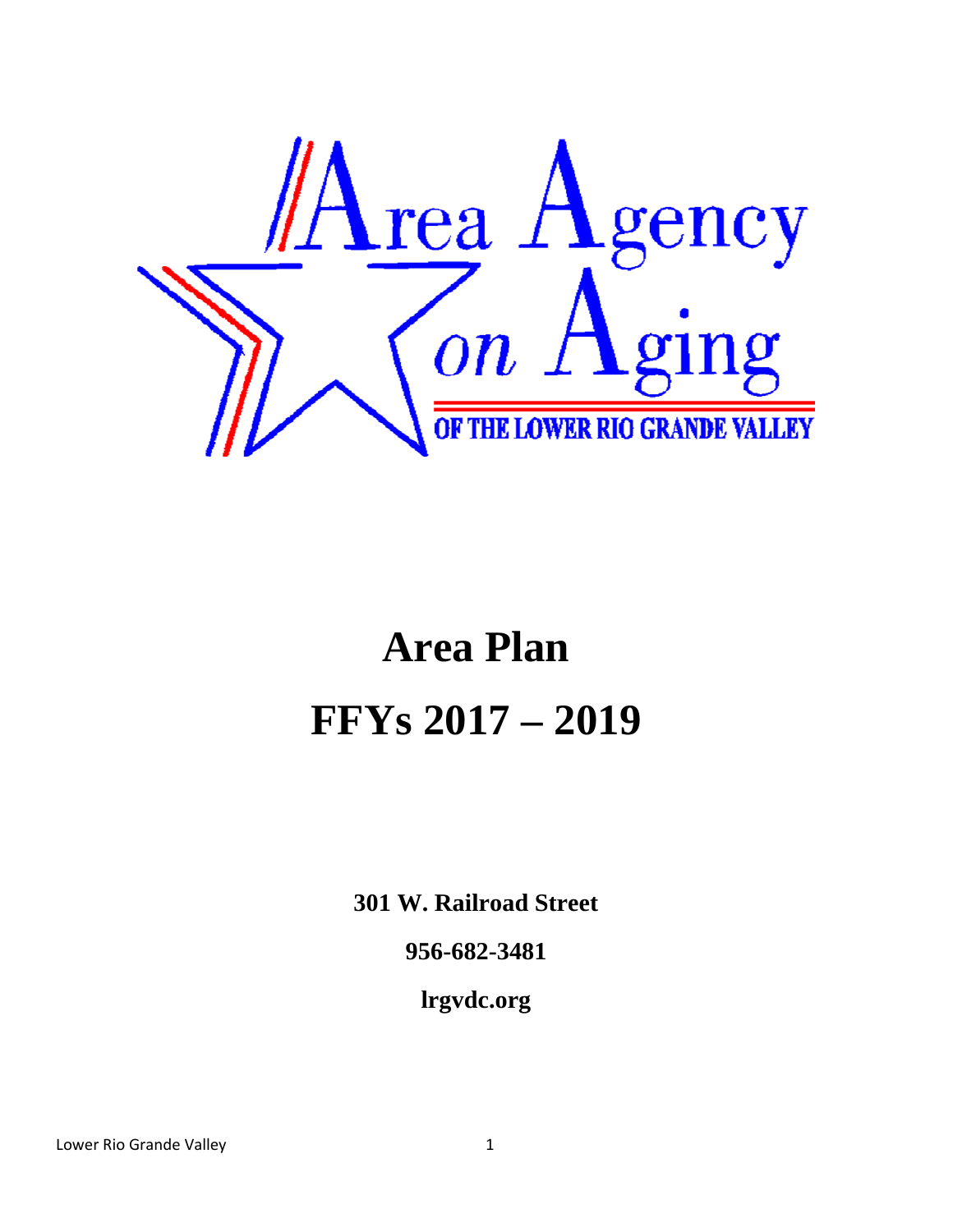# **Table of Contents**

| Service Delivery System, System Design, Program Development, and Innovation10 |
|-------------------------------------------------------------------------------|
|                                                                               |
|                                                                               |
|                                                                               |
|                                                                               |
|                                                                               |
|                                                                               |
|                                                                               |
|                                                                               |
|                                                                               |
|                                                                               |
|                                                                               |
|                                                                               |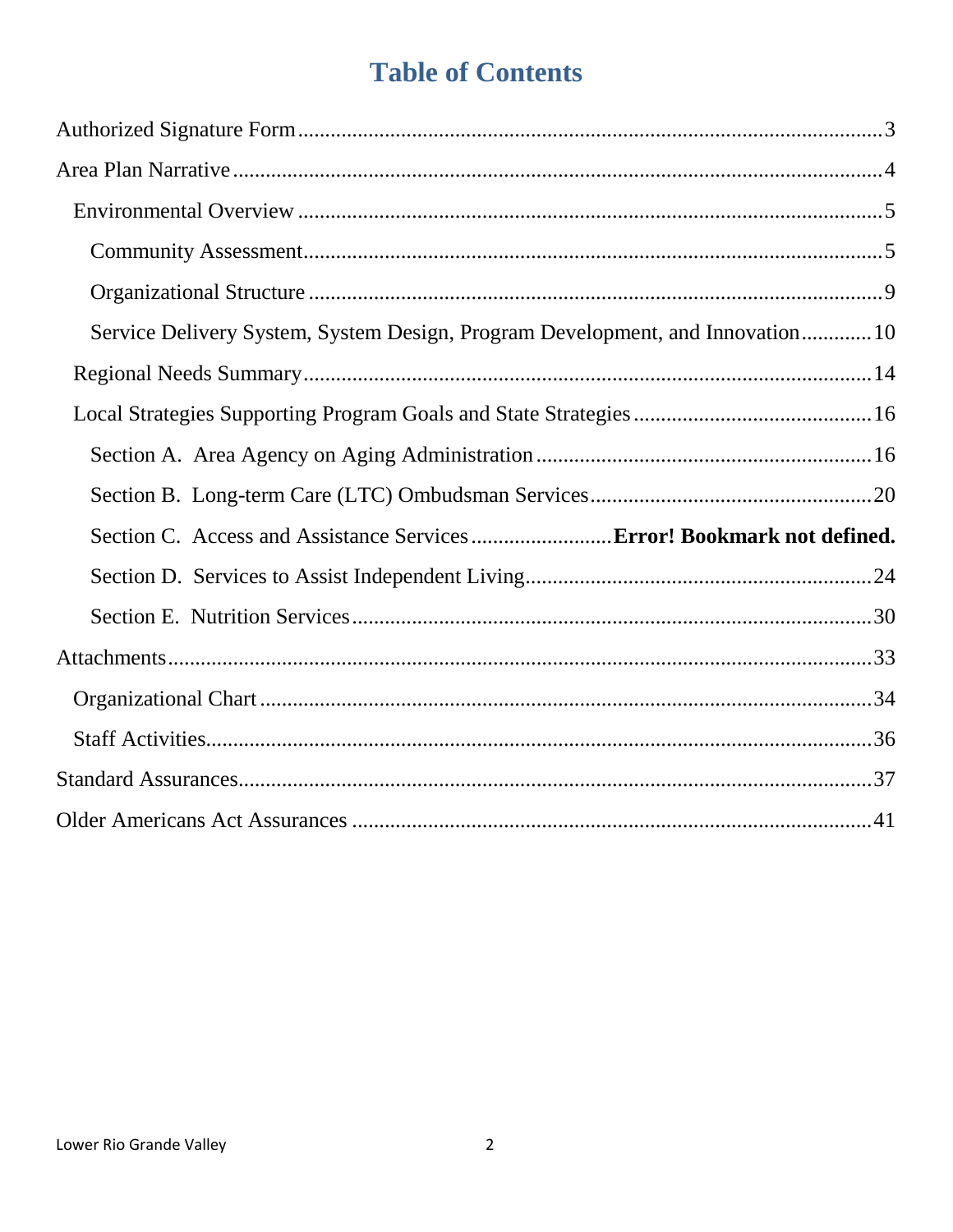#### administration of the Area Plan and serves as an advocate and focal point for individuals who are older and their

caregivers in the planning and service area.

The signature(s) below is of the individual(s) authorized to sign for purchase vouchers, budget amendments, expenditure reports and requests for payment; any changes to this information will be provided by the grantee by replacement of this form.

**Authorized Signature Form**

<span id="page-2-0"></span>The Area Plan is hereby submitted by the *Lower Rio Grande Valley Development Council*, for the period of October 1, 2016, through September 30, 2019. All assurances are included and are to be followed by the *Area Agency on Aging of the Lower Rio Grande Valley* under provisions of the Older Americans Act, as amended, during the period identified. The *Area Agency on Aging of the Lower Rio Grande Valley* will assume full authority to develop and administer the Area Plan in accordance with all requirements of the act and related State policy. In accepting this authority the *Area* 

*Agency on Aging of the Lower Rio Grande Valley* assumes the major responsibility for the development and

Crystal Balboa, Director of Finance\_\_\_\_\_\_\_\_\_\_\_ Signature Name (Type or Print)

Jose L. Gonzalez, Director of Area Agency on Aging Signature Name (Type or Print)

I certify that the signatures above are the individuals authorized to sign for purchase vouchers, budget amendments, expenditure reports and requests for payment.

Signature (Executive Director) Name (Type or Print)

I hereby certify the governing body of the Grantee Agency has reviewed and approved the Area Plan; further, the grantee and area agency on aging will comply with the federal requirements and assurances contained in the Older Americans Act, as amended, and with appropriate Department of Aging & Disability Services, Access & Assistance-Area Agency on Aging's outcomes for services contained in the Texas Administrative Code.

Signature Date Name (Type or Print) Date of Authorizing Official of Grantee

Mayor Jim Darling, President

of Authorizing Official of Grantee

Kenneth N. Jones, Jr. Executive Director Signature **Name** (Type or Print) Date

 $\_\_\_\$  Kenneth N. Jones, Jr.,  $\_\_\_\$ 

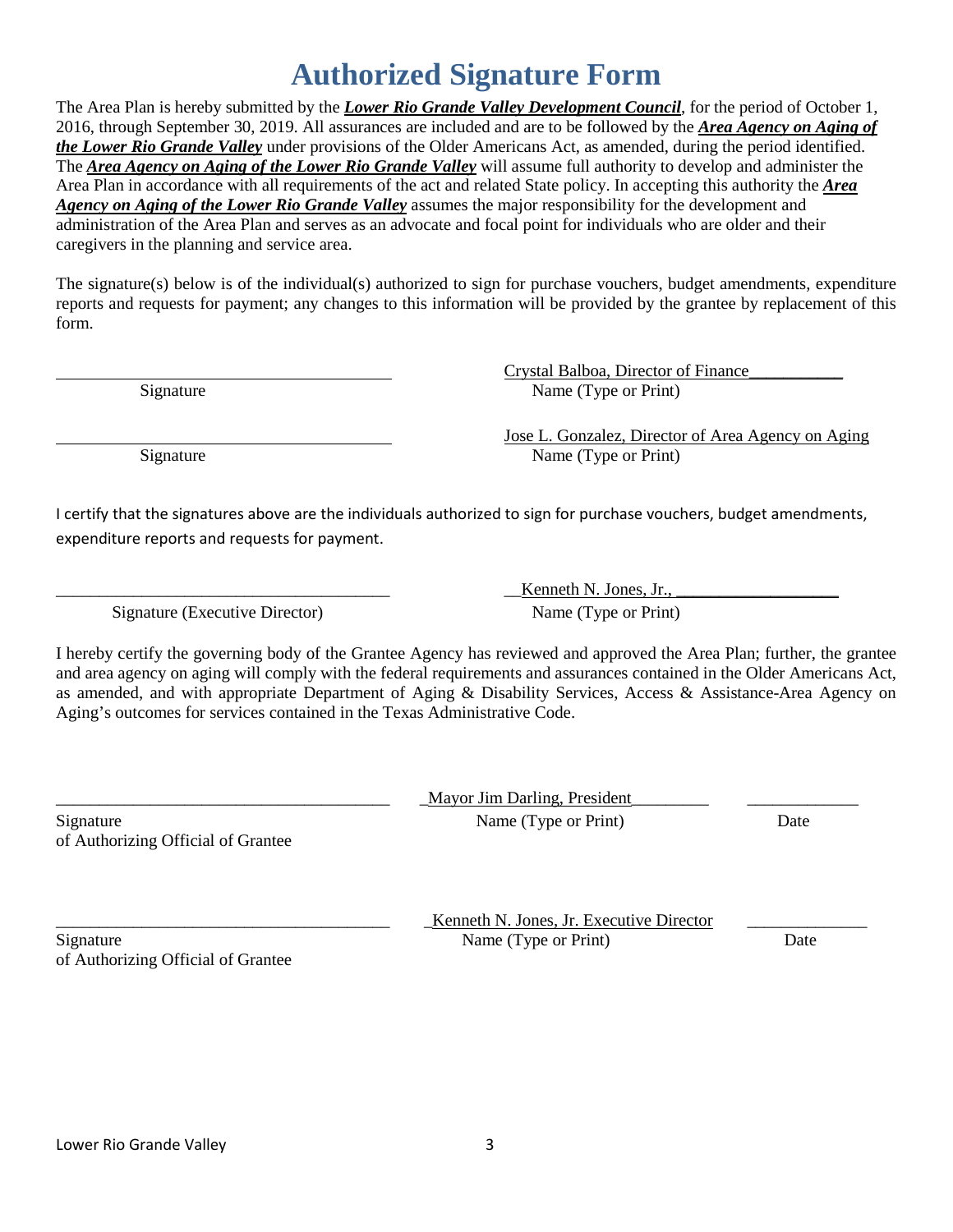<span id="page-3-0"></span>**Area Plan Narrative**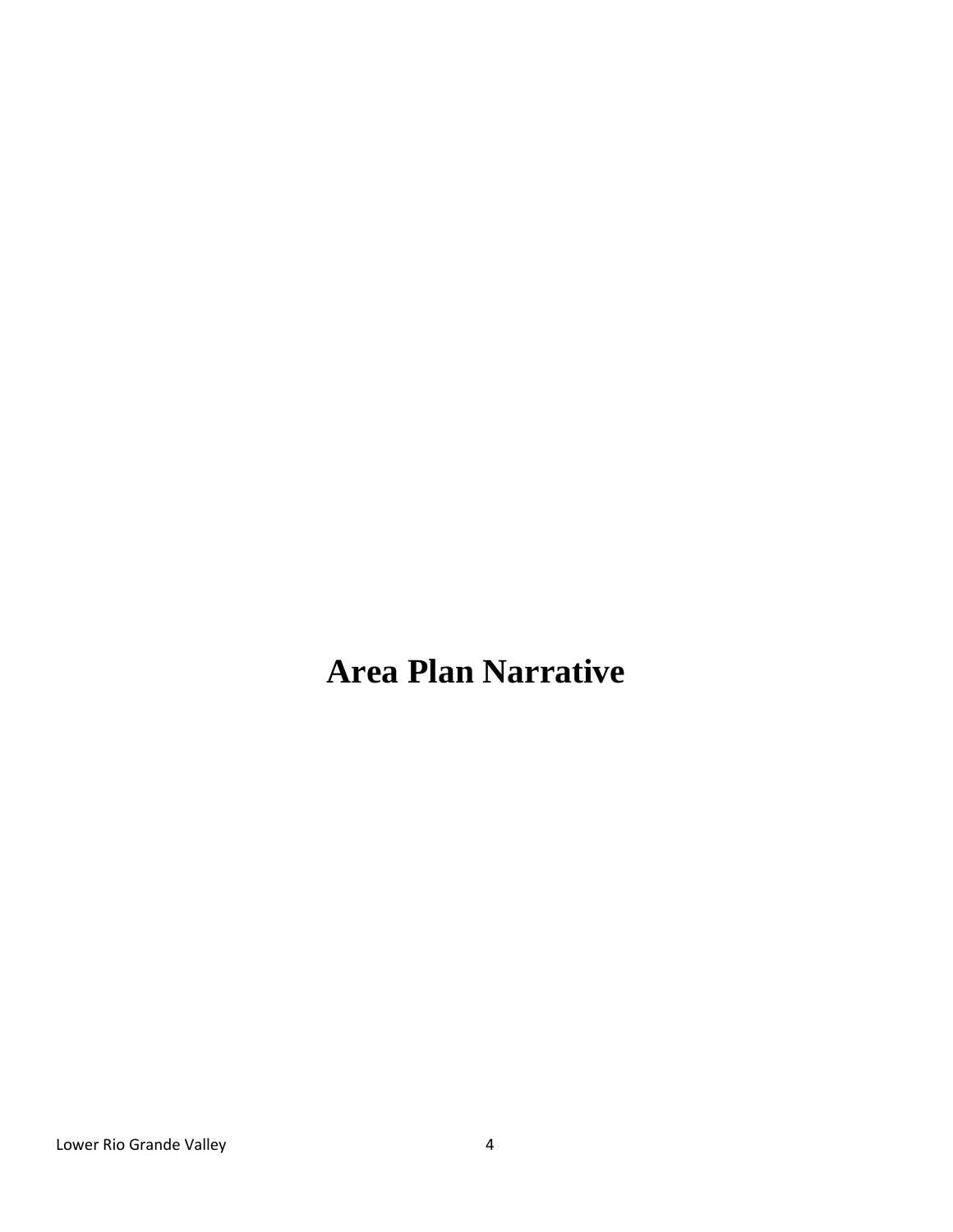# <span id="page-4-0"></span>**Environmental Overview**

## <span id="page-4-1"></span>**Community Assessment**

The Lower Rio Grande Valley (LRGV) region is in the southernmost section of the State that includes the counties of Cameron, Hidalgo, and Willacy. This three-county area is approximately 3,072 square miles. The region is bordered by Mexico to the south, the Gulf of Mexico to the east, and rural areas of Starr, Brooks, and Kennedy counties to the west and north. The area is secluded from the rest of the State. It is 152 miles southwest of Corpus Christi and 148 miles southeast of Laredo.



The region is also very diverse. Each of the three counties is physically and economically unique. Cameron County lies at the tip of Texas and comprises 906 square miles. According to the Secretary of State, the county has approximately 178 colonias. The county's total population is 420,392 (American Community Survey population estimate as of July 1, 2014). The growth percentage between 2000 and 2014 is 25%. It is home to the largest city in the region, Brownsville, which is also the county seat. The combined population of Brownsville, Harlingen, and San Benito is over 70% of county's population. Balance of the population is divided by the unincorporated areas and the municipalities of Combs, Rio Hondo, Los Fresnos, Port Isabel, South Padre Island, Santa Rosa, Primera, and Indian Lakes.

Hidalgo County comprises the western half of the region and is the largest of the three counties in the region spreading over 1,569 square miles. It is also among the 100 largest (78) counties in the country. The southern half of the county is more densely populated and contains twenty-one of the county's incorporated municipalities and virtually all of its manufacturing and business operations. The majority of these municipalities are strung along Highway 83 from Sullivan City in west to Mercedes in the east. The largest city in the county is McAllen. The county seat is the City of Edinburg. The largest municipalities that include McAllen, Mission, Pharr, and Edinburg comprise a municipal cluster with a population of 379,373 or 45.65% of the county's population. The northern half is sparsely populated and is still largely agricultural. The county also has approximately 940 colonias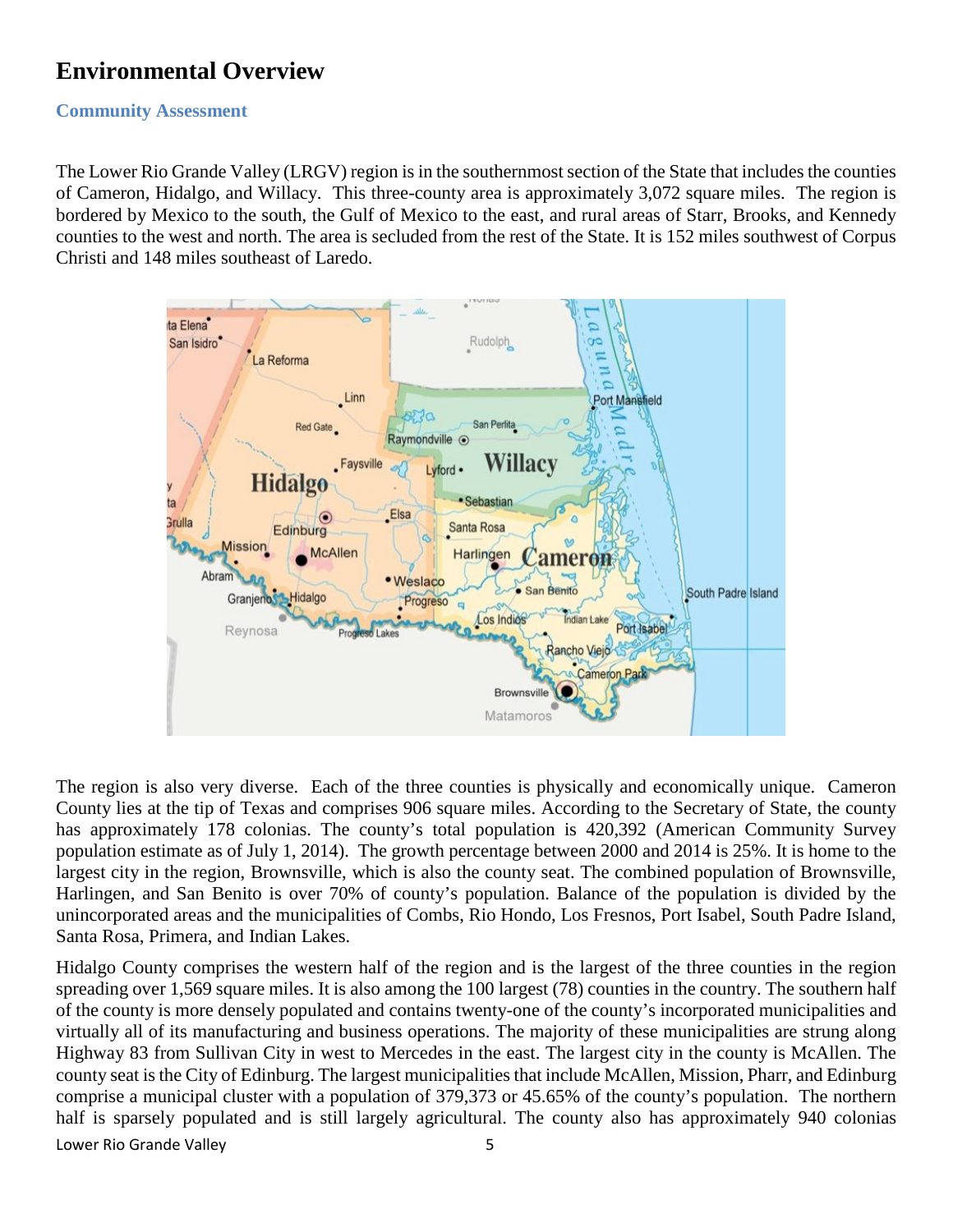(Secretary of State). The Hidalgo County's population is 831,073 (American Community Survey population estimate as of July 1, 2014).

Willacy County lies to the north of Cameron County and encompasses 597 square miles. It is the smallest of the three counties and it has a total population of 21,903 (American Community Survey population estimate as of July 1, 2014). This is a 9% growth from 2000. Willacy County is primarily rural, having a few small cities and towns (Lyford and San Perlita), and is home to agricultural, mining and ranching operations. The county seat of Raymondville is also its largest city with a population of 11,117 (American Community Survey population estimate as of July 1, 2014).

The Valley is extremely different from any other areas of Texas and is also distinct from the rest of the border regions fronting along Mexico. The region is somewhat isolated from other metropolitan areas of Texas. It is 236 miles south of San Antonio, 152 miles southwest of Corpus Christi, and 148 miles southeast of Laredo. The Valley, however, boasts nine ports of entry into Mexico, of which four bridges are located in Cameron County, and five bridges are located in Hidalgo County. Each County has one bridge dedicated to truck traffic, such as Los Indios in Cameron County which is located between Harlingen and San Benito and the Pharr Bridge in Hidalgo County.

The Valley currently has four navigation Ports along the Gulf of Mexico. They are: the Port of Harlingen, Port Mansfield, Port Isabel/San Benito and the Port of Brownsville. These ports link the Valley to the Gulf and East Coasts of the United States and various international ports. These land and seaports provide routes for export of recyclable materials, agricultural products, and electronic appliances from the region. They provide easier access to a broader range of markets than may be feasible to reach by land from other areas of Texas, the United States, and Mexico.

There are three major transportation routes linking areas of the region: Interstate 69E (77), 69C (218) and 2 (83). Interstate 2 (formerly US 281) runs east to west in the Valley from Brownsville to McAllen and westward out of Hidalgo County towards Laredo. Interstate 69C (US 77) is a north-south traffic highway, which begins at Brownsville, runs concurrent with I2 to Harlingen and then north to Raymondville and out of Willacy County toward Kingsville and Corpus Christi. I69E (US 281) provides another north-south traffic highway. It begins in Brownsville, in Cameron County and runs through Pharr and Edinburg to the northern boundary of Hidalgo County and ends in Canada's front door. These highways enable high-speed travel between Valley cities and provide connections to major interstate highways outside the region.

In addition to land and water accessibility, the Valley has six airports. The largest commercial airports are located in McAllen and Harlingen; however, Brownsville airport is also providing commercial service. The airports located in Weslaco and Edinburg are developing into successful freight centers, and Cameron County has an airport located in the Laguna Madre area.

The Valley's climate features include a warm temperature and subtropical climate. The winters are dry and the summers are hot. Temperatures range from approximately 50 degrees in winter to about 95 degrees and higher in the summer. The warm season in the Valley averages approximately 330 days per year.

Due to the climate and lower cost of living, the Valley has much to offer its newcomers and lifetime residents whether it be recreational or for business purposes. This environment attracts approximately 130,000 Winter Texans. Out of this number, over 92% of them are aged 60 and over with an average age of 69.5 (2008 UTPA Winter Texan Report). According to the 2000 census, mobile homes made up 18.7 of the detached structures compared to 9% statewide. This is in addition to the number of RV (Recreational Vehicle) parks that dot the area.

The area has approximately 259,675 housing units according to the 2000 census with an average household size of 3.5 persons. The average household size in Texas was 2.7 persons. The number of households with persons aged 65 and above was 25.5 percent compared to 19.9 statewide. The implication on the number of households with persons aged 65 and older is the need to address accessibility needs of the seniors such as ramps, grab bars,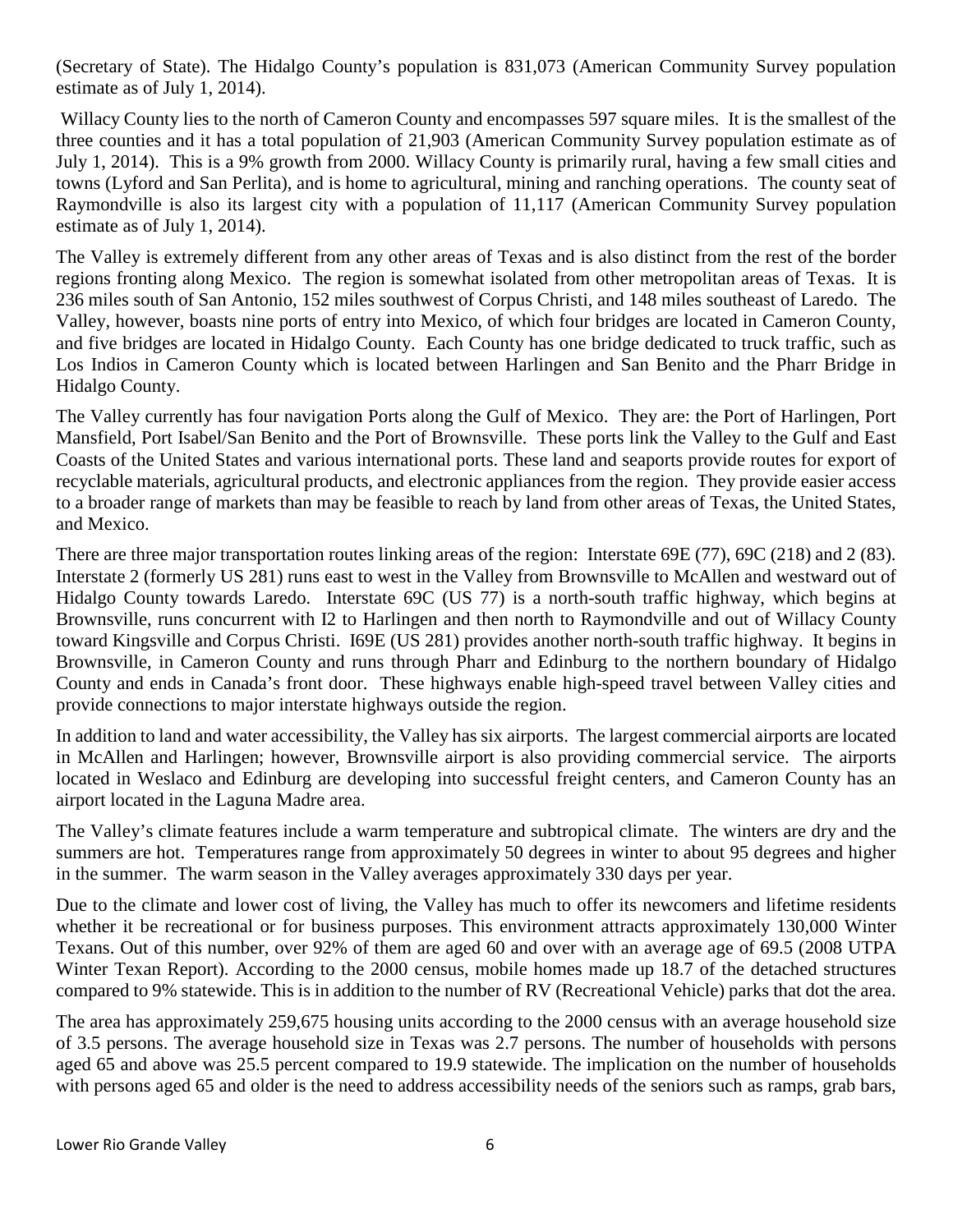and other home modifications. Building contractors will need to start considering building homes for aging in place.

The total growth in general population between 1990 and 2009 is 47.7% and 38% between 2000 and 2014. The older population for the region is also significant with an increase of 31.8% from 2000, which is higher than the general population (23.6%). The 2010 60+ population was 123,666 for the Lower Rio Grande Valley. The 2016 population estimate for the 60+ is 212,508. This represents a 71.84% increase from the year 2000. Out of the 2016 estimate, 161,242 are minority with Hispanics being 98 percent or 158,075. The low-income senior population is at 23.3% or 37,943. Projections indicate a significant continued growth in the general and senior population within the next ten years.



**Source: Texas State Data Center**





**Source: Texas State Data Center**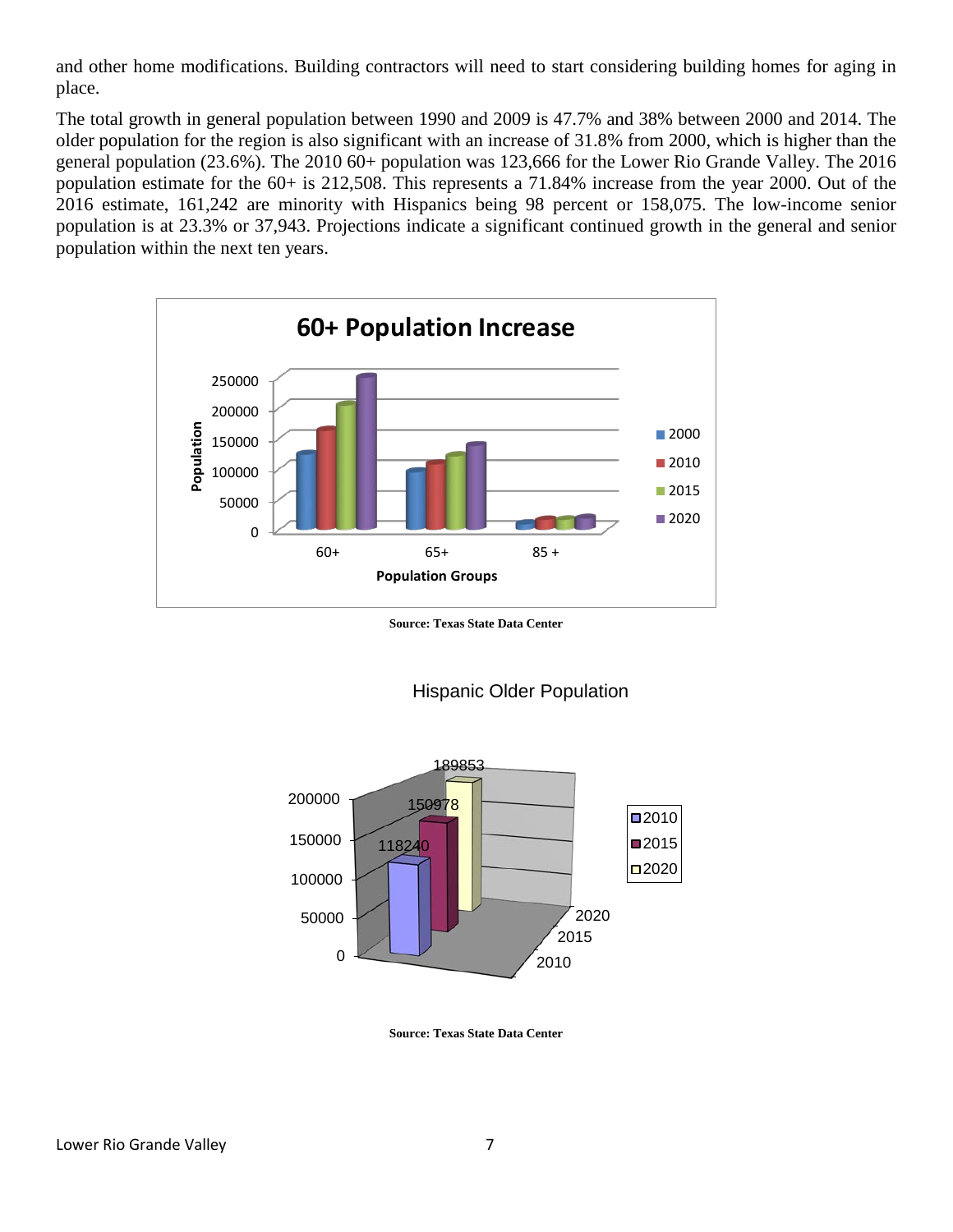

**Source: Texas State Data Center**

Adult Protective Services' statistics for the Lower Rio Grande Valley indicated that 49.52% of the seniors they served in FY 2009, had limited English proficiency. The nutrition contactor indicated 60% of their clients also with limited English proficiency. Considering the number of Hispanic seniors in the region and the proximity to Mexico, it is estimated that at least 65,000 seniors with limited English proficiency.

According to the American Community Survey, 49.47 % of the 65+ have some type of disability. The Alzheimer's Association in their 2010 Fact Sheet estimates that 13% of the 65+ population suffers from Alzheimer's. This means that approximately 14,039 older residents suffer with this disease. These two figures are significant as it may be an indicator on the number of family caregivers providing some type of uncompensated care. The Lower Rio Grande Valley Hispanic Elders report also indicated that 28% of individuals 65 were diabetic. Based on this estimate the number of diabetic seniors is 30,237. This increases the risk of institutionalization and potential of suffering other conditions such as kidney failure, amputations, blindness, and heart disease.

The Lower Rio Grande Valley has 27 acute and psychiatric care hospitals with approximately 3,501 beds. According the Department of State Health Services report for 2008 the Lower Rio Grande Valley had 158,770 discharges. Hospitalizations for older individuals aged 65 and older is 29% while this group represents 10% of the population (DSHS 2006 Hospitalization Report). Hospitalization rate for individuals aged 85 and over was 596 hospitalizations for every 1000 adult aged 85+. Seniors account for a large share of hospitalizations. In addition, older persons were most likely to be hospitalized for diabetes than young individuals. The region boasts with a large number of adult day care centers, home health agencies and durable medical suppliers. Between the 1<sup>st</sup> quarters of 2007 and 2008 there was an increase of 5.41% of Medical/Health services employment in the Valley compared to 3.85% statewide for the same period.

The Region faces many economic challenges as it faces a dramatic increase in the general and older population. The estimated population growth from 2000 to 2020 is 60.6%, this is an increase of 924,772. The Hispanic population will continue to be largest minority population at 91.8 %. A similar increase will be experienced with the senior population. A Texas Workforce Commission report indicated that both Cameron County and Willacy County had an economic base which is of below average diversity. It means that significant concentrations of employment in only one or two industrial sectors makes an area less diversified and more susceptible to widespread economic decline should a key sector suffer a significant loss. Hidalgo County on the other hand had an average diversification in its economic base. The per capita income in 2005 for the Region of \$16,768 compared to \$32,460 statewide. Unemployment report for April 2010 indicated a rate of 11% compared to a statewide rate of 8.1% for the same period. The Region received over \$5,020,109,000 in government transfer payments in 2005. This reflects a \$4,657 per capita transfer payment compared to \$4,194 statewide. These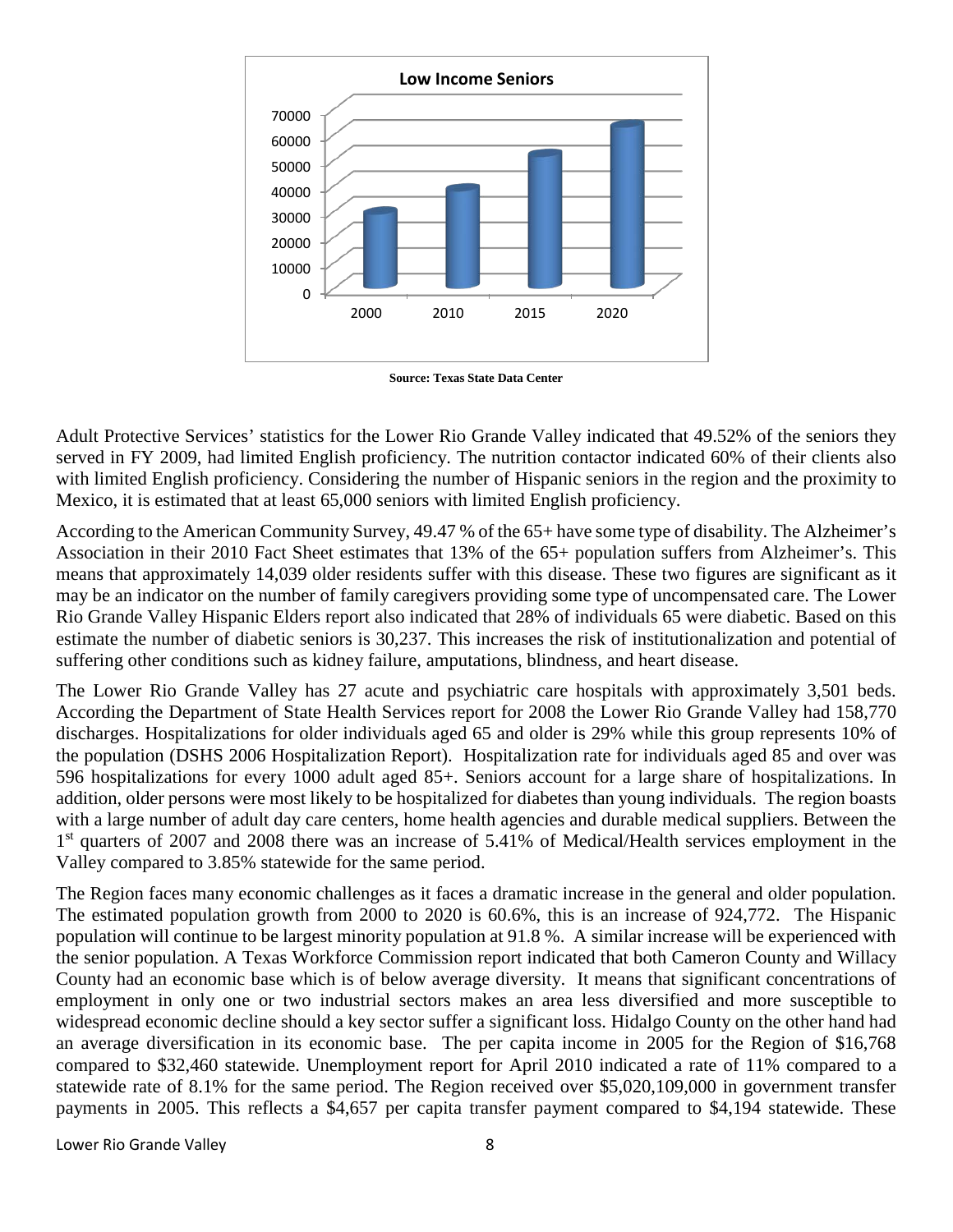payments include the total amount of government allocations to people who qualify for income assistance. This consists largely of supplemental security income payments, family assistance, general assistance payments, food stamp payments, other assistance payments, including emergency assistance. Economically, local municipalities are strained.

Support from local governments for senior services is minimal. Community Development Block Grant (CDBG) funds from municipalities is very hard to acquire in Cameron County. Senior services have fared better in Hidalgo County. The Cities of McAllen and Mission have provided CDBG funds to the Area Agency on Aging. Other communities in Hidalgo County have also supported the senior nutrition programs and other senior services. Communities are not ready for the increase in the aging of the population. The expected increase in the senior population between 2000 and 2020 is expected to be 102%. This expected increase will place a strain on the local governments that have not placed much emphasis on the senior population. The health industry will be the one most hit by this increase. Local hospitals are impacted by three sets of populations. One of these groups are the residents of northern Mexico, Winter Texans and local residents.

Mexican residents utilize the health resources in the Valley. This is because of the close proximity to major population areas such as Matamoros to Brownsville and Reynosa to McAllen. Every year approximately 100,000 Winter Texans call the Lower Rio Grande Valley home. The average age of the Winter Texan is 65 years old. Hospital census increase during the six months that the Winter Texas are here. The third group of course are the local residents that are here the full year.

## <span id="page-8-0"></span>**Organizational Structure**

The Lower Rio Grande Valley Development Council (LRGVDC) is a voluntary association of local governments and a political subdivision of the State formed under Texas Law to deal with problems and planning needs that cross the boundaries of individual local governments that require regional attention. Formed in 1967 by a merger of the Texas Southmost Economic Development District and the Lower Rio Grande Valley Council of Governments, the LRGVDC is one of twenty-four (24) State Planning Regions; as chartered by the State (V.A.C.S. 1011m). The LRGVDC is considered the appropriate body to ensure coordination of development programs and to ensure local control of federal and state funded projects. This organization has also become a governmental forum to discuss and develop local efforts for the resolution of common problems and issues.

Geographically, the LRGVDC comprises the three (3) southernmost counties of Texas; Cameron, Hidalgo, and Willacy and encompasses 3,072 square miles. Membership in the LRGVDC consists of the governing bodies of Cameron, Hidalgo and Willacy Counties, forty (40) municipalities, eleven (11) educational institutions, thirty (30) special purpose districts, one (1) grassroots representative and ten (10) members at large. These entities represent the entire tri-county population estimated at 1,273,368 according to the American Community Survey for the period ending on July 1, 2014.

The LRGVDC is governed by a twenty-six (26) member Board of Directors. Municipalities with a population of 25,000 and above have a seat on the Board. The rest of the Board membership is selected by membership. This Board is primarily responsible for the direction of all LRGVDC functions, and meets this responsibility through LRGVDC policies, committees, plans and programmatic activities. The Board has established numerous standing committees, which function in an advisory capacity.

Historically, the LRGVDC has provided ongoing assistance to local governments in the areas of management services; human resources development; law enforcement and criminal justice; public health; economic and industrial development; natural resources management; data research and development; intergovernmental services; community development and transportation planning and services. These comprehensive planning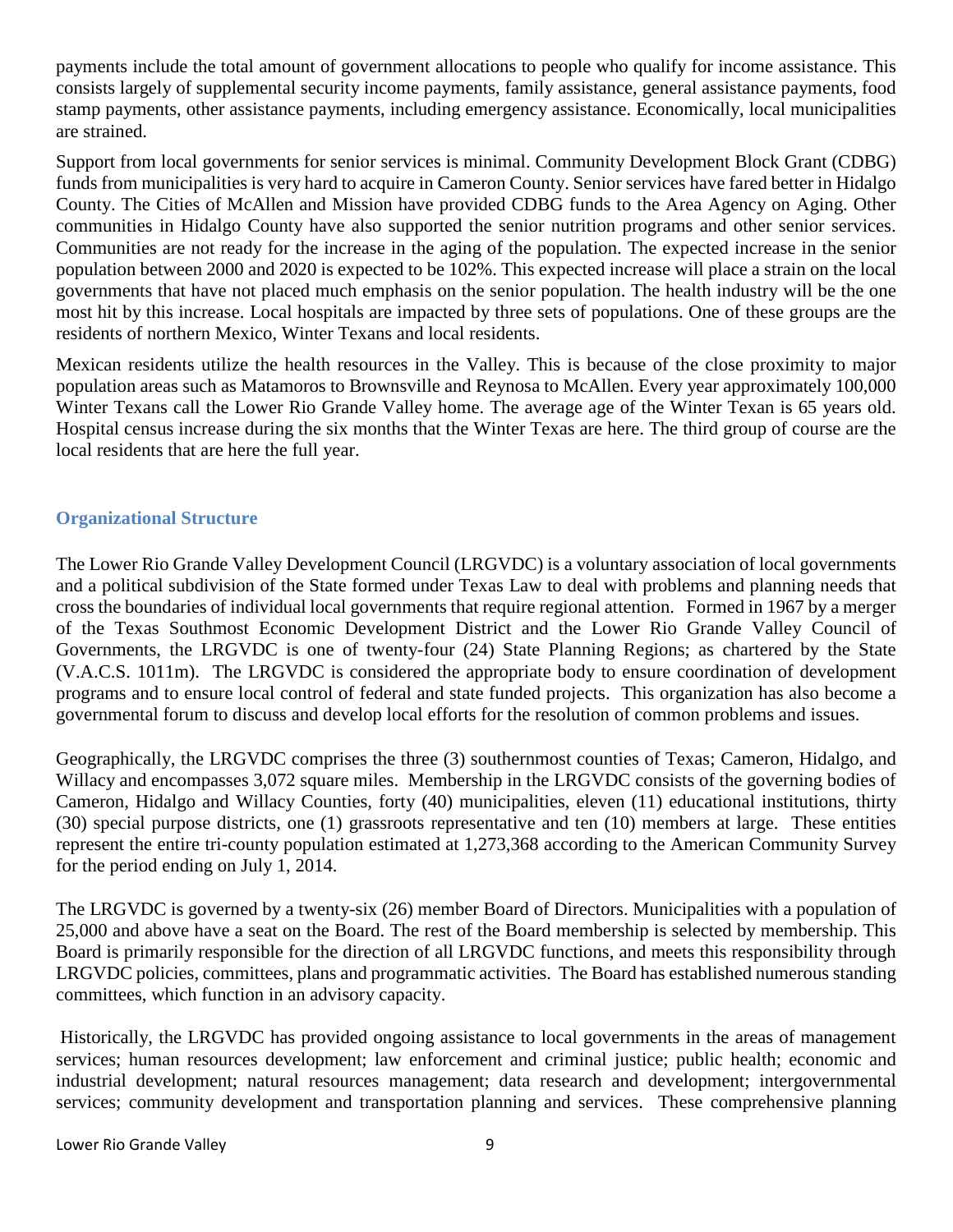functions conducted by the Development Council relate to all segments of the population, the economy and governmental activities.

The Board selects the Executive Director who is charged with the overall management of the organization. The executive committee has selected an Assistant to the Executive Director to assist in organization's management.

The Area Agency on Aging is one of 11 departments under the auspices of the LRGVDC. It is also considered among the larger departments within the LRGVDC**.** The total staffing for the Area Agency is 31 FTEs, which is approximately 15 % of the LRGVDC total staffing. Approximately 87% is supported by Title III. The Area Agency has oversight of other programs not funded under Title III. Aging and Disability Resource Center (4 FTEs), and the Community-Based Care Transitions Program (4 FTEs). The Area Agency is divided into two components. One component is the administrative arm with 5 FTEs that has the overall administrative oversight of all Area Agency activities. The other is the direct services component (22 FTEs) that comprises all Access and Assistance services and the other activities.

The strong suit is that the turnover rate has been low for the care coordination and the elder rights component. Under the Administrative component, Administrative Assistance that has been with the Area Agency 10 years and is the person with less years under Administration. This also brings the positive and negative side as the Director has been with the agency 34 years and brings continuity and the possibility of retirement within the next 5 to 7 years. The same applies to two other administrative staff that may also retire with the next 5 years. The newer staffing has been with the ADRC and the Care Transitions Program.

The Area Agency on Aging has an advisory council whose responsibilities are to provide input, counsel, and recommend policies. All Advisory Council recommendations are submitted to the LRGVDC Board of Directors for approval.

Staffing is split between two offices. The main office is located in Weslaco. Area Agency staff moved into a new building built adjacent to the COG's administrative office. The majority of the staff is located in this building. The second building is leased space in Harlingen. This satellite houses care coordination staff along with caregiver support coordination, LTC Ombudsman and a benefits counselor. This office covers the Lower Valley which consists of Cameron and Willacy counties.

## <span id="page-9-0"></span>**Service Delivery System, System Design, Program Development, and Innovation**

The AAA employs four methods of providing services to seniors in the community. The first method of service delivery is through its traditional contracted services. The AAA contracts with other agencies or service providers in the areas of Nutrition, Evidence-based Services, Senior Center Operations, Transportation and Caregiver Education and Training. These Service Contracts are awarded on a multi-year basis through a Request for Proposal process. A bid conference is held prior to applications being submitted to provide guidance to all potential applicants. The request for proposal process is the function of the LRGVDC's Procurement Department. Procurement staff coordinates all the process and steps with Area Agency on Aging staff in order to be compliant with specific requirements. Ads are published in the three major newspapers that cover the three county area. All applications are opened with Area Agency and Procurement staff present and conduct a review of the applications to assure that all required documentation is submitted to assure that all applicants have complied with the RFP requirements.

Lower Rio Grande Valley 10 The Advisory Council appoints an Ad-Hoc Committee to review, accept applicant presentations, and recommend funding levels. Area Agency staff will schedule and notify the Ad-Hoc committee of the meeting. All Ad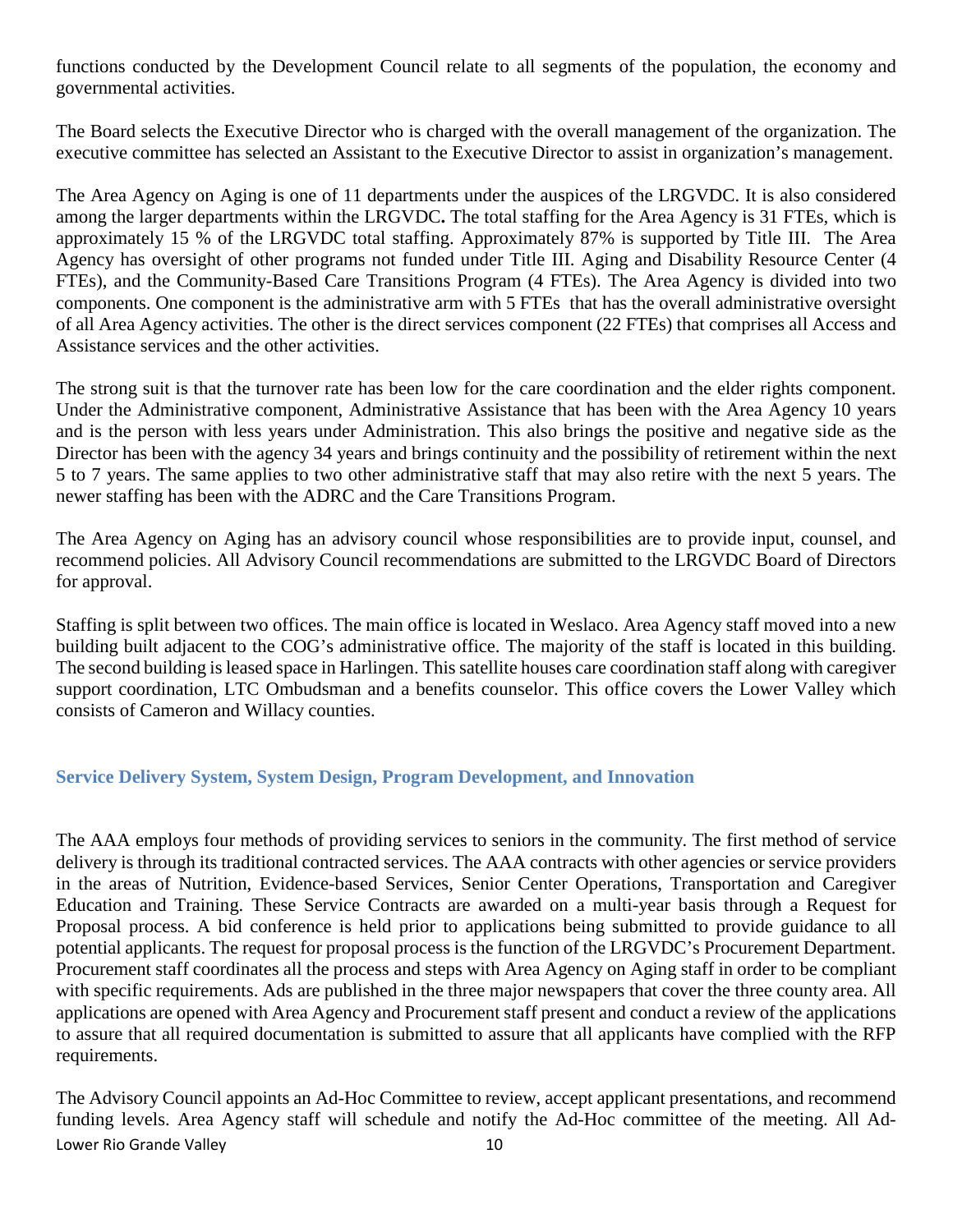Committee members receive copies of the proposals to review prior to the meeting. The Ad-Hoc committee composed of Advisory Council Members. They review all proposals being considered. Proposals are scored according to past performance, agency capacity, catchment area and other considerations. The Ad Hoc Committee submits recommendations on the proposals to the Advisory Council for consideration. The Advisory Council in turn makes its recommendations to the LRGVDC Board of Directors for approval. Once approved by the LRGVDC Board the contracts are sent out for signature.

Contracts are either on a cost reimbursement bases or on unit rate performance. Unit rate providers are reimbursed monthly based on the units of service provided to eligible clients. Documentation on each client must meet AAA requirements. Cost reimbursement providers must submit documentation regarding expenditure that are being submitted for reimbursement. Client and Program Records are maintained in current status by the contractor. These records are made available to the AAA for review at any given point in time during the contract year or any time thereafter. The contractor reports all activity on a monthly basis so that performance may be measured. The activity reports and reimbursement requests are submitted to the AAA by the tenth of the month.

All Contracts are monitored every quarter to ensure program compliance/integrity. Results are shared with the contractor. If needed, corrective action plans will be implemented.

The second method is through its direct service system. This system includes all Access and Assistance services such as Care Coordination, Caregiver Support Coordination, Benefits Counseling (Legal Assistance, Legal Awareness), Ombudsman, and Information Referral and Assistance. Other services include Caregiver Information Services and Caregiver Education and Training. In this method AAA staff interact directly with clients who may need specific services, information, referral and/or assistance on any of many issues.

RIO-Net ADRC is under the auspices of the Area Agency on Aging. The IR&A service has been placed as a component of the ADRC. Case records are kept on each client receiving services from this Agency. Units of service are documented on clients. All units are measured in real time spent with the client. One unit of service is equal to one hour. Units are measured in increments of minutes. Information is collected daily and reported on a monthly basis.

The third method involves acquisition for services through Direct Purchased of Services Agreements. Similar to the request for proposals, the vendor solicitation is also the function of the LRGVDC's Procurement Department. Ads are published in the three major newspapers that cover the three county area. All applications are opened with Area Agency and Procurement staff present and conduct a review of the applications to assure that all required documentation is submitted and to assure that all applicants have complied with the solicitation requirements. Those applicants not in compliance with the requirements are notified and disqualified for contracting.

These Providers only serve clients that are referred by AAoA Care Coordination staff. The AAoA maintains control of any and all services to be provided in this acquisition method. Required services are documented in the client case record narrative, care plan, and service authorization. The Provider Agreement process is not an open ended system so providers must apply for enrollment once a year. The Provider is placed on a rotation list for their particular service. Clients are given the opportunity to choose a provider from the list when they are ready for services. If the client does not choose one, the case manager will choose the next provider on the rotation list. Some services like Home Modifications require that at least two sub-contractors submit bids on the work to be done. The lowest and the better bid is chosen. Home modifications have been key in providing assistive devices such as ramps, grab bars, walk-in showers, raised commodes, and tub-transfers in carrying out activities of daily living. One of the vendors is the Senior Companion program that uses stipend volunteers to provide respite care. This provider also accepts referrals for other volunteer services that are beyond the vendor agreement.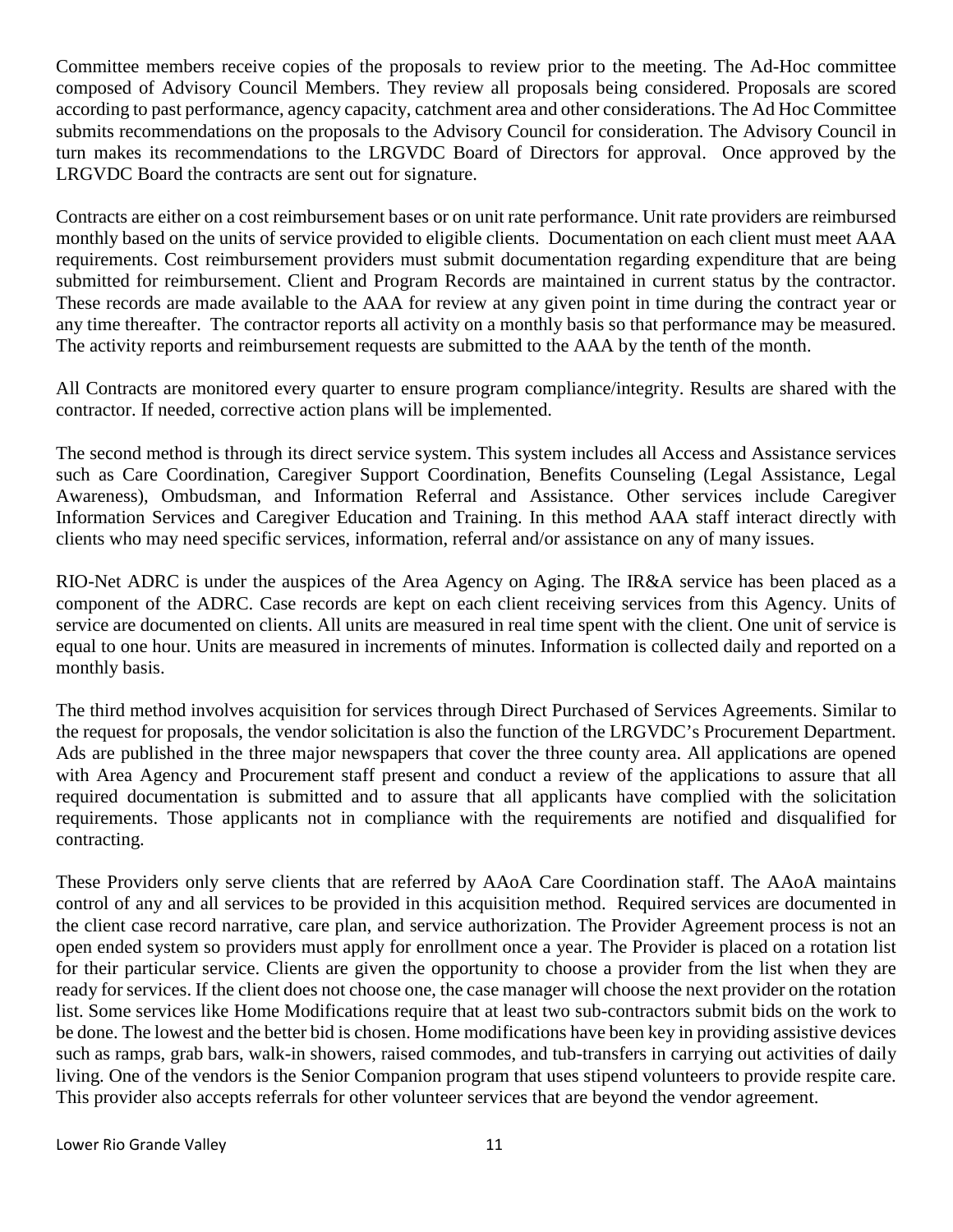Actual services are obtained through a system of service order requests that are generated and monitored by AAA staff. The Service request form starts the service cycle. The Provider responds to the request by offering and arranging for services to be provided to the client. The provider must follow all instructions and time lines given to him by AAA staff in regards to the service being purchased. Care coordinators conduct follow-up calls at the end of the certification period and obtain a client satisfaction survey to assure that they were satisfied with the service provided.

The final method of providing services is through coordination with partnerships among local providers. The local Aging and Disability Resource Center (RIO-Net ADRC) is under the auspices of the Area Agency on Aging. Individuals inquiring about services or seeking assistance to accessing services are served by ADRC or Access and Assistance staff making the necessary referral to local partners. Follow-ups are made to assure that the individual was served or if additional referrals are needed. Through the years, the Area Agency has built partnerships with the Local DADS LCS, mental health authority, community action programs, 211, faith based organizations, MCOs, housing authorities this is to name a few of the community organizations collaborating with the Area Agency on Aging. Through the Community-based Care Transitions Program the Area Agency has built a strong partnership with local hospitals and post-acute care providers. These post-acute care providers include home health agencies, skilled nursing facilities, rehabilitation centers, hospices, and long-term acute care hospitals.

The Area Agency assures that all methods of providing services to seniors and family caregivers in the Valley address all targeted populations. The population characteristics for this region meet those targeted populations such as minority, limited English proficiency, individuals with the greatest social and economic need. Special emphasis is provided to Willacy County as it is the least populated and rural county in the area. Phone processes have been set so that each call is answered by an actual person. No phone trees are allowed. Calls are rotated to the next available person if the initial person is on a call.

The Lower Rio Grande Valley is in an economically distressed area. The majority of the resources the support the Area Agency on Aging are Title III funds. Limited Community Development Block Grant (CDBG) funds are provided by the Cities of McAllen, Pharr, and Mission. Local funds provided by the LRGVDC Membership, is used to match 68% of the allotted administrative funds. All unmatched funds are transferred to services. The internal fiscal management is between the Director of the Area Agency on Aging (AAoA) and Director of the Fiscal Department. The AAoA Director prepares all planning budgets based on previous year experience and potential changes. The LRGVDC's fiscal office is the fiscal manager for all fiscal activities of the Area Agency. Monthly expenditure reports are submitted to the Director for review, AAoA Technician IV (Area Plan Administration) submits to the AAoA Director a monthly report on fiscal and program activities. These two documents are used to review budget balances and performance measures on a monthly basis.

## System Design

The LRGVDC designated as the Area Agency on Aging, is the leading advocacy agency for older persons in the Lower Rio Grande Valley. It facilitates the continuum of care to older persons by serving as a single point of contact point for meeting the needs of older adults and their family caregivers. During its inception in 1974 the Area Agency on Aging functioned as the planning entity. All services were contracted. Total staffing included the Director, Planner, Program Coordinator, Program Compliance officer, and Secretary. In FY'82 when the Area Agency initiated its direct service component, it included Ombudsman Program, Information and Referral and Outreach/Advocacy. Today, total staffing is 39. It includes all staffing for Administration, Direct Services (Access and Assistance), ADRC, and the Community-based Care Transitions Program. In 1984 the Area Agency restructured the direct service component and combined Information and Referral and Outreach/Advocacy into one of the first case management programs under an Area Agency on Aging. In 1987, the Area Agency on Aging had under its auspices Eldercare Home Health Agency. Under this setup, the Area Agency had a system that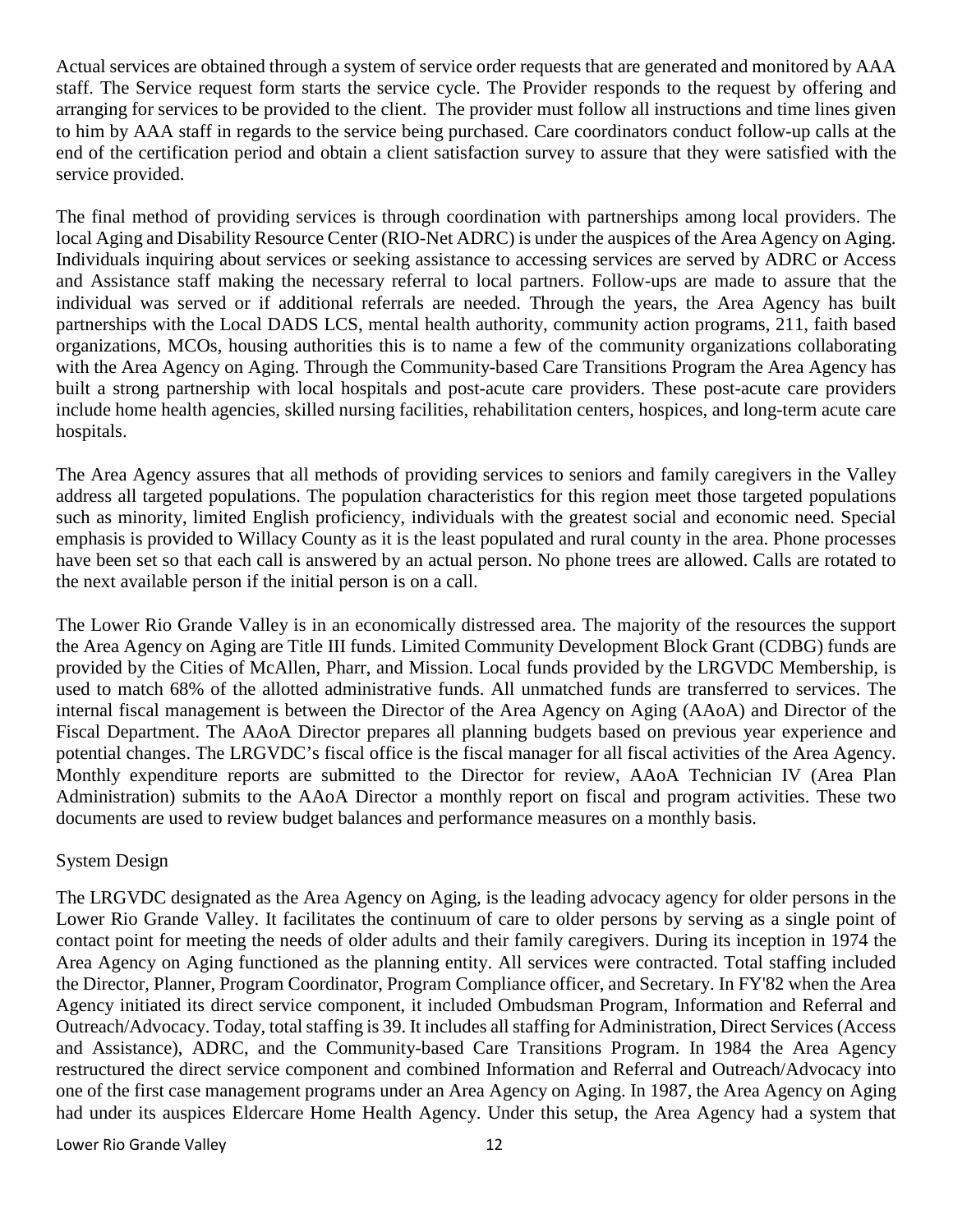resembled the Community Based Alternatives (CBA) Program. This system was broken apart because of a state legislative mandate. This change was brought about by the Home Health industry that saw this as a threat to their livelihood. These initiatives were the cornerstone to the current system design implemented by the Area Agency on Aging. Its track record for providing direct services such as Information and Referral, Outreach/Advocacy, LTC Ombudsman, Case Management, and Benefits Counseling proved that the Area Agency could provide services in an effective and efficient manner.

There are no other organizations in the region with the capacity to administer the Access and Assistance program in the manner as it is carried out by the Area Agency. The Area Agency had no problem in implementing the Access and Assistance component when the Texas Board on Aging determined that this was the role of the Area Agencies. With over 28 years of experience in providing direct services, the Area Agency was in position to meet that challenge. In addition, the Area Agency has established a long-term relationship with local providers and vendors. In 1991 the Area Agency budgeted approximately \$65,000 to purchase services for the elderly utilizing the direct purchased services option. In fiscal year 2012 (prior to the sequester) the amount of funds budgeted for direct purchased services was over \$1,150,000. In 2015 the amount was \$867,024. This demonstrates the commitment of the Area Agency to continue providing direct services.

Senate Bill 374 and its companion bill in the Texas House of Representatives has provided a challenge to the Area Agencies to come up to the plate and carve a role in the single access point for services to seniors. This was the impetus for the Area Agency to seek the designation of an Aging and Disability Resource Center. In 2011 the Area Agency was designated as the 12<sup>th</sup> ADRC in the State. RIO-Net ADRC is the name of the ADRC for the Lower Rio Grande Valley. In support of the ADRC, the Area Agency acquired through SSBG funding a webbased resource program. The Network of Care has been the vehicle to providing an electronic resource information system.

The current system design is utilizing the Information Referral and Assistance under the ADRC as the front door to access services. The partnerships build under the Area Agency are being enhanced by the ADRC through memorandum of understanding with local organizations. Collaboration between ADRC staff and Access and Assistance staff provides for the coordination of requests for assistance internally to be more effective. All incoming calls are answered by a live person. The LRGVDC also discourages the utilizing phone trees to answer calls. The Area Agency also administers one of the Housing Navigator programs under the ADRC. Local partnerships are identified with local housing authorities, Section 202 providers and USDA Rural Housing programs for the elderly and disabled.

The Area Agency is one of three participating Community-based Care Transitions Programs (CCTP) in the State under Section 3026 of the Affordable Care Act that remain out or the original six. The total projects across the country used to be 102. The Area Agency is implementing Eric Coleman's Care Transitions Intervention evidenced based model to affect the reduction of the 30 day hospital readmission rates. Under the project the Area Agency is working with 10 hospitals and over 150 post-acute care providers. As part of the CCTP, the Area Agency has also implemented the HomeMeds medication adherence program as an evidenced-base intervention. In addition, the Area Agency has contacted with a local provider to implement the Stress Busters program.

Under the CCTP the Area Agency is also implementing other methods of providing two tradition services in meeting the needs of individuals being discharged from the hospital in order to minimize hospital readmissions and to improve the well-being of the individual. Home delivered meals are being contracted with MOMs Meals for frozen meals. These meals are prepared with the individual in mind. They select the type of meal such as breakfast or lunch/dinner type. The meals are based on the individual's diagnosis. Transportation services are provided to those individuals that require immediate doctor follow-up upon discharge from the hospital. These two services have demonstrated a significant positive effect on the person's health. The costs to provide for these two services are not covered by Title III funds.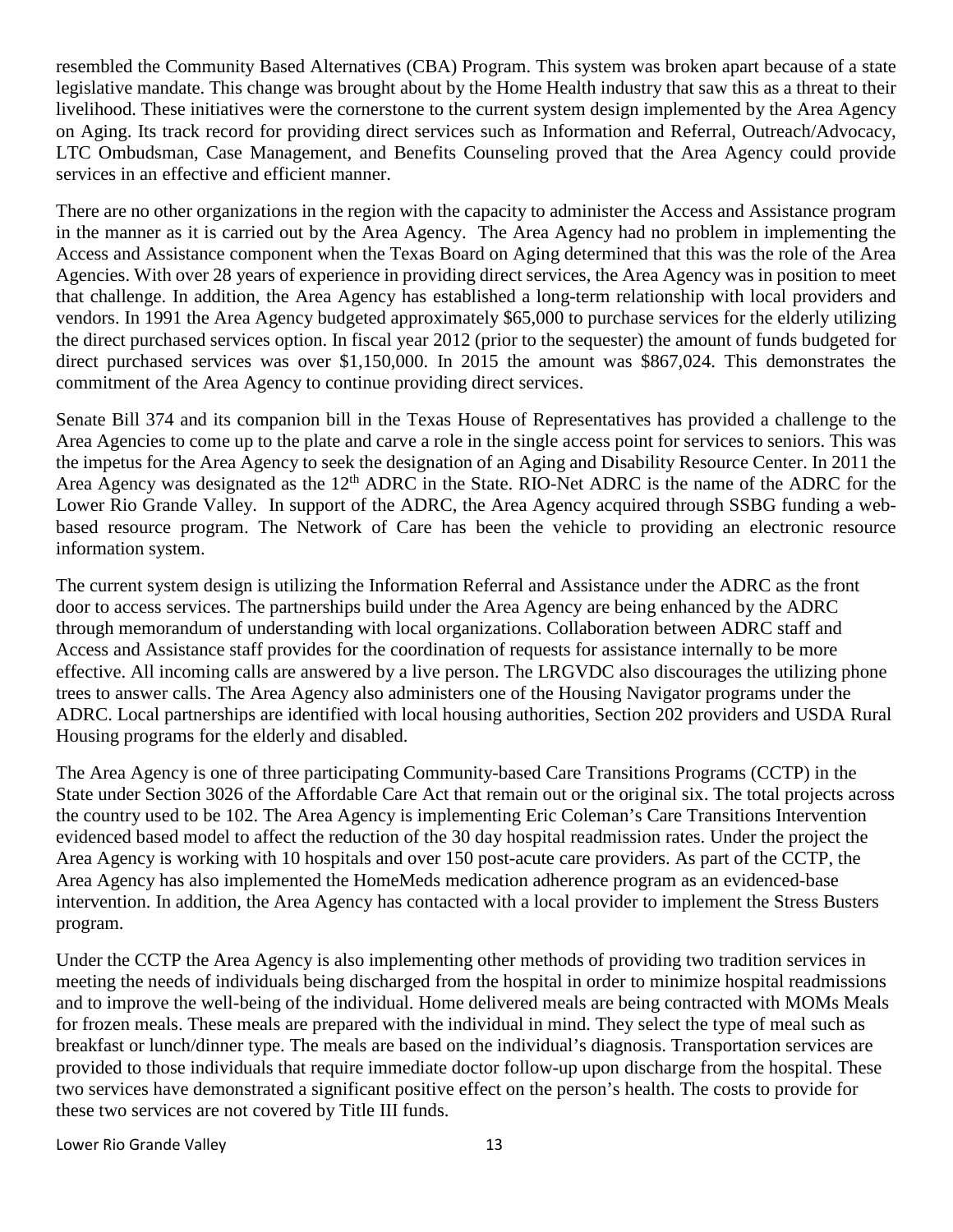In addition, Title IIID funds are being used for one of the non-participating hospitals in the CCTP. Other resources are also being sought in order to implement other evidence-based programs such as Matter of Balance and the Diabetes Self-Management Training.

The Area Agency currently contracts with the WelMed Medical Foundation for the operation of two (2) senior centers and a Caregiver Education and Training program. At the same time, WelMed has also implemented a "Stress Buster Caregiver Program" and a "Diabetes Self-Management Program". The Area Agency will be working with WelMed for the expansion of these programs including the "Matter of Balance" program.

On the issue of serving rural areas , the Area Agency has coordinated efforts the Nutrition provider, CWCCP, Inc. (Community Action Program), HHSC Border Colonias Program, and Promotora programs to address issues in Willacy County. Willacy County has 3% of the region's general and senior populations. However, similar issues affect small municipalities. The LRGVDC's Economic Department has established a "Small Cities Coalition". It is comprised of Mayors representing small communities in the region. The Area Agency has made a commitment to meet with the Coalition on a regular basis to present on services and ways to assist these communities.

Such as this partnership has been established with the Economic Development Department, a similar partnership exists with the Homeland Security Department regarding emergency response activities. Area Agency staff has participated in emergency preparedness activities and providing technical assistance to local senior centers.

The service with the greatest barrier is and has been transportation. The Area Agency does not have a good pool of contractors for medical transportation and especially those with adequate equipment to accommodate those individuals on wheelchairs. The cost per trip is also an issue. The Area Agency will be looking at setting up a voucher system. Especially for those individuals that use the transportation service for dialysis. Most other services are available.

# <span id="page-13-0"></span>**Regional Needs Summary**

The Area Agency on Aging utilized various sources of information from following several sources for the development of the area plan: information gathered as input to the Lower Rio Grande Valley (LRGV) Regional Strategic Plan; IR&A logs; 211 report; needs assessments conducted by several cities under the community development block grant; discussions with Advisory Council; Program Analysis, and Area Agency on Aging needs assessment.

Information obtained in the LRGV Regional Strategic plan under the Health and Human Services section is utilized in the Area Plan. The process for public input is through regional hearings. The public is invited to each hearing in order to provide input for the Regional Strategic Plan. Individuals with interest in senior and disabled populations are invited to hearings when goals and objectives that are being presented for public comments.

An agenda item for public input in the Advisory Council meeting is utilized to obtain input from the membership on issues and needs of the elderly. A program analysis is also made on the care coordination program to determine the levels of service clients are requiring and levels of service actually being authorized. This allows the staff to determine the gaps in services and assess the capacity of other organizations in alleviating these gaps. An eighteen month compilation of IR&A logs were put together to assess the type of services being requested, number of needs being met and the number of unmet needs. An example is that 19% (1,415) of the request for services was for home repairs. The amount of OAA funds available for this service is enough for approximately 100 homes.

The needs assessment for this Area Plan was designed to solicit response from county/city elected officials, employees and services providers in the three county catchment area of the Lower Rio Grande Valley Area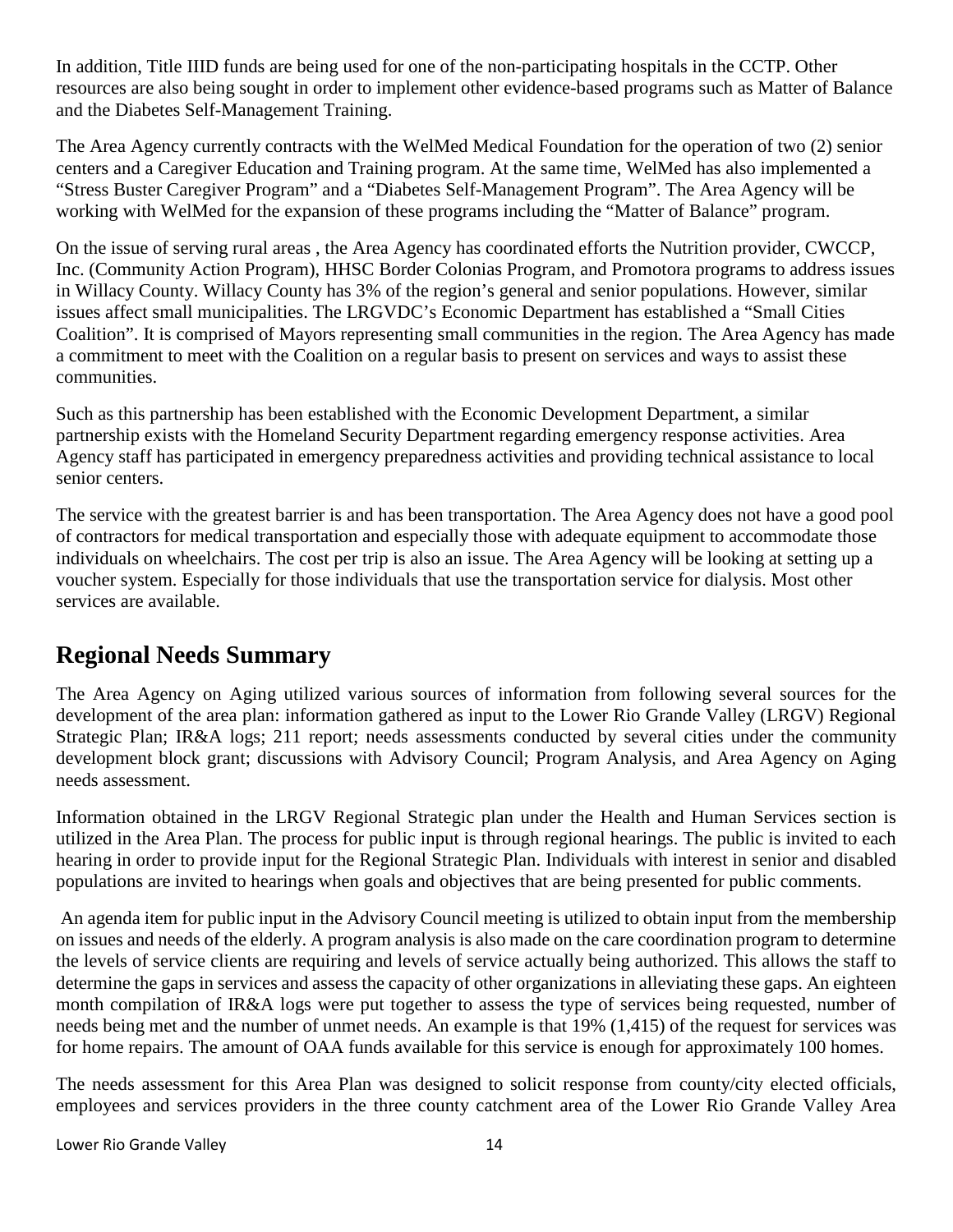Agency on Aging. Questionnaires were sent via email to mayors, city commissioners, city managers, home health agencies, hospitals, nursing homes, LRGVDC Board, senior citizen groups, and AAoA Advisory Council members.

The questionnaire was formatted in such a way as to solicit responses that would allow the Area Agency on Aging to rank services according to which are considered more important to those receiving the questionnaires. The ranking was developed by the percentage of responses claiming the particular service as very important. There were 32 services listed on the survey to choose from but the respondents felt that ten of them ranked higher than the rest. These are Emergency Response, Health Screening/ Monitoring, Assisted Transportation, Transportation, Residential Repair, Recreation, Hospice, Senior Center Operations, Homemaker Services and Home Delivered Meals

The results were categorized into three tiers depending on the response percentage for an individual services. Those services receiving a 50% or higher rating were considered top priority. Services receiving a rating of 35% t0 49% were considered second tier but still very important. The third tier is composed of those services rated from 25% to 34% as very important. Any Service receiving a rating less than 25% was not included in this report. The purpose of the survey was to find out from the target group which services were considered to have a more pressing need to be addressed first.

The need for Emergency Response has always been here but has never been at the head of the list before. This may be because this group of respondents had not been targeted the past. The other major consideration is in the misunderstanding of emergency response service definition rather than what they may understand as emergency response regarding disaster response. These are the people that deal with and respond to emergencies in the communities on a daily basis. Therefore, they see it as top priority. Our elderly live in such a spread out area making it hard for emergency response teams to find them. There are 22 plus communities in the three county area and the majority of them are small. There are also hundreds of small neighborhoods deemed Colonias where elderly live with family or by themselves. The vast majority are extremely poor with minimal utilities that we take for granted.

The issue of Health Screening and Monitoring also continued to be a priority. This may be because of the incidents the Region experienced with the Swine Flu, Diabetes and others. Transportation has always been a top priority issue in the area because of the lack of transit system that is affordable and connects all the communities. Elderly in the smaller communities have a hard time making Doctor's appointments and trips to the pharmacies or grocery stores.

A review of an 18 month compilation of IR&A inquires was completed to review the top 10 services clients have been seeking. At the top has been in-home services. These include homemaker, personal assistance, and respite. The other top services was durable medical equipment and residential repairs. Other services include medications, caregiver services, benefits counseling, Medicare issues, home delivered meals, appliances, eyeglasses, and assisted transportation services.

The Area Agency feels confident in the methodology used and the results obtained by this methodology. A more structured needs assessment and more time to implement it would have ideal. Especially in identifying such targeted groups as seniors with limited English proficiency. Due to the characteristic of the region, the needs identified in the different sources address the needs of minority seniors, low-income, rural, disabled, and Alzheimer's victims.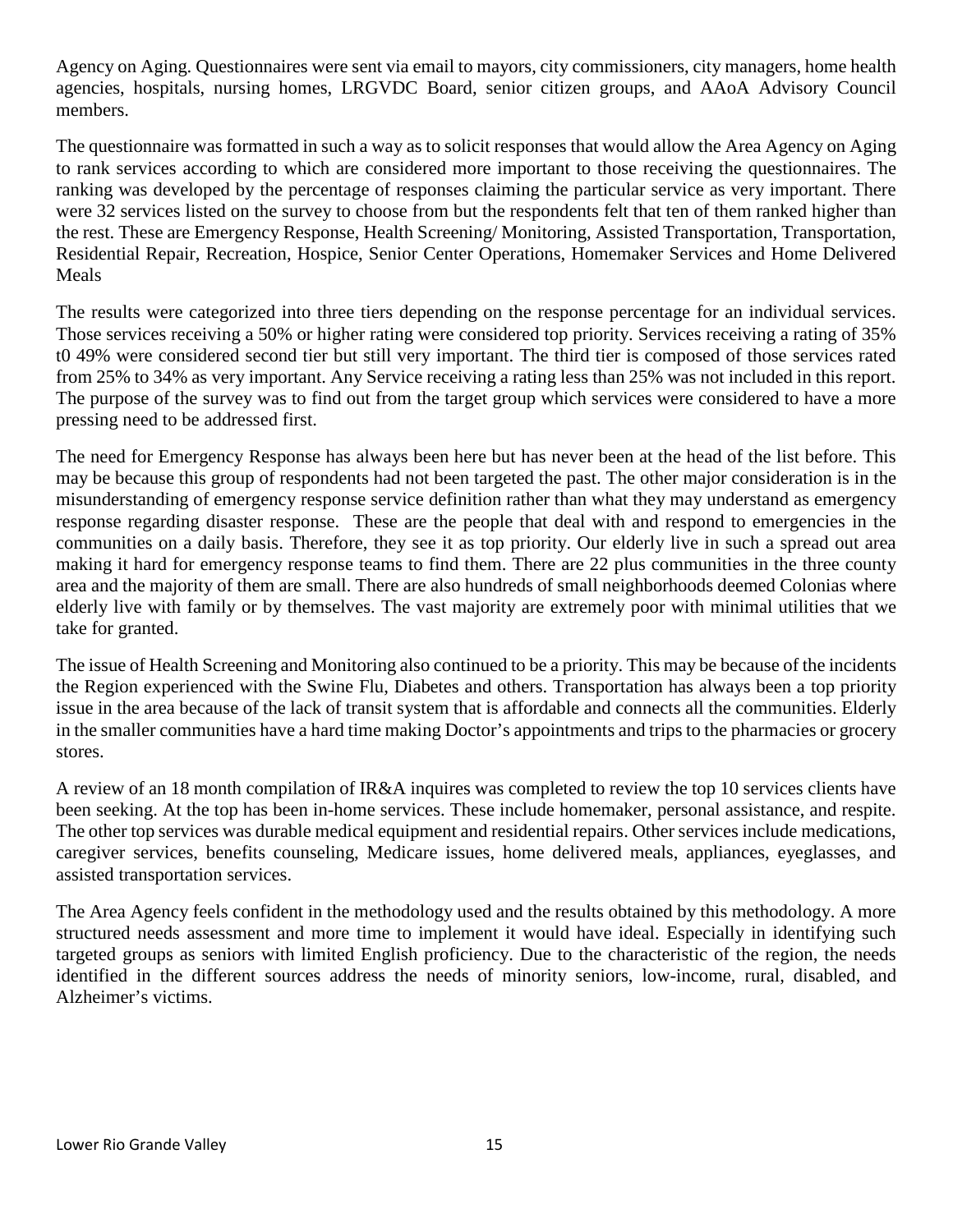

# **Local Strategies Supporting Program Goals and State Strategies**

## **Section A. Area Agency on Aging Administration**

## **ACL/AoA Focus Area(s)**:

Focus Area 1:

o Strengthen or expand Title III and VII services

Focus Area 2:

- o Alzheimer's Disease Supportive Service Program (ADSSP)
- o Evidence-Based Disease and Disability Prevention Program
- o Senior Medicare Patrol (SMP)
- o Aging and Disability Resource Centers (ADRCs)programs that support community living.
- o Money Follows the Person
- o Balancing Incentives Program; and
- o Community-Based Care Transitions Program.

## Focus Area 3:

Support participant-directed/person-centered planning for older adults and their caregivers across the spectrum of long term care services, including home, community, and institutional settings.

Focus Area 4:

o adult protective services;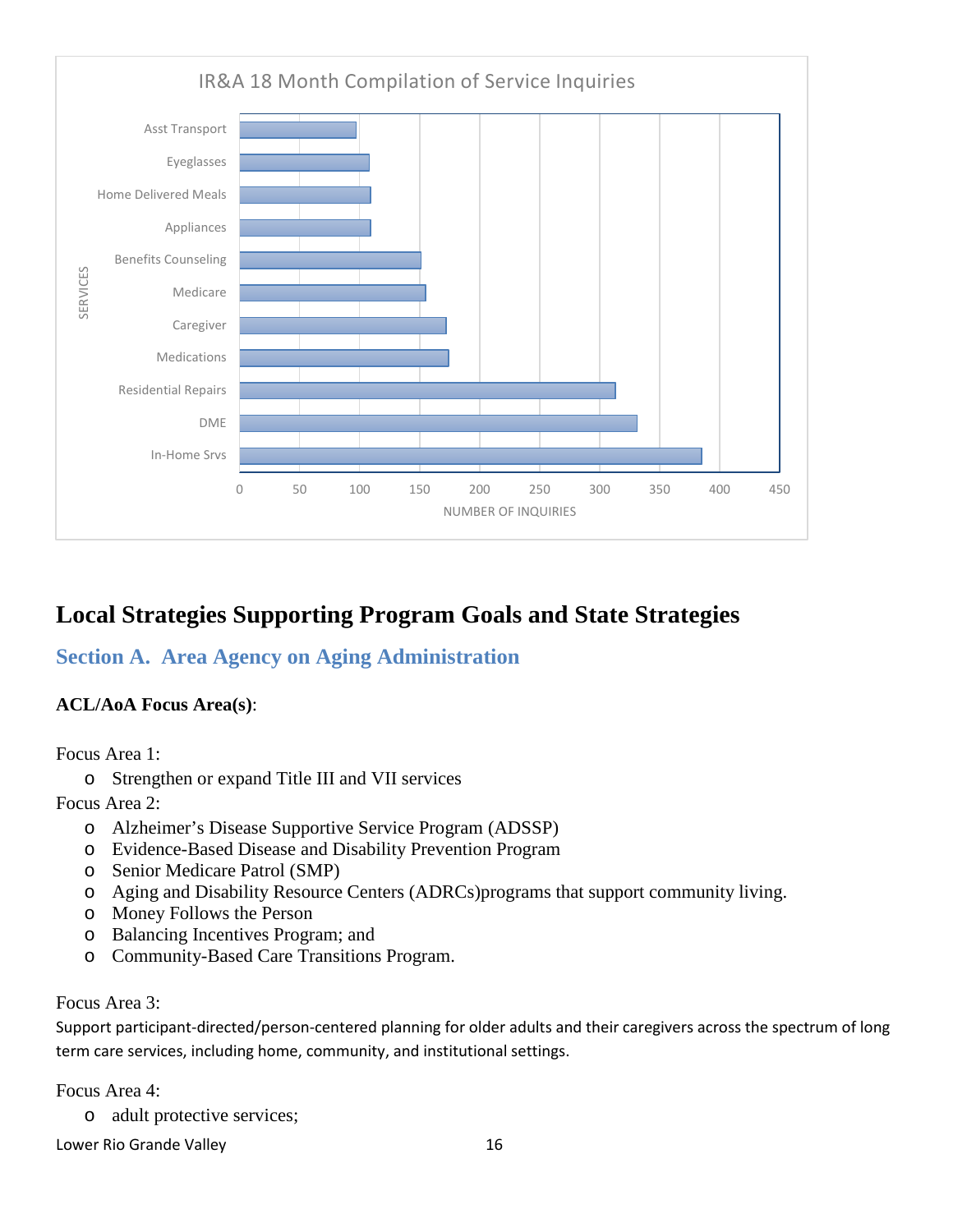- o Long-term Care Ombudsman Programs;
- o legal assistance programs;
- o law enforcement;
- o health care professionals;
- o financial institutions; and
- o other essential partners.

**State Strategy:** Intake, Access and Eligibility to Services and Supports Sub-strategy #1: Intake and Access

Provide a locally based system that connects people with the services and benefits they need though ombudsman services, care coordination, information, referral and assistance, and legal assistance

**Local Objective #1:** To maintain a management oversight component to ensure compliance with local, state, and federal requirements in relation to the Older Americans Act.

**Local Strategy #1A:** Develop and maintain financial and non-financial agreements with local partners to address the needs of the elderly and improve access to services by seniors and their caregivers.

## **Staff Position(s) Responsible for Strategy: Director, Assistant Director, Planner, and Tech IV**

**Measurable Outcome:** Thru fiscal years 2017- 2019 seniors and/or their caregivers will have increased service opportunities by tapping into other resources in the community.

## **OAA Assurances: 306(a)(4)(C), 306(a)(6)(B), 306(a)(6)(E)**

**Local Strategy #1B:** Provide opportunities to stakeholders such as seniors, caregivers, service providers, Citizens' Advisory Council, and elected officials to comment and provide input on local priorities.

## **Staff Position(s) Responsible for Strategy: Director, Assistant Director, and Planner**

**Measurable Outcome:** Receiving a variety of types of input during the fiscal years 2017 – 2019 from all sources to improve and enhance services to seniors and/or their caregivers.

## **OAA Assurances: 306(a)(1), 306(a)(6)(B), 306(a)(4)(C), 306(a)(6)(D), 306(a)(5), 306(a)(6)(E), 306(a)(6)(A)**

**Local Strategy #1C:** Maintain a Citizens Advisory Council composed of seniors, members of partnership agencies, local elected officials, family caregiver representatives, business community, general public to provide input and guidance on addressing the requirements under the Older Americans Act and Area Plan.

## **Staff Position(s) Responsible for Strategy: Director, Assistant, Director Planner, and Tech IV**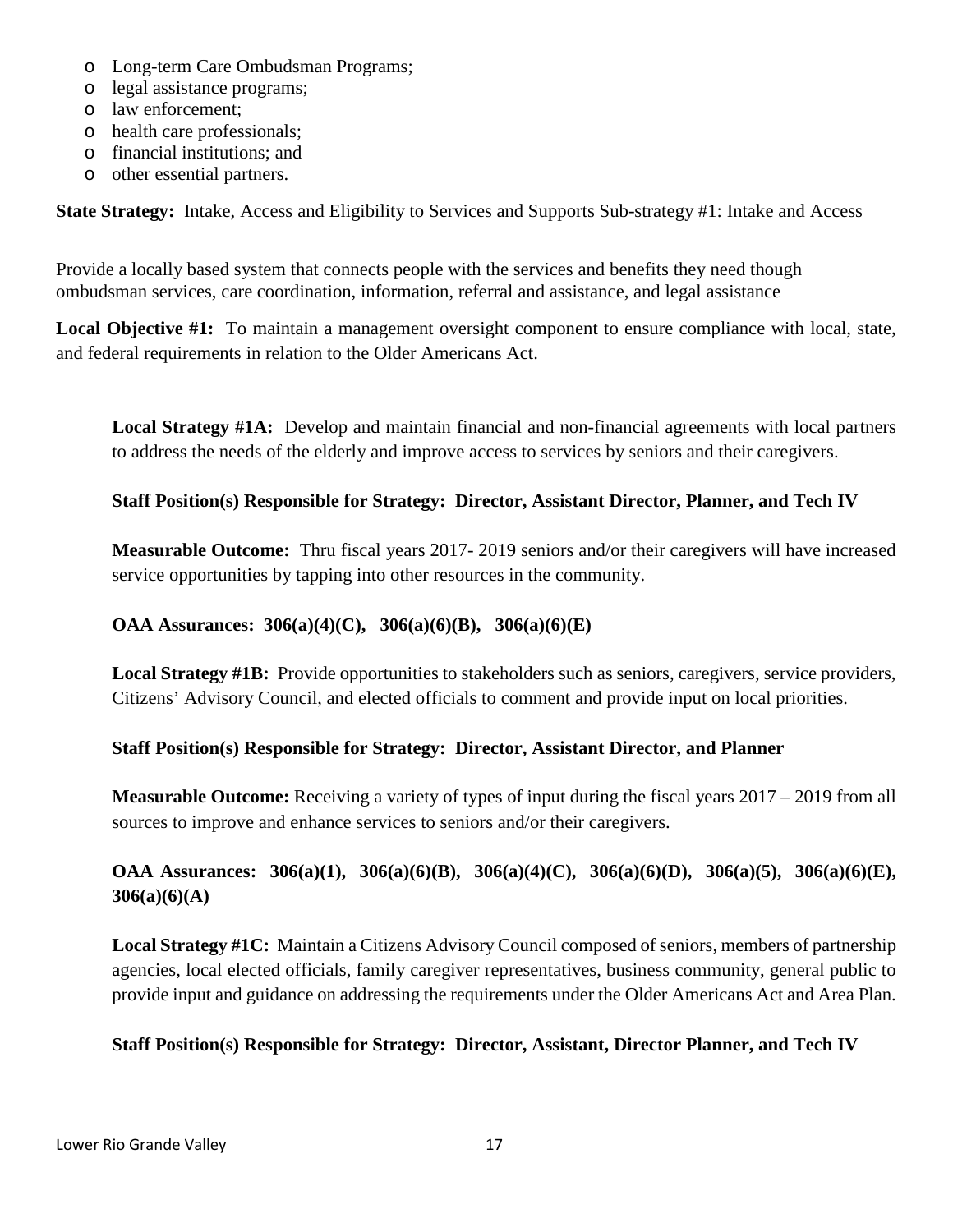**Measurable Outcome:** Meet at least on a bi-monthly basis with members of the Citizens Advisory Council to obtain input, comments, and guidance implementing the Area Plan and compliance to appropriate requirements.

## **OAA Assurances: 306(a)(5), 306(a)(6)(A), 306(a)(6)(B), 306(a)(6)(D)**

**Local Strategy #1D:** Coordinate the procurement process with the COG's Procurement Department in order to ensure needed services and support activities can be obtained for seniors and family caregivers as scheduled or requested.

**Staff Position(s) Responsible for Strategy:** Director, Assistant Director and Planner in cooperation with the LRGVDC's Procurement Department

**Measurable Outcome:** Obtain contracts and/or agreements for the necessary services to meet the needs of the elderly and family caregivers in the community.

**OAA Assurances: 306(a)(2), 306(a)(4)(A), 306(a)(4)(C), 306(a)(15)(A)**

**Local Strategy #1E:** Maintain a monitoring component to ensure that contracts, provider agreements and provider service activities are meeting the needs of our clients by following the requirements of the contracts and/or agreements.

## **Staff Position(s) Responsible for Strategy: Tech IV and Planner**

**Measurable Outcome:** 1. Conduct monthly desk reviews of program reports; 2. Maintain a monitoring schedule to monitor contractors at least on quarterly basis.

## **OAA Assurances: 306(a)(2), 306(a)(2)(c), 306(a)(4)(A)**

**Local Strategy #1F:** Maintain coordinated efforts with other governmental agencies and organizations to provide emergency awareness and preparedness plans for seniors.

## **Staff Position(s) Responsible for Strategy: Director, Assistant Director, Tech IV, Planner and Program Administrators**

**Measureable Outcome:** 1. Contractors, Senior Centers, and Nutrition sites will be provided information regarding emergency preparedness in coordination with the LRGVDC's Homeland Security Department. 2. AAoA staff will meet with Homeland Security staff to develop and coordinate a plan.

## **AAA Assurances: 306(a)(1), 306(a)(5)**

**Local Strategy #1G:** Maintain efforts in reaching out to those seniors in rural areas with low English proficiency, minority, and poverty level.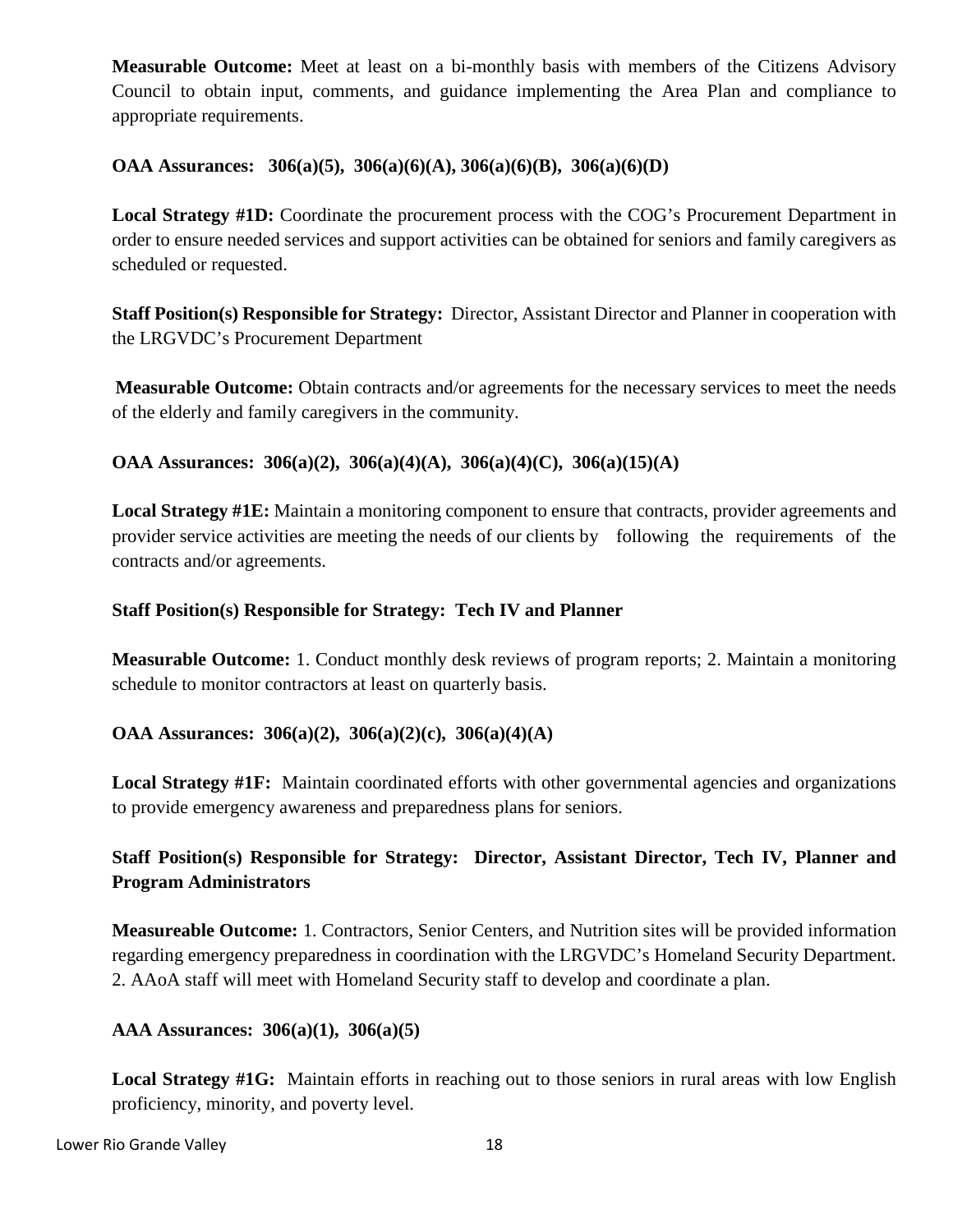## **Staff Position(s) Responsible for Strategy: All AAA Staff**

**Measureable Outcome:** Older individuals and family caregivers under this target group have an opportunity to access and obtain available services.

## **AAA Assurances: 306(a)(1), 306(a)(2)(A), 306(a)(4)(B)**

Local Strategy #1H: Maintain an administrative component to ensure that appropriate and necessary data meets NAPIS reporting. Other Requirements needed are obtained from local Contractors and AAA Direct Services Staff.

## **Staff Position(s) Responsible for Strategy: Planner and other designated staff as needed**

**Measureable Outcome:** Maintain accuracy that all appropriate data is captured in the State's client tracking system.

## **AAA Assurances: 306(a)(1)**

**Local Strategy #1I:** Utilize and maintain the Aging and Disability Resource Center (ADRC) for the Lower Rio Grande Valley as the trusted resource for services to the elderly regarding long-term care and supports.

## **Staff Position(s) Responsible for Strategy: Director, Assistant Director and/or Program Administrator for the ADRC and/or other designated AAA Staff.**

**Measureable Outcome:** 1. Eligible individuals will have access to information on available resources 2. Partnerships will be developed and maintained towards improving access to available resources.

## **AAA Assurances: 306(a)(7)(D)**

Local Strategy#1J: Expand the partnerships to include local hospitals and other health services downstream providers to enhance the scope of community-based care transitions

**Staff Position(s) Responsible for Strategy:** Director, Assistant Director, Tech IV, and Planner

**Measurable Outcome:** 1. Reduction in hospital readmissions 2. There will be increased collaboration between downstream providers and hospitals.

## **AAA Assurances: 306(a)(7)(D)**

**Local Strategy#1K:** Maintain the designation as the focal point in this area for the local Area Agency on Aging. Identify the Area Agency on Aging as the focal point on all contracts, grants, and agreements.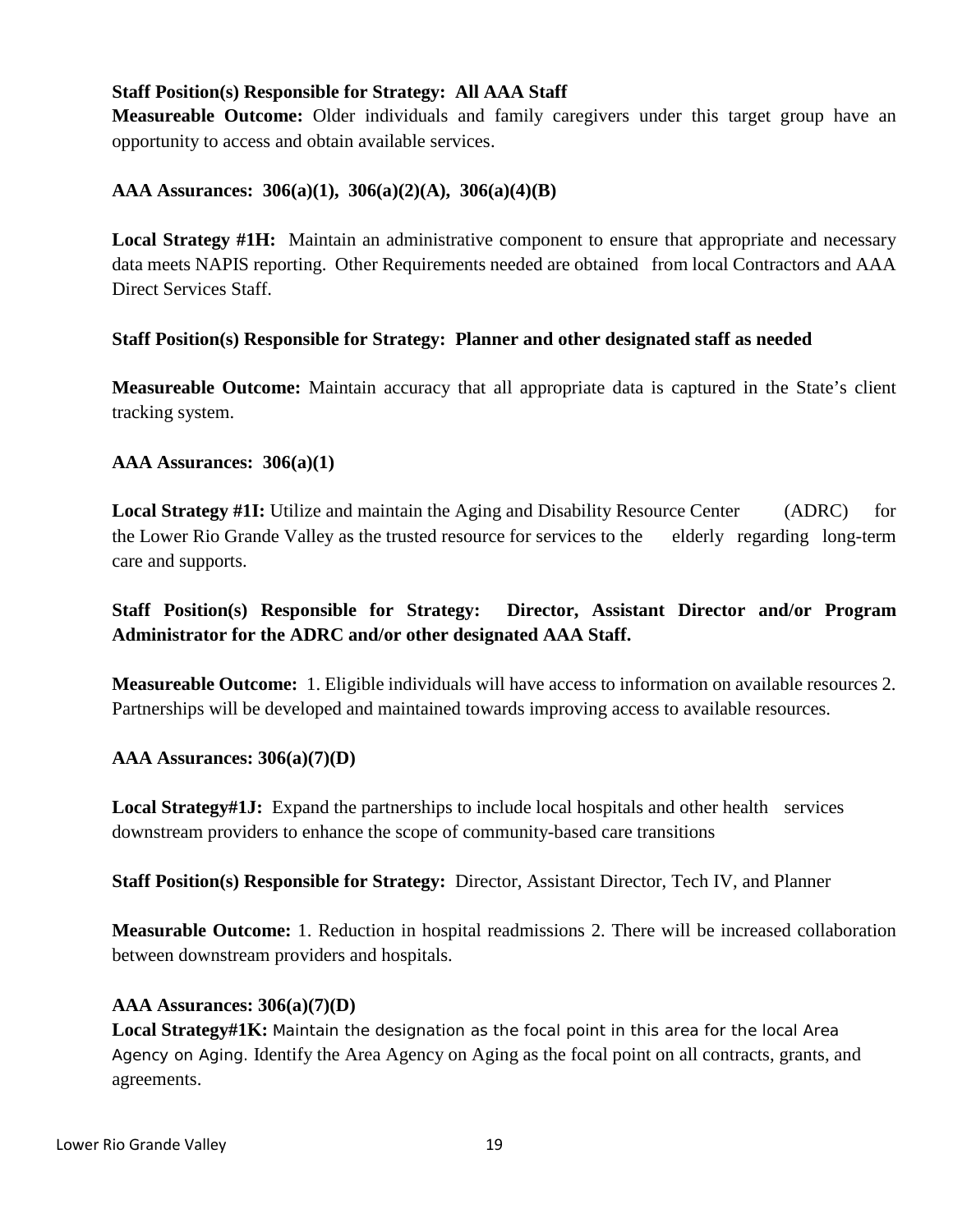**Staff Position(s) Responsible for Strategy:** Director, Assistant Director, Planner, and Technician IV Administration

**Measurable Outcome:** 1. Identify the local focal point with a comprehensive service delivery system for seniors in the Region.

## **AAA Assurances: 306(a)(10)**

**Local Strategy#1L:** Maintain a grievance procedure to allow consumers of Title III services an opportunity to voice their dissatisfaction on services provided or denied.

**Staff Position(s) Responsible for Strategy:** Director, Assistant Director, Planner, and Technician IV Administration

**Measurable Outcome:** 1. Consumers will have an opportunity to voice their dissatisfaction and provide an opportunity to improve on service delivery.

## **AAA Assurances:** 306)(a)(11)(A) - (C))

**Local Strategy#1M:** Make all OAA services available to Native American elders and family caregivers to the same extent as to other older consumers within the Lower Rio Grande Valley Area.

**Staff Position(s) Responsible for Strategy:** All Area Agency on Aging Staff

**Measurable Outcome:** 1. Native American elders and their family caregivers that live within the LRGV region will have an opportunity to receive benefits to maintain a quality of life as all seniors.

## **Section B. Long-term Care (LTC) Ombudsman Services**

## **ACL/AoA Focus Area(s)**:

Focus Area 4

o Long-term Care Ombudsman Programs

**State Objective:** Intake, Access and Eligibility to Services and Supports Sub-strategy #1: Intake and Access

Provide a locally based system that connects people with the services and benefits they need though ombudsman services, care coordination, information, referral and assistance, and legal assistance

**Local Goal:** To provide a component under the Access and Assistance Service to address the issues affecting residents in skilled and assisted living facilities.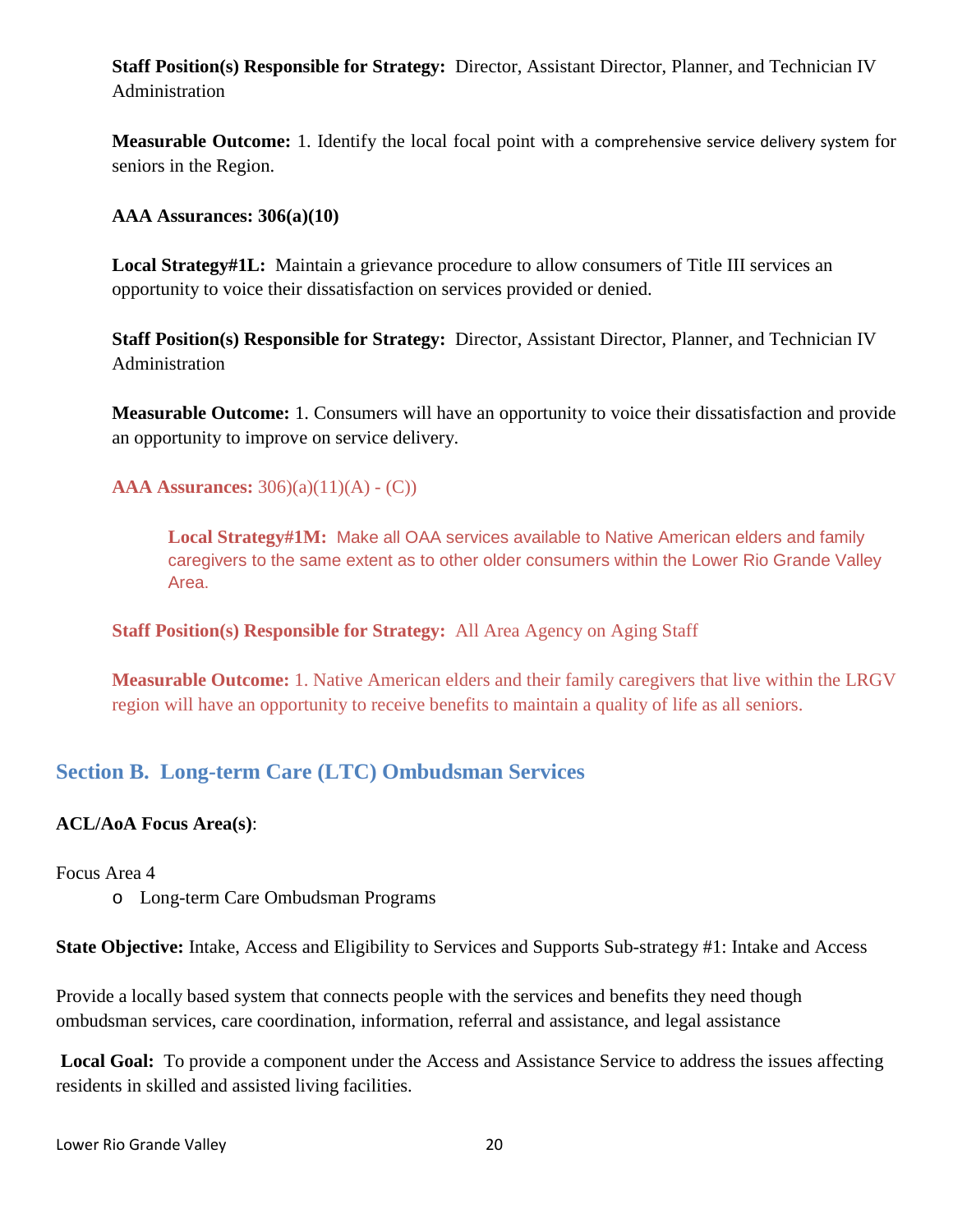Local Objective #1: Maintain a system to safeguard the quality of care and quality of life of residents in longterm care and assisted living facilities in the region by continuing to provide Ombudsman services.

**Local Strategy #1:** Residents of long-term care nursing facilities and assisted living facilities will have access to the regional Ombudsman Program

## **Staff Position(s) Responsible for Strategy: MLO and Ombudsman Technician IV**

**Measurable Outcome:** 1. Maintain a recruitment plan for volunteers to meet the approved performance measures 2. Maintain a schedule for facility visits to be met on a monthly basis 3. Every Family Conference and Facility/Resident meeting will be fully documented and reported on a monthly basis, 4. Every complaint received will be fully documented from start to resolution and reported on a monthly basis to meet the approved performance measure for the complaint resolution measure.

## **OAA Assurances: 306(a)(2)(A), 306(a)(9), 306(a)(2)(C), 306(a)(13)(A),306(a)(4)(A), 306(a)(13)(B), 306(a)(4)(B)**

## **Section C. Access and Assistance Services**

## **ACL/AoA Focus Area(s)**:

Focus Area 1:

o Strengthen or expand Title III and VII services

## Focus Area 2:

o programs that support community living

## Focus Area 3:

o Support participant-directed/person-centered planning for older adults and their caregivers across the spectrum of long term care services, including home, community, and institutional settings.

**State Objective:** Intake, Access and Eligibility to Services and Supports Sub-strategy #1: Intake and Access

Provide a locally based system that connects people with the services and benefits they need though ombudsman services, care coordination, information, referral and assistance, and legal assistance

**Local Goal:** To provide a comprehensive system of service delivery for seniors and/or care recipients in order to maintain an opportunity to remain at home in the least restrictive environment.

**Local Objective #1:** Continue to maintain an Access and Assistance service delivery system that will allow older individuals, their representatives, families and/or caregivers to connect and access the necessary information and/or assistance through various methods such as Care Coordination, Caregiver Support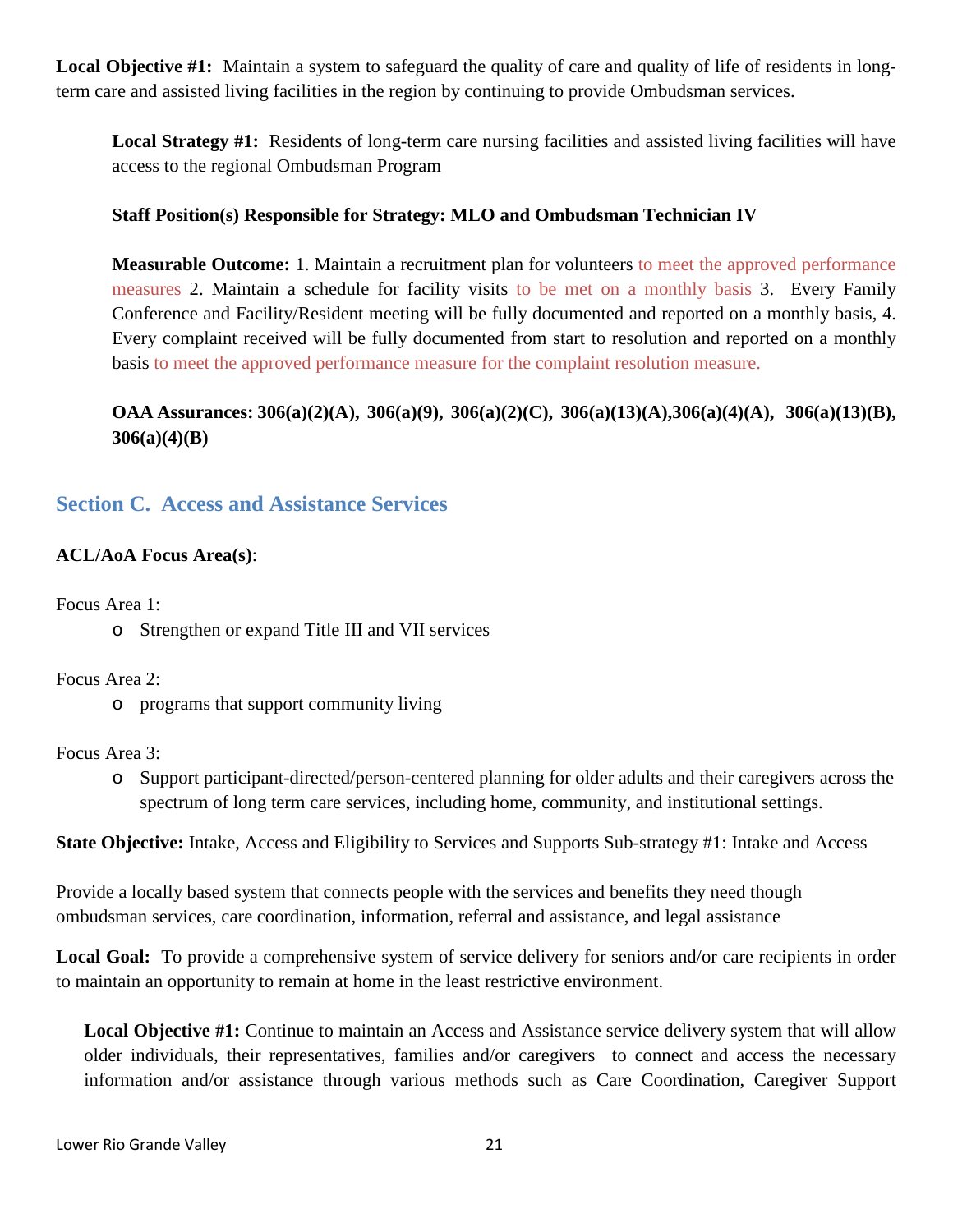Coordination, Caregiver Information Services, Long-term Care Ombudsman, Legal Assistance, Legal Awareness, and Information Referral and Assistance.

## **Service: Care Coordination**

**Local Strategy #1A:** Maintain and integrated access and assistance component within the Area Agency on Aging which guides older persons, their family members, and/or other caregiver through a provision of Care Coordination to appropriately and adequately broker or coordinate appropriate services and interventions needed to address specific needs.

## **Staff Position(s) Responsible for Strategy: Care Coordinators**

**Measurable Outcome:** 1. Eligible individuals will be able to participate in their service plan to make their own decisions on services to be accessed. 2. Eligible individuals will be able to be connected to available services and referral to other appropriate resources in their Communities.

**OAA Assurances: 306(a)(1), 306(a)(2)(A), 306(a)(4)(C), 306(a)(5), 306(a)(8)(A)**

## **Service: Caregiver Information Services**

**Local Strategy #1A:** The Area Agency on Aging will continue to provide caregiver information services to older individuals, representatives, family members and/or caregivers.

## **Staff Position(s) Responsible for Strategy:** Technician IV CIS

**Measurable Outcome:** Older individuals, family members, family caregivers, and other concerned individuals will be able to obtain necessary information and resources that will allow them to remain in their home for as long as possible in safety, with dignity and respect.

**OAA Assurances: 306(a)(1), 306(a)(2)(a), 306(a)(4)(C), 306(a)(5), 306(a)(7)(A), 306(a)(7)(B), 306(a)(7)(C), 306(a)(7)(D)**

## **Service: Caregiver Support Coordination**

**Local Strategy #1A:** The Area Agency on Aging will continue to provide caregiver support coordination to guide family caregivers through a series of appropriate services and interventions needed to address and meet their specific needs.

**Staff Position(s) Responsible for Strategy:** Care Coordinators (Under the CSC Program)

**Measurable Outcome:** family caregivers, and other concerned individuals will be able to obtain necessary information and resources that will provide the necessary support to alleviate caregiver stress.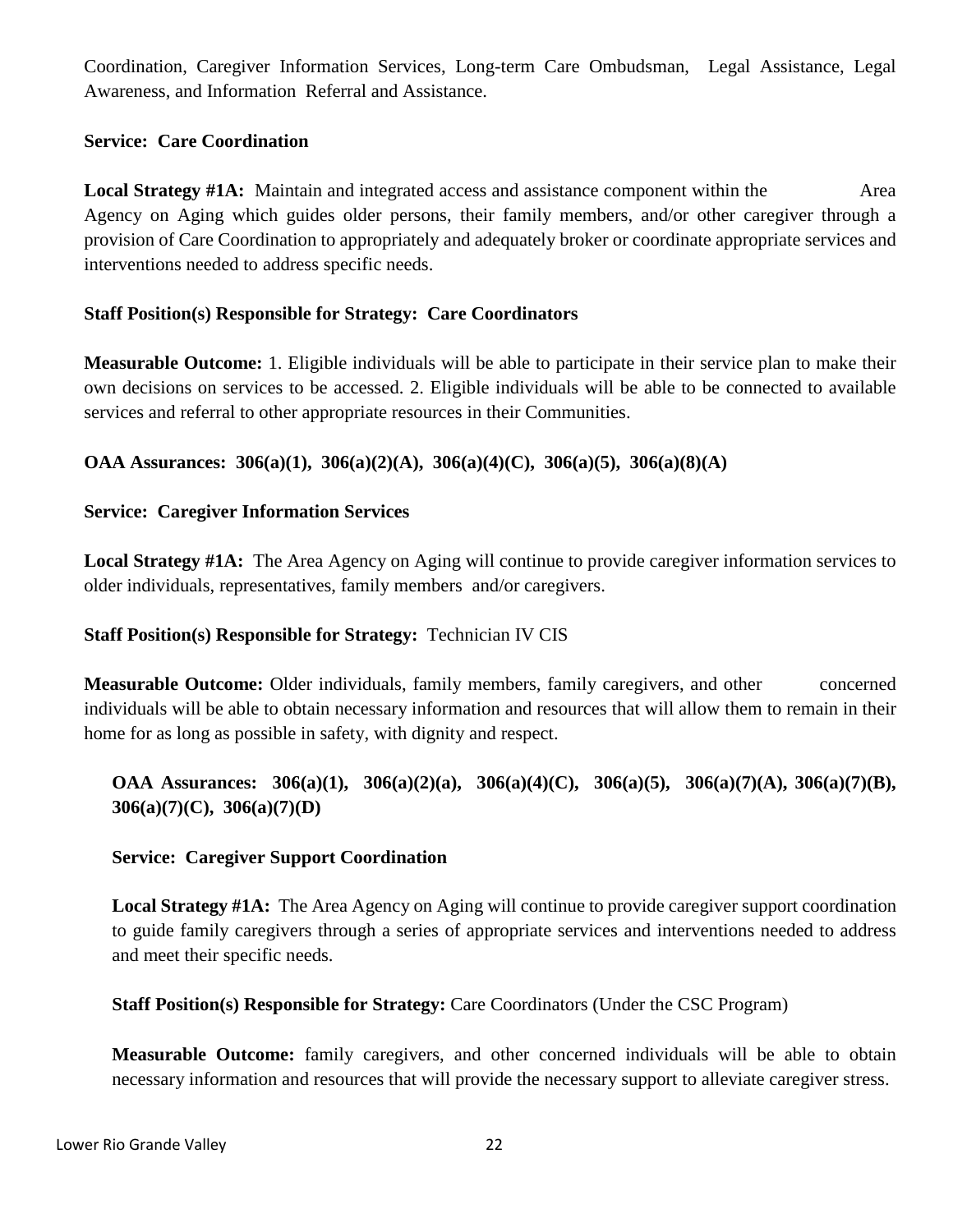**OAA Assurances: 306(a)(1), 306(a)(2)(A), 306(a)(4)(C), 306(a)(5), 306(a)(7)(A), 306(a)(7)(B), 306(a)(7)(C), 306(a)(7)(D), 306(a)(8)(A)**

## **Service: Legal Assistance, Age 60 & over**

**Local Strategy #1A:** The Area Agency on Aging will continue to provide eligible individuals through a progression of service delivery options consisting of Legal Assistance under the Elder Rights Program to appropriately address specific needs regarding public benefits and/or entitlements.

## **Staff Position(s) Responsible for Strategy: (3) Technician IVs (Public Benefits)**

**Measurable Outcome:** Eligible individuals will be able to access and be enroledl in appropriate services.

**OAA Assurances: 306(a)(1), 306(a)(2)(A), 306(a)(4)(C), 306(a)(5)**

## **Service: Legal Assistance Under Age 60**

**Local Strategy #1A:** The Area Agency on Aging will continue to provide eligible individuals through a progression of service delivery options consisting of Legal Assistance for individuals under the age of 60 under the Elder Rights Program to appropriately address specific needs regarding public benefits and/or entitlements.

## **Staff Position(s) Responsible for Strategy: (3) Technician IVs (Public Benefits)**

**Measurable Outcome:** Eligible individuals will be able to access and be enroll in appropriate services. **OAA Assurances: 306(a)(1), 306(a)(2)(A), 306(a)(4)(C)**

## **Service: Legal Awareness**

**Local Strategy #1A:** The Area Agency on Aging will continue to provide Legal Awareness services to potential eligible individuals through a variety of methods in coordination with the ADRC.

## **Staff Position(s) Responsible for Strategy: (3) Technician IVs (Public Benefits) and ADRC staff**

**Measurable Outcome:** Information regarding public benefits and entitlements will be made available to eligible individuals through a variety of public education and outreach activities in the region.

## **OAA Assurances: 306(a)(1), 306(a)(2)(A), 306(a)(4)(C), 306(a)(5)**

## **Service: Information, Referral & Assistance**

**Local Strategy #1A:** The Area Agency on Aging will continue to provide Information Referral and Assistance services to potential eligible individuals through a variety of methods as a component of the ADRC (RIO-Net ADRC).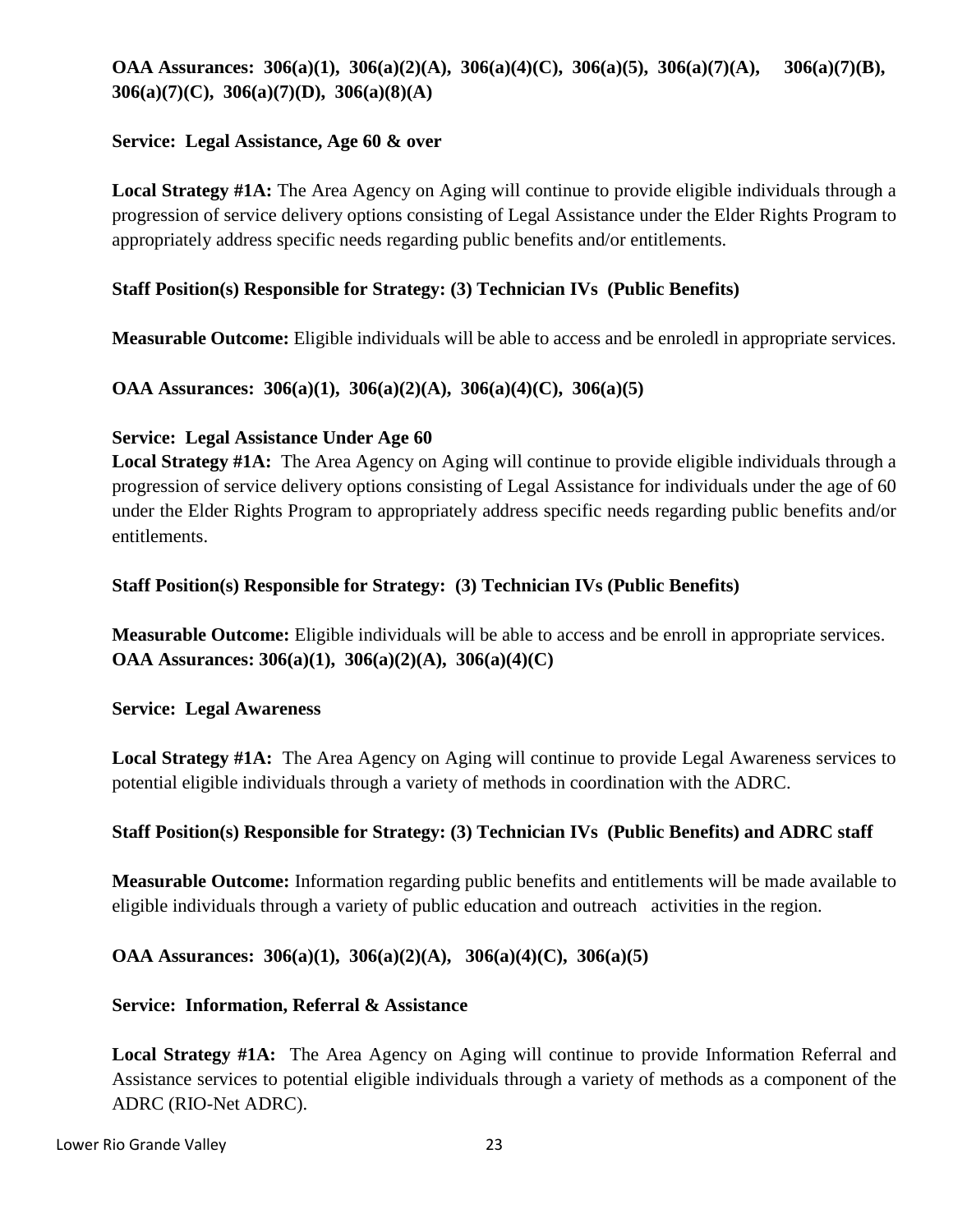## **Staff Position(s) Responsible for Strategy: IR&A Technician III (2) and ADRC Program Administrator**

**Measurable Outcome: 1.** Older individuals, their representatives, family members, and family caregivers will have access to appropriate information regarding benefits and resources in the community. 2. Build on partnerships with DADS, Mental Health Authority, CIL, APS and other community based organizations to enhance access to available resources.

## **OAA Assurances: 306(a)(1), 306(a)(2)(A), 306(a)(4)(C), 306(a)(7)(D)**

## **Service: Information, Referral & Assistance**

**Local Strategy #1B:** To continue the building of local partnerships with community-based organizations to increase the availability of resource information.

## **Staff Position(s) Responsible for Strategy: Director, Assistant Director, Planner and ADRC staff.**

**Measurable Outcome:** Will identify key personnel as liaisons to establish a referral protocol.

## **OAA Assurances: 396(a)(1), 306(a)(2)(A), 306(a)(4)(C), 306(a)(7)(D)**

## **Service: Information, Referral & Assistance**

Local Strategy #1C: Continue the maintenance of the RIO-Net web-resource site (Network of Care) to be an online resource site for services to eligible individuals.

## **Staff Position(s) Responsible for Strategy:** IR&A Tech IIIs and other ADRC staff

**Measurable Outcome:** 1. Eligible individuals including but not limited to older persons, their representatives, family members and/or family caregivers will have information regarding available resources and options. 2. Options for connecting to other resources will be available such as "Your Texas Benefits" and NCoA's "Your Benefits" connection.

## **OAA Assurances: 306(a)(1), 306(a)(**

## **Section D. Services to Assist Independent Living**

## **ACL/AoA Focus Area(s)**:

Lower Rio Grande Valley 24 Focus Area 1: o Strengthen or expand Title III and VII services Focus Area 2: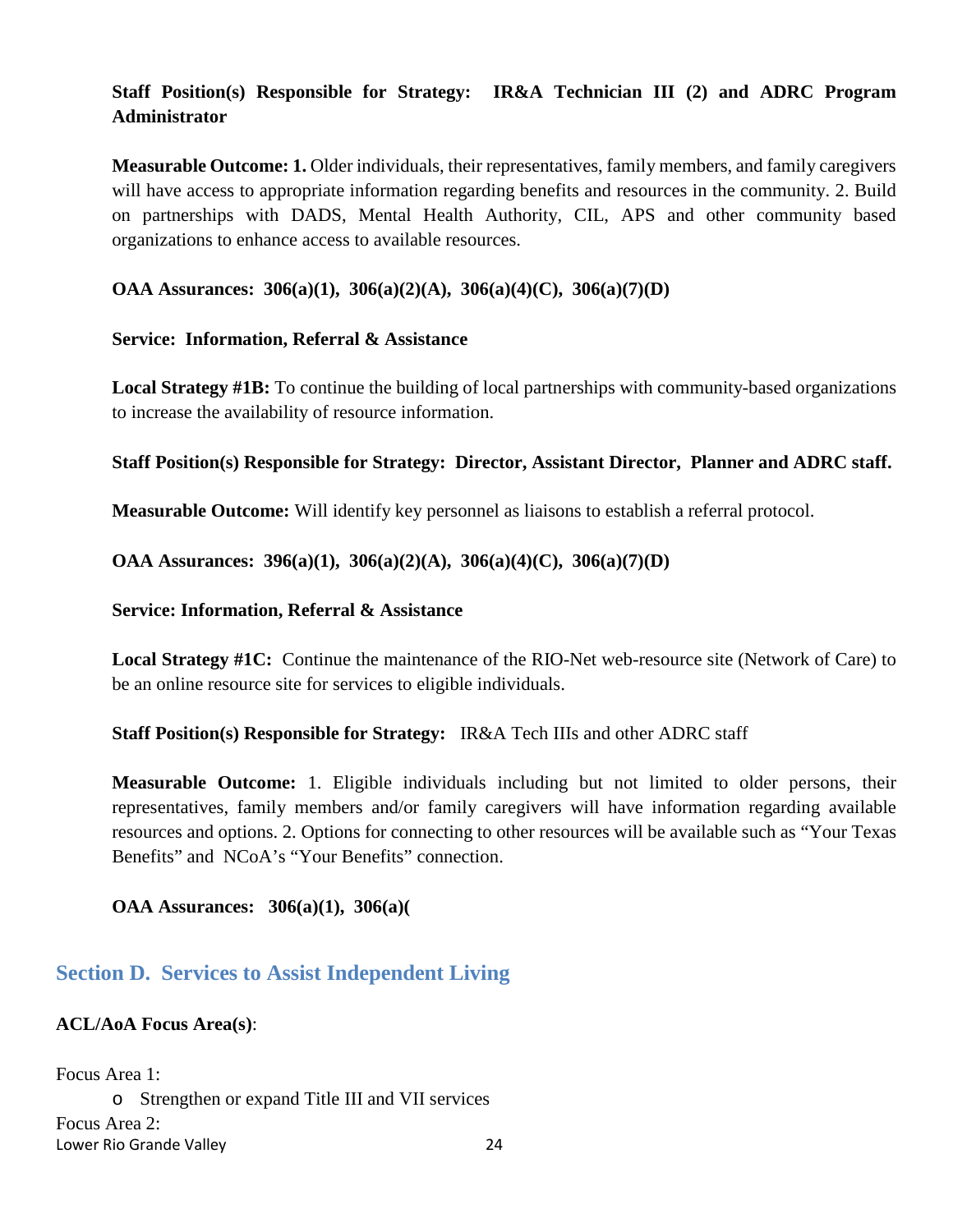- o Evidence-Based Disease and Disability Prevention Program
- o Aging and Disability Resource Centers (ADRCs)
- o Programs that support community living
- o Money Follows the Person
- o Balancing Incentives Program; and
- o Community-Based Care Transitions Program.

## Focus Area 3:

Support participant-directed/person-centered planning for older adults and their caregivers across the spectrum of long term care services, including home, community, and institutional settings.

Focus Area 4:

- o Legal assistance programs;
- o Health care professionals;
- o Other essential partners.

State Objective: Non-Medicaid Sub-strategy #2: Services to Assist Independent Living

Provide a locally based system of services to maintain personal independence through provision of supportive services, transportation and senior center activities, and provide opportunities for increased personal productivity through community service volunteering.

Local Goal: To provide services that will support assistance to independent living in the region for seniors

## **Local Objective #1:**

## **Service: Adult Day Care**

**Local Strategy #1A:** Provide an opportunity for informal caregivers to receive respite services from providing uncompensated care to an older person or individuals who are homebound for any debilitating condition or with Alzheimer's or related disorders through adult day care services

## **Staff Position(s) Responsible for Strategy: Care Coordinators (Caregiver Support Coordination)/Contractors**

**Measurable Outcome:** 1. Eligible individuals will be able to participate in the development of their service plan.2. Determine the scheduling of hours and selection of their preferred provider from the AAoA vendor list. 3. Non-professional caregivers, especially family members providing uncompensated care will receive temporary respite in order to avoid burnout.

## **OAA Assurances: 306(a)(4)(C)**

## **Service: Caregiver Education and Training**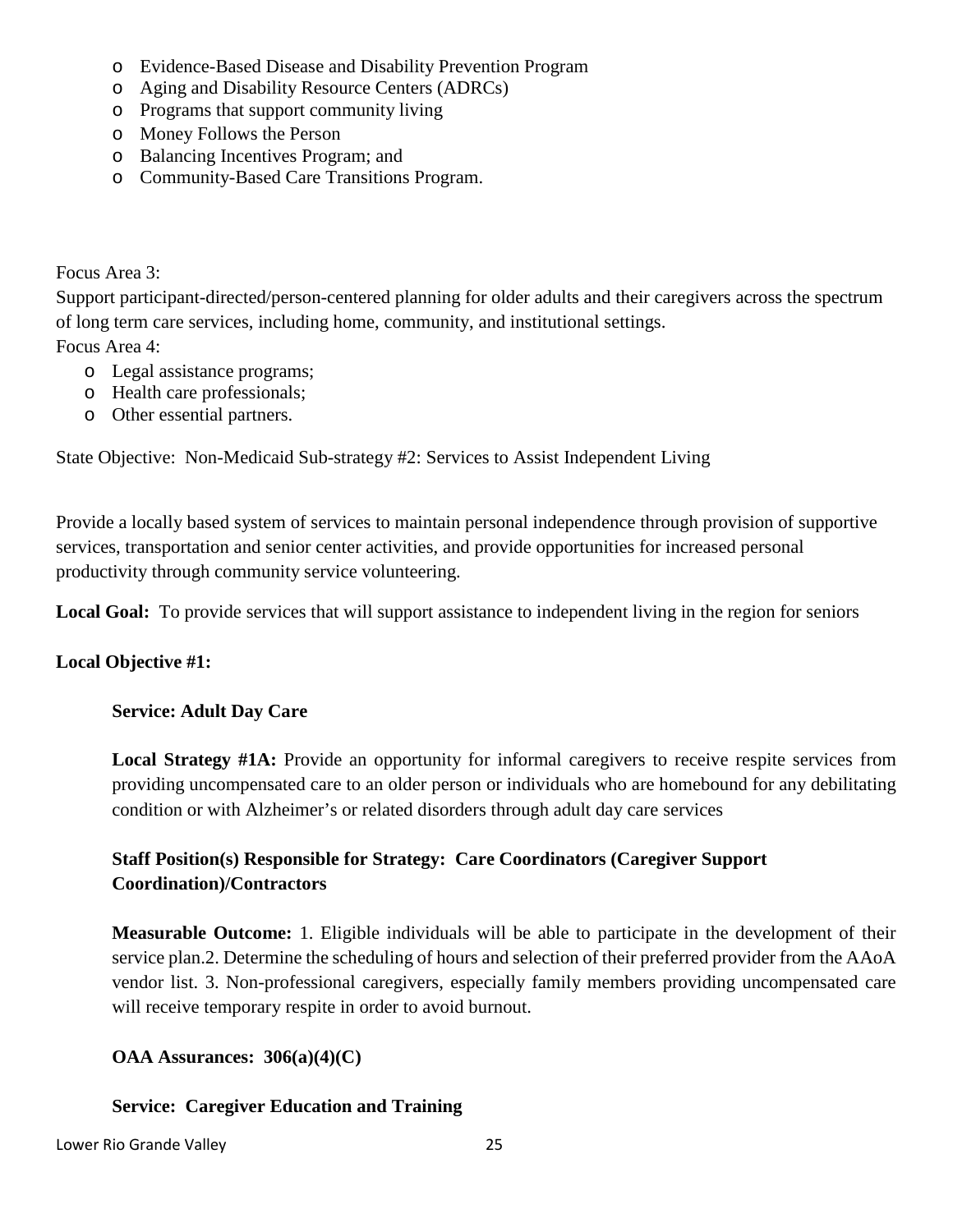**Local Strategy #1A:** Provide Caregiver Education and Training services in order to help informal caregivers cope with the issues and concerns associated in maintaining the Care recipient at home as long as possible.

## **Staff Position(s) Responsible for Strategy: Care Coordinators (Caregiver Support Coordination) /Contractors**

**Measurable Outcome:** Eligible individuals will receive counseling in order to provide support 2. Contractors will develop and maintain support groups; 3. Eligible individuals will participate in various training opportunities in order to alleviate the stresses of caregiving.

## **OAA Assurances: 306(a)(4)(C), 306(a)(6)(E),306(a)(7)(A),306(a)(7)(B), 306(a)(7)(D)**

## **Service: Caregiver Respite Care – In-home**

**Local Strategy #1A:** Provide an opportunity for informal caregivers to receive respite services from providing uncompensated care to an older person or individuals who are homebound for any debilitating condition or with Alzheimer's or related disorders through Respite Care (in-home) services

## **Staff Position(s) Responsible for Strategy: Care Coordinators (Caregiver Support Coordination)/Contractors**

**Measurable Outcome:** 1. Eligible individuals will be provided the opportunity to decide when they would like to schedule their respite services in order to accommodate their schedules and avoid possible caregiver burnout. 2. Select their preferred vendor from the vendor list.

## **OAA Assurances: 306(a)(2)(B), 306(a)(4)(C), 306(a)(7)(B), 306(a)(7)(D)**

## **Service: Caregiver Respite Care – Institutional**

**Local Strategy #1A:** Provide an opportunity for informal caregivers to receive respite services from providing uncompensated care to an older person or individuals who are homebound for any debilitating condition or with Alzheimer's or related disorders through Respite Care (Institutional) services. This service will be provided contingent on the availability of funding and consumer request.

## **Staff Position(s) Responsibility for Strategy: Care Coordinators (Caregiver Support Coordination)/Contractors**

**Measurable Outcome: 1.** Eligible individuals will be provided the opportunity to decide when they would like to schedule their respite services in order to accommodate their schedules and avoid possible caregiver burnout. 2. Select their provider from the AAoA vendor list.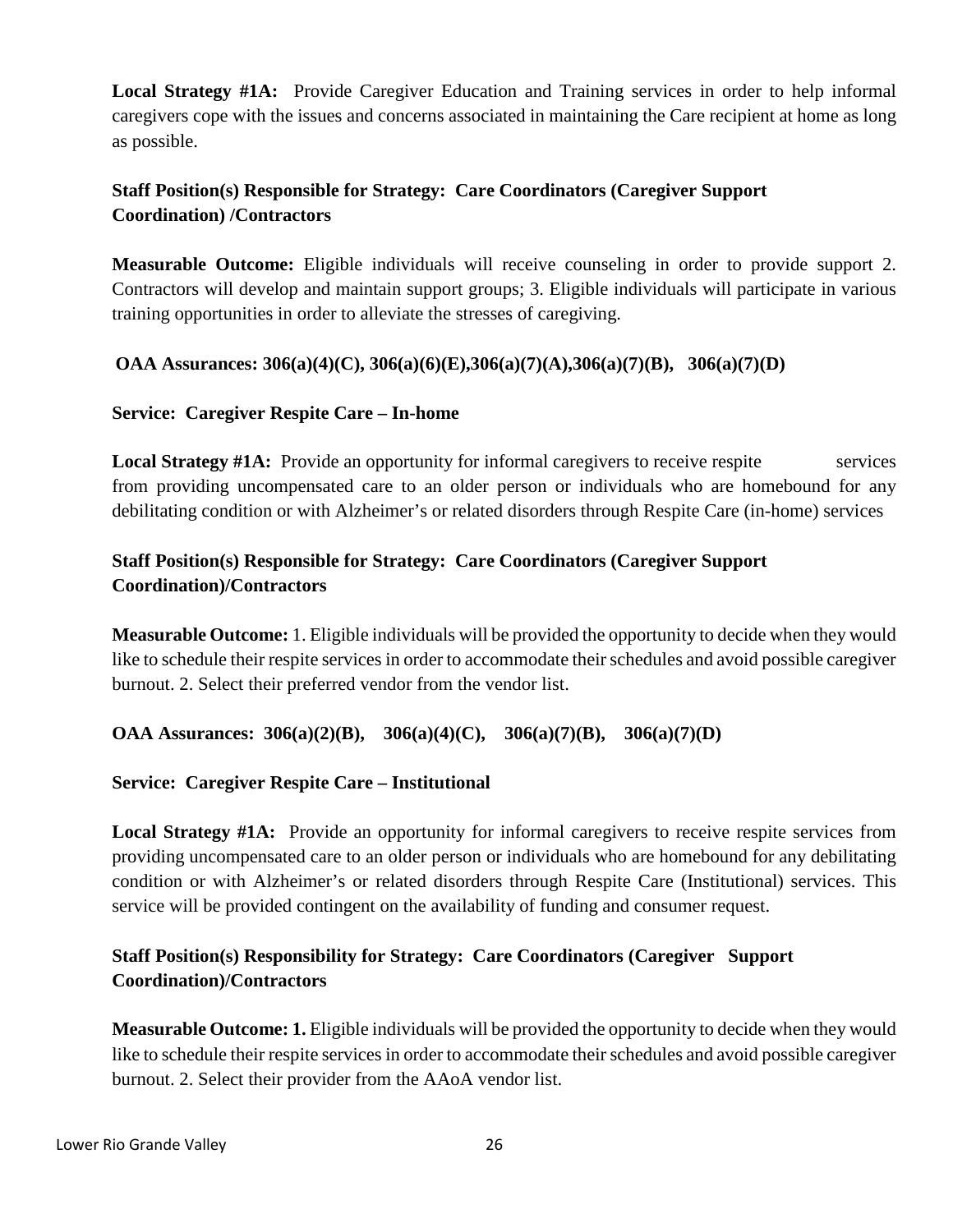## **OAA Assurances: 306(a)(4)(C), 306(a)(7)(B), 306(a)(7)(D)**

## **Service: Health Maintenance**

**Local Strategy #1A:** Maintain a Health Maintenance component by contracting with local vendors that will provide such as: medications, nutritional supplements, glasses, dentures, hearing aids or other devices necessary to promote or maintain the health and/or safety of the eligible individuals.

## **Staff Position(s) Responsible for Strategy: Care Coordinators/Contractors**

**Measurable Outcome:** 1. Eligible individuals will be able to participate in the development of their service plan.2. Determine the scheduling of hours and selection of their preferred vendor. **3.** Depending on their needs, eligible individuals will be provided the opportunity to participate in the service plan that will include the selection on the particular service that will best meet their needs.

## **OAA Assurances: 306(a)(2)(A), 306(a)(4)(C)**

## **Service: Senior Center Operations**

**Local Strategy #1A:** Provide senior center operations where older individuals meet together to pursue mutual interests, receive services and/or take part in activities which will enhance their quality of life, support their independence, and encourage their continued involvement in and with the community. Should the need arises, the Area Agency on Aging is designating this service to be subject to the categorical transfer.

## **Staff Position(s) Responsible for Strategy: All AAoA administrative staff and Contractors**

**Measurable Outcome:** Eligible individuals will be able to participate in at least 7 senior centers on a daily basis and take advantage of various activities.

**OAA Assurances: 306(a)(4)(C), 306(a)(1)**

## **Service: Transportation – Demand Response**

**Local Strategy #1A:** Provide transportation – as a demand response service as an avenue for seniors to access community, health services, and nutrition sites in order to allow them to remain in their homes as long as possible in the least restrictive environment.

## **Staff Position(s) Responsible for Strategy: Care Coordinators/Contractors**

**Measurable Outcome:** Eligible will be able to access services that will provide them the opportunity to remain active and independent.

**OAA Assurances: 306(a)(2)(A), 306(a)(4)(C)**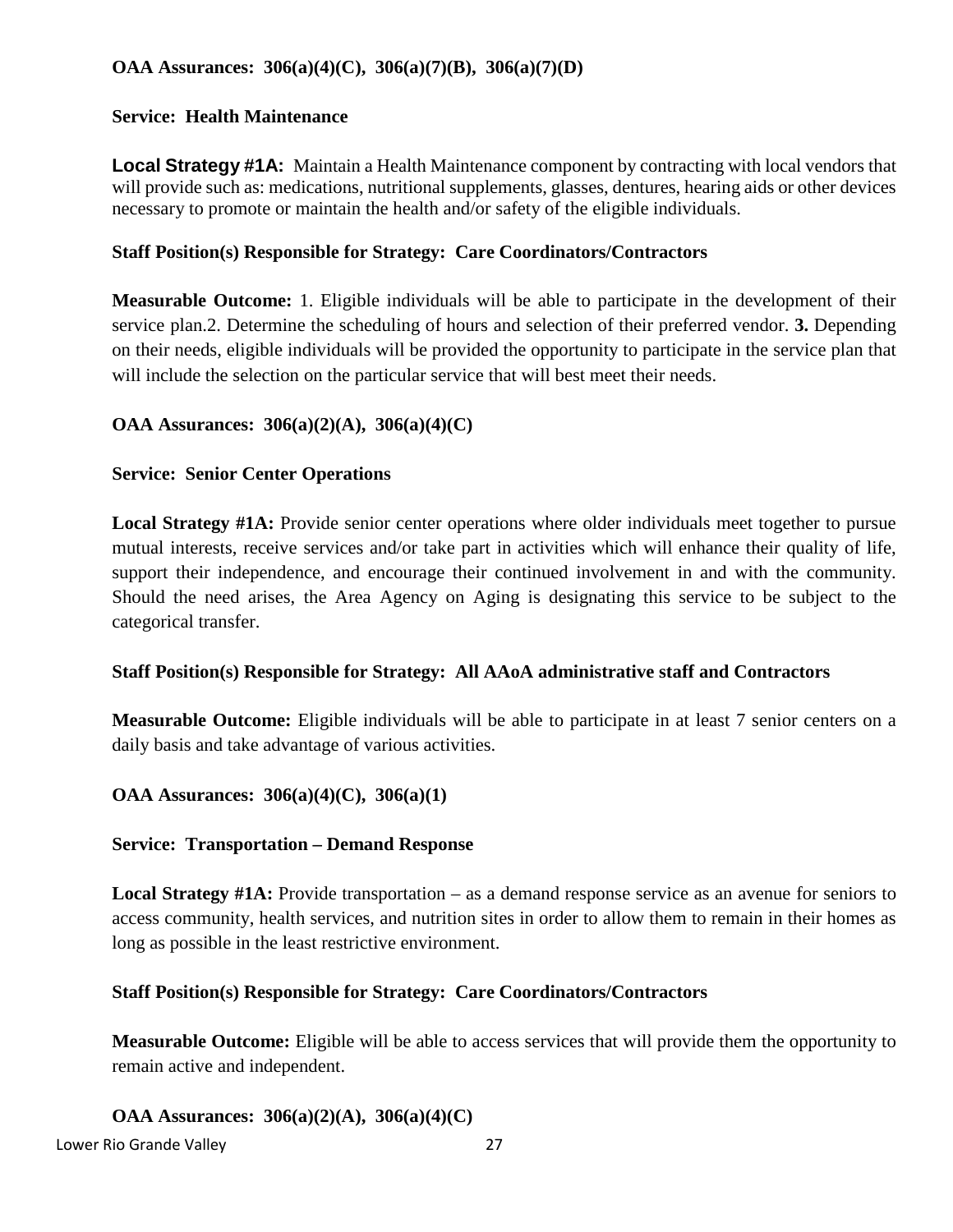## **Service: Transportation – Voucher**

**Local Strategy #1A:** Provide transportation – In case the opportunity arises, implement a transportation voucher system as an option for seniors to use an avenue to access community, health services, and nutrition sites in order to allow them to remain in their homes as long as possible in the least restrictive environment.

#### **Staff Position(s) Responsible for Strategy: Care Coordinators/Contractors**

**Measurable Outcome:** Eligible will be able to access services that will provide them the opportunity to remain active and independent.

## **OAA Assurances: 306(a)(2)(A), 306(a)(4)(C)**

#### **Service: Homemaker**

**Local Strategy #1A:** Provide homemaker services to homebound seniors in order to for them to remain in a more hospitable environment in their homes allowing them to remain independent and living with dignity and respect.

#### **Staff Position(s) Responsible for Strategy: Care Coordinators/Contractors**

**Measurable Outcome:** 1. Eligible individuals and family members will be able to participate in the development of their service plan.2. Determine the scheduling of hours and selection of their preferred provider based on the AAoA vendor list.

#### **OAA Assurances: 306(a)(2)(B), 306(a)(4)(C)**

#### **Service: Personal Assistance**

**Local Strategy #1A:** Provide personal assistance services to homebound seniors in order to allow them to live an independent life with dignity and respect.

## **Staff Position(s) Responsible for Strategy: Care Coordinators/Contractors**

**Measurable Outcome:** 1. Eligible individuals and family members will be able to participate in the development of their service plan.2. Determine the scheduling of hours and selection of their preferred provider based on the AAoA vendor list.

**OAA Assurances: 306(a)(2)(B), 306(a)(4)(C), 306(a)(13)(A), 306(a)(13)(B)**

## **Service: Residential Repair**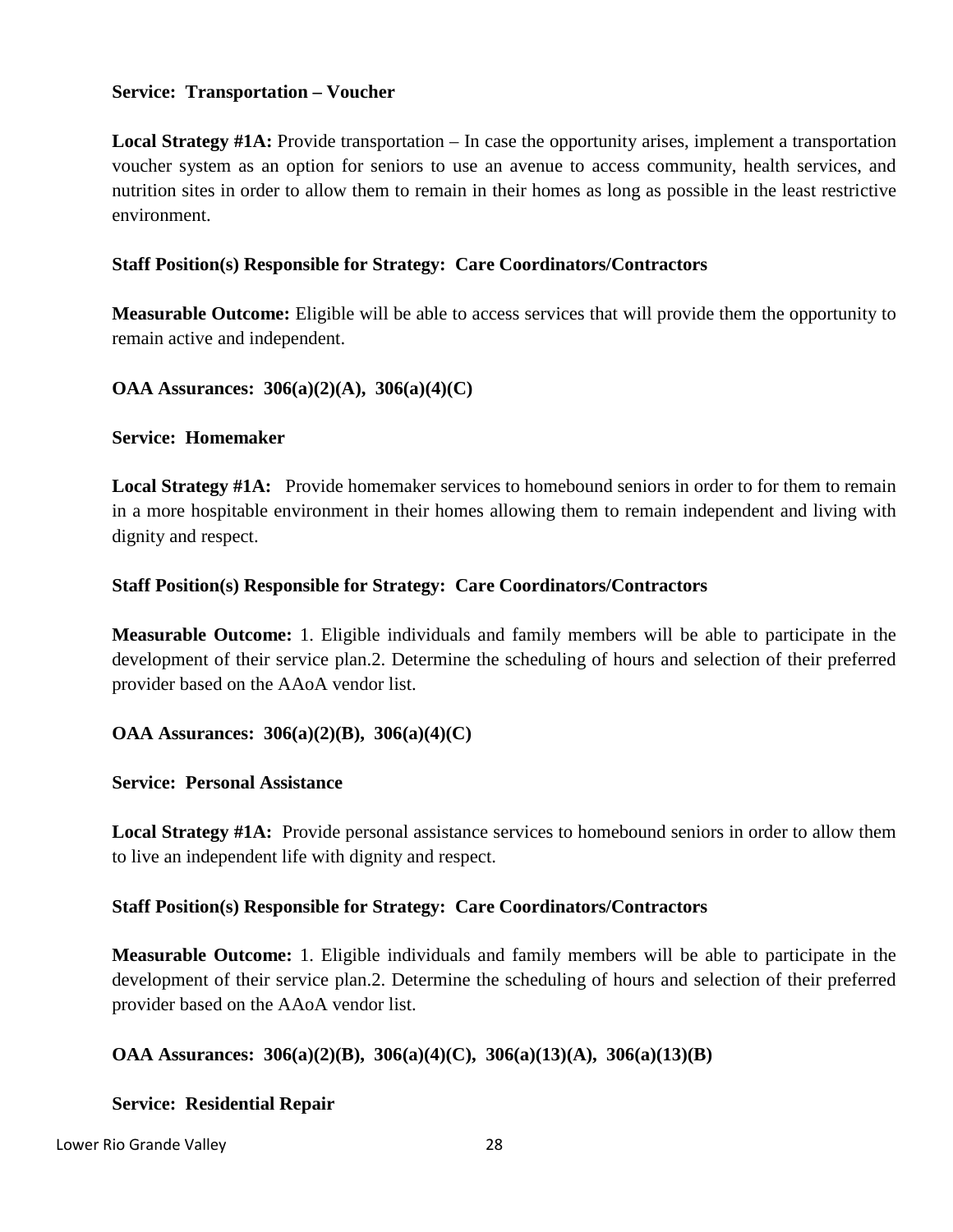**Local Strategy #1A:** Provide residential repair/modification services in order to allow seniors the opportunity to remain independent as long as possible in their homes with dignity and respect

## **Staff Position(s) Responsible for Strategy Care Coordinators/Contractors**

**Measurable Outcome:** . 1. Eligible individuals will be able to participate in the development of their service plan.2. Selected individuals will have their homes modified to allow them to remain in their homes. 3. Be able to live a more safe environment. 4. They will also provide feedback on whether they are satisfied with the work done as the final step.

**OAA Assurances: 306(a)(2)(B), 306(a)(4)(C)**

## **Service: Emergency Response**

**Local Strategy #1A:** Provide an opportunity to homebound seniors to live in a safe home environment by offering emergency response services as a possible option.

## **Staff Position(s) Responsible for Strategy: Care Coordinators/Contractors**

**Measurable Outcome:** Eligible individuals will be provided an automatic monitoring device to provide them a sense of security and safeguard in case of fall or injury.

## **OAA Assurances: 306(a)(2)(B), 306(a)(4)(C)**

## **Service: Mental Health Services**

**Local Strategy #1A:** Develop partnerships and opportunities to address mental health issues affecting seniors in order to provide an opportunity for them to live independently in the least restrictive environment.

## **Staff Position(s) Responsible for Strategy: Director, Assistant Director, Admin Tech IV, Program Planner, and Program Administrators**

**Measurable Outcome: Eligible individuals who require support and treatment will be provided mental health services.**

**OAA Assurances: 306(a)(1), 306(a)(4)(C)**

## **Service: Evidence-Based Intervention**

**Local Strategy #1A:** Implement an Evidence-Based Intervention in cooperation with a local hospital utilizing the CTI Coleman model in order to address the issue of individuals transitioning from an acute setting to home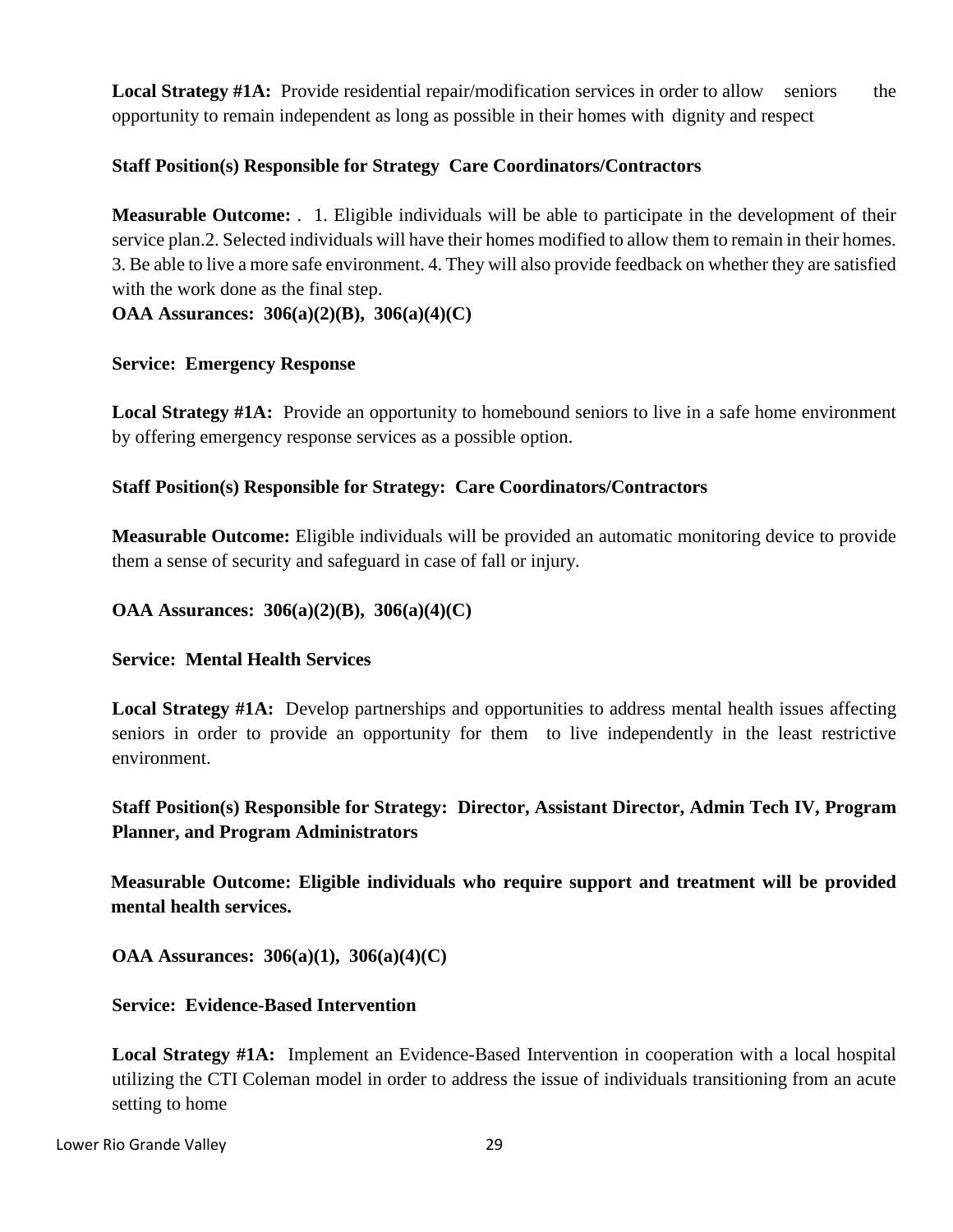## **Staff Position(s) Responsible for Strategy: Director, Assistant Director, Program Planner, and CTI Coach**

**Measurable Outcome:** Eligible individuals will participate on a one-to-one bases with a health coach to develop a self-directed plan to take control of their health

## **OAA Assurances: 306(a)(1), 306(a)(4)(C), 306(a)(7)(C) 306(a)(5)**

**Local Strategy #1B:** Depending on available funding or partnership opportunities, implement other Evidence-Based Interventions such as but not limited to Falls Prevention, Stress-busters, Diabetes Self-Management Training, Medication Management or other evidence-based interventions that support health aging.

## **Staff Position(s) Responsible for Strategy: Director, Assistant Director, Admin Tech IV, Program Planner, and Program Administrators**

**Measurable Outcome:** Eligible individuals will participate on a one-to-one bases or in a group setting informational or instructional events to promote health live styles and prevent injuries, or other catastrophic events.

## **OAA Assurances: 306(a)(1), 306(a)(4)(C), 306(a)(7)(C), 306(a)(5) Service: Recreation**

Local Strategy #1A: Contingent on available funding, provide seniors in senior centers the opportunity to be healthy and active by providing recreational activities.

## **Staff Position(s) Responsible for Strategy: Admin Tech IV and Senior Centers**

**Measurable Outcome: :** Eligible individuals will participate on a one-to-one bases or in a group setting recreational activities to stimulate the mind or provide an opportunity to be active and meet other individuals with similar interests.

## **Section E. Nutrition Services**

## **ACL/AoA Focus Area(s)**:

Focus Area 1:

o Strengthen or expand Title III and VII services

Focus Area 2:

o Programs that support community living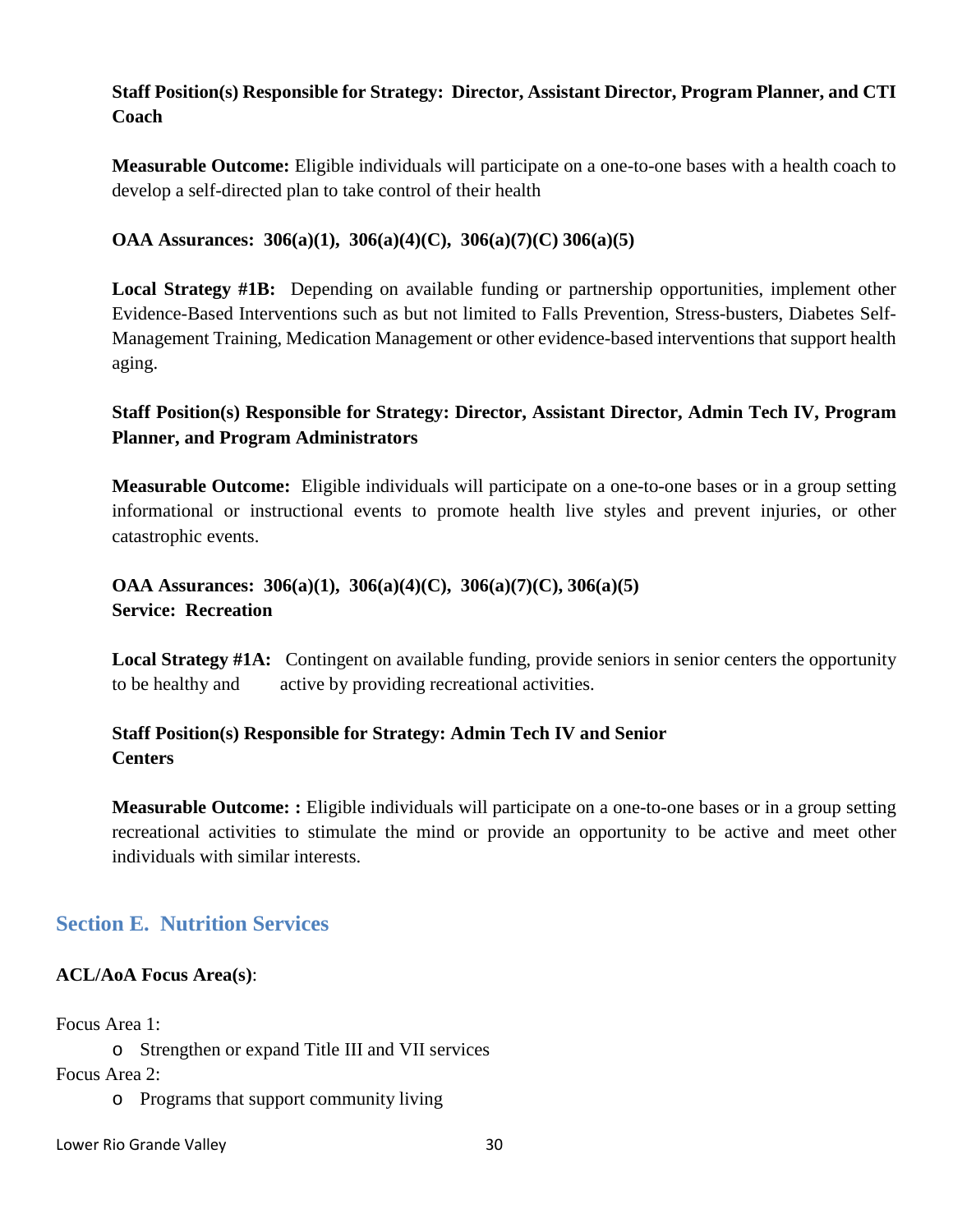## State Objective: **Non-Medicaid Services** Sub-strategy #1: Nutrition Services

Provide a locally based system of nutrition services that includes meals, counseling and education designed to promote good health and to prevent illness.

**Local Goal:** To provide nutrition services to elderly individuals in order to support healthy living and fight hunger among the elderly in the Lower Rio Grande Valley

**Local Objective #1:** The Area Agency on Aging will maintain a locally based system of nutrition services that will include meals in a congregate setting and services to homebound seniors, and contingent on available funding counseling and education designed to promote good health and to prevent illness.

## **Service**: Congregate Meals

**Local Strategy #1:** Contract with a local provider to provide hot meals in a Congregate Setting (Senior Center/Nutrition Site) at least 5 days a week for a minimum of 250 days during the contract year. Meals shall comply with all of the requirements set forth by the AAA and supported by the Older Americans Act. Submit a categorical transfer waiver should be budget exceed the allowable categorical transfer authority

**Staff Position(s) Responsible for Strategy:** Director, Assistant Director, Planner, Technician IV (Administration) and Contractor

**Measurable Outcome: 1.** Eligible seniors and their spouses in attendance will receive a well balanced meal. 2. Be able to meet other individuals and avoid isolation. 3. Meals will be served at least 250 days of the contract year.

**OAA Assurances: 306(a)(4)(A), 306(a)(4)(C), 306(a)(15)(A), 306(a)(15)(B), 306(a)(1)**

**Service: Home Delivered Meals**

**Local Strategy #1:** Contract with a local provider to provide home delivered meals at least 5 days a week for a minimum of 250 days during the contract year. Meals shall comply with all of the requirements set forth by the AAA and supported by the Older Americans Act. Submit a categorical transfer waiver should be budget exceed the allowable categorical transfer authority

**Staff Position(s) Responsible for Strategy:** Director, Assistant Director, Planner, Technician IV (Administration) and Contractor

**Measurable Outcome: 1.** Eligible seniors and their spouses in will receive a well balanced meal. 2. Meals will be served at least 250 days of the contract year.

**OAA Assurances: 306(a)(4)(A), 306(a)(4)(C), 306(a)(15)(A), 306(a)(15)(B)**

## **Service: Nutrition Education**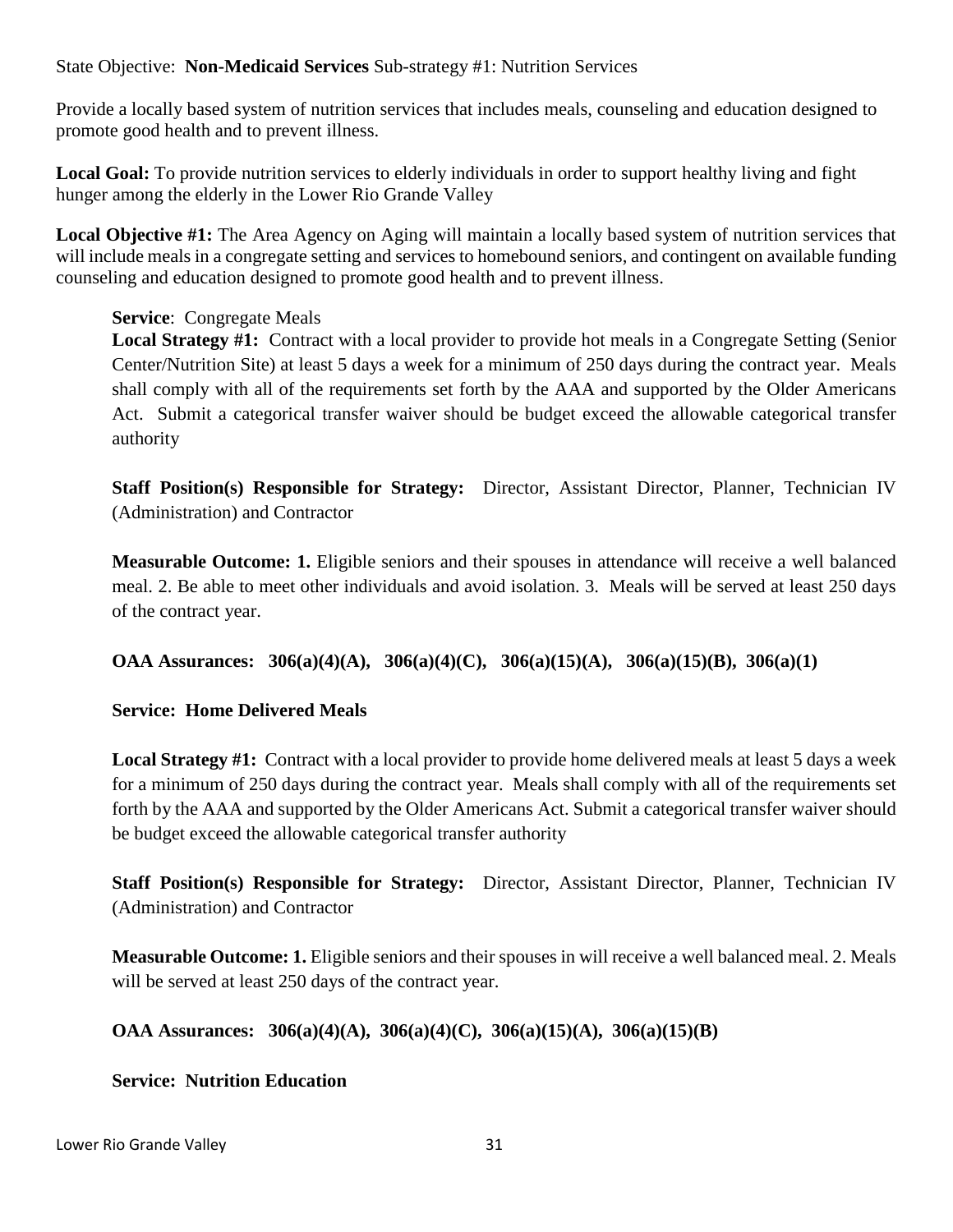**Local Strategy #1:** Contingent on available funding, provide nutrition education in collaboration with the nutrition provider to promote nutritional well-being in order to delay the onset of adverse health issues with seniors

## **Staff Position(s) Responsible for Strategy: AAA Staff Dietician/Provider**

**Measurable Outcome:** Eligible individuals will be able to participate in educational events geared towards healthy nutrition to promote healthy living.

## **OAA Assurances: 306(a)(4)(C), 306(a)(5), 306(a)(15)(A), 306(a)(15)(B)**

## **Service: Nutrition Counseling**

Local Strategy #1: Contingent upon available funding, provide individualized advice or guidance about options and methods for improving nutritional status, and performed by a registered dietitian to older individuals at nutritional risk due to health or nutritional history, dietary intake, medications, or chronic illness.

## **Staff Position(s) Responsible for Strategy: AAA Staff Dietician/Partners**

**Measurable Outcome:** 1. Eligible individuals will have an opportunity to participate in a group setting or on a one-to-one basis to discuss options regarding nutrition and how it affects the well being of the individual.2 Participate in educational events to further their well-being.

**OAA Assurances: 306(a)(4)(C), 306(a)(15)(A), 306(a)(15)(B)**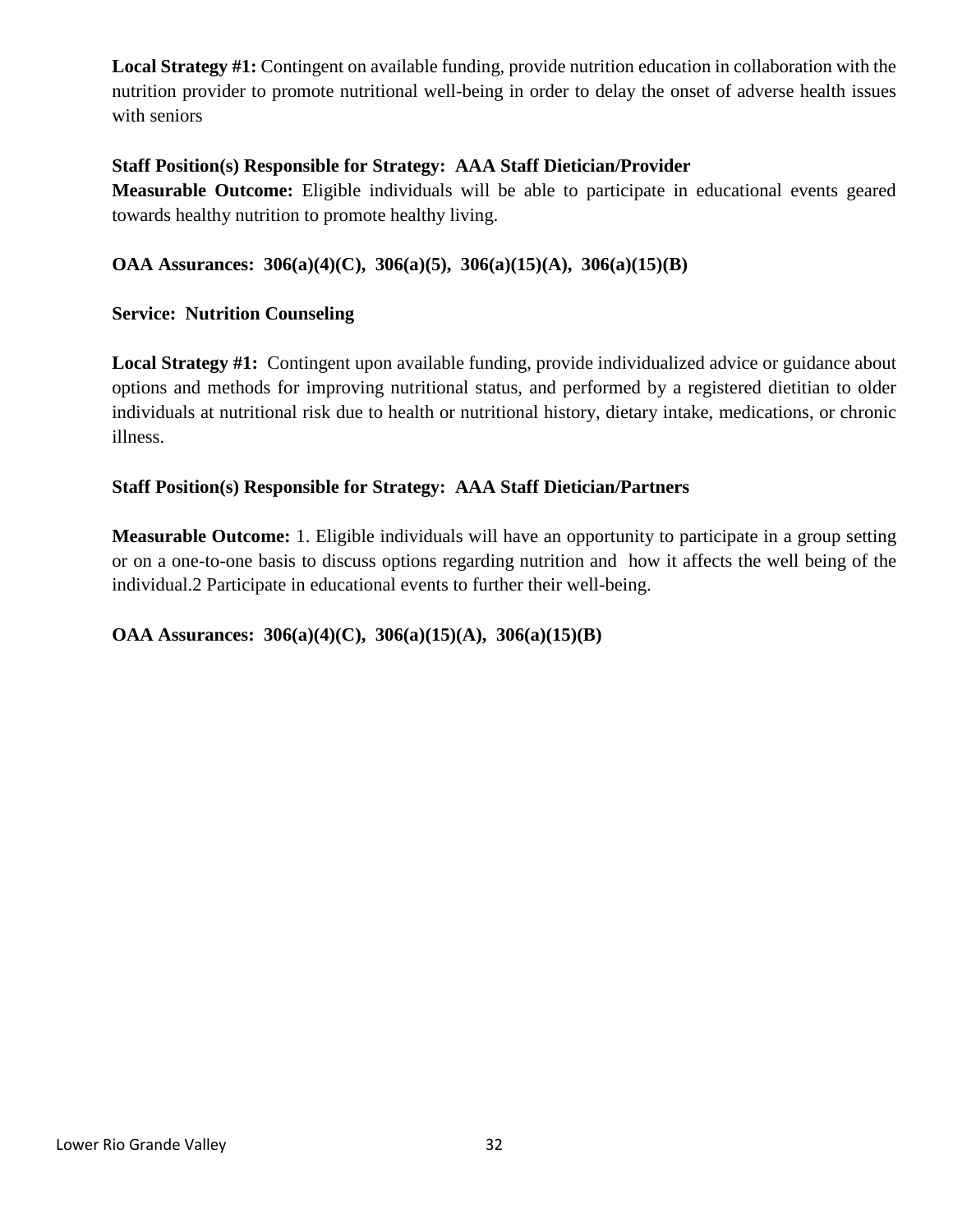<span id="page-32-0"></span>**Attachments**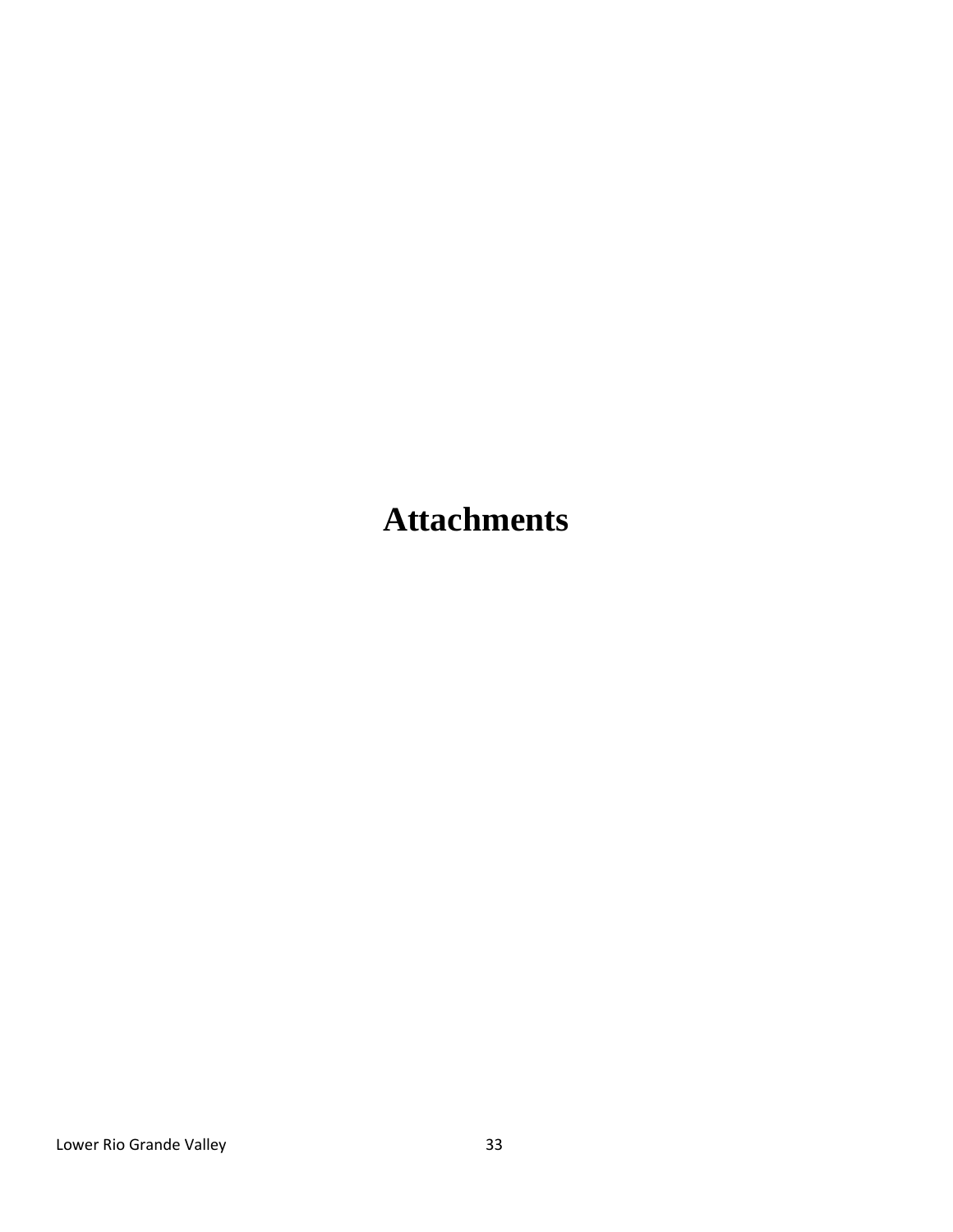# **Organizational Chart**

## <span id="page-33-0"></span>**LRGVDC ORGANIZATIONAL CHART MANAGEMENT**



HOVPO - Hidalgo County Metropolitan Plarning Organization<br>LRGVCDC - Lover Rio Grande Valley Certified Development Company<br>RGRVPG - Rio Grande Regional Vulter Planning Group<br>RGRVA- Rio Grande Regional Vulter Authority

 $\,1$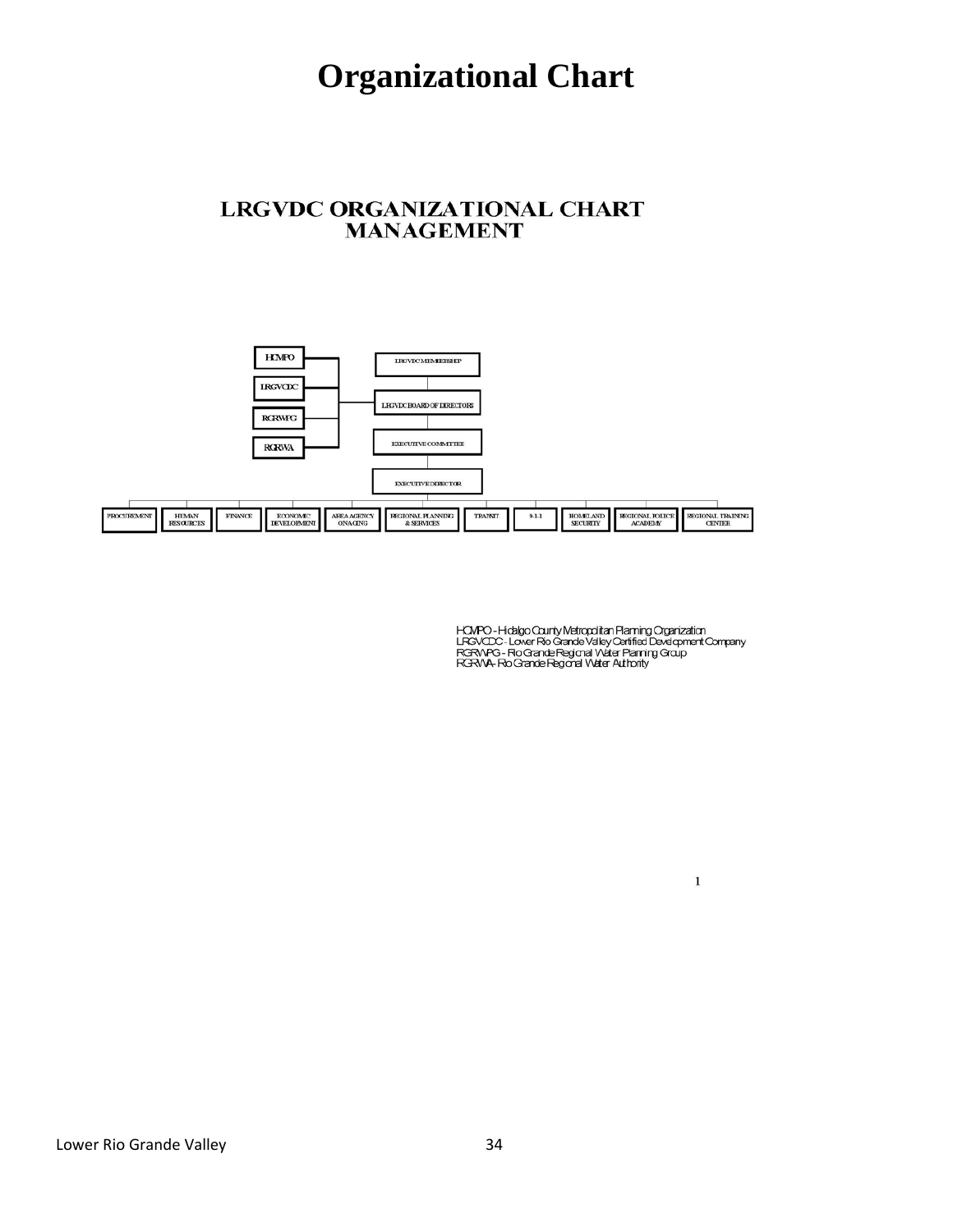Lower Rio Grande Valley Area Agency on Aging

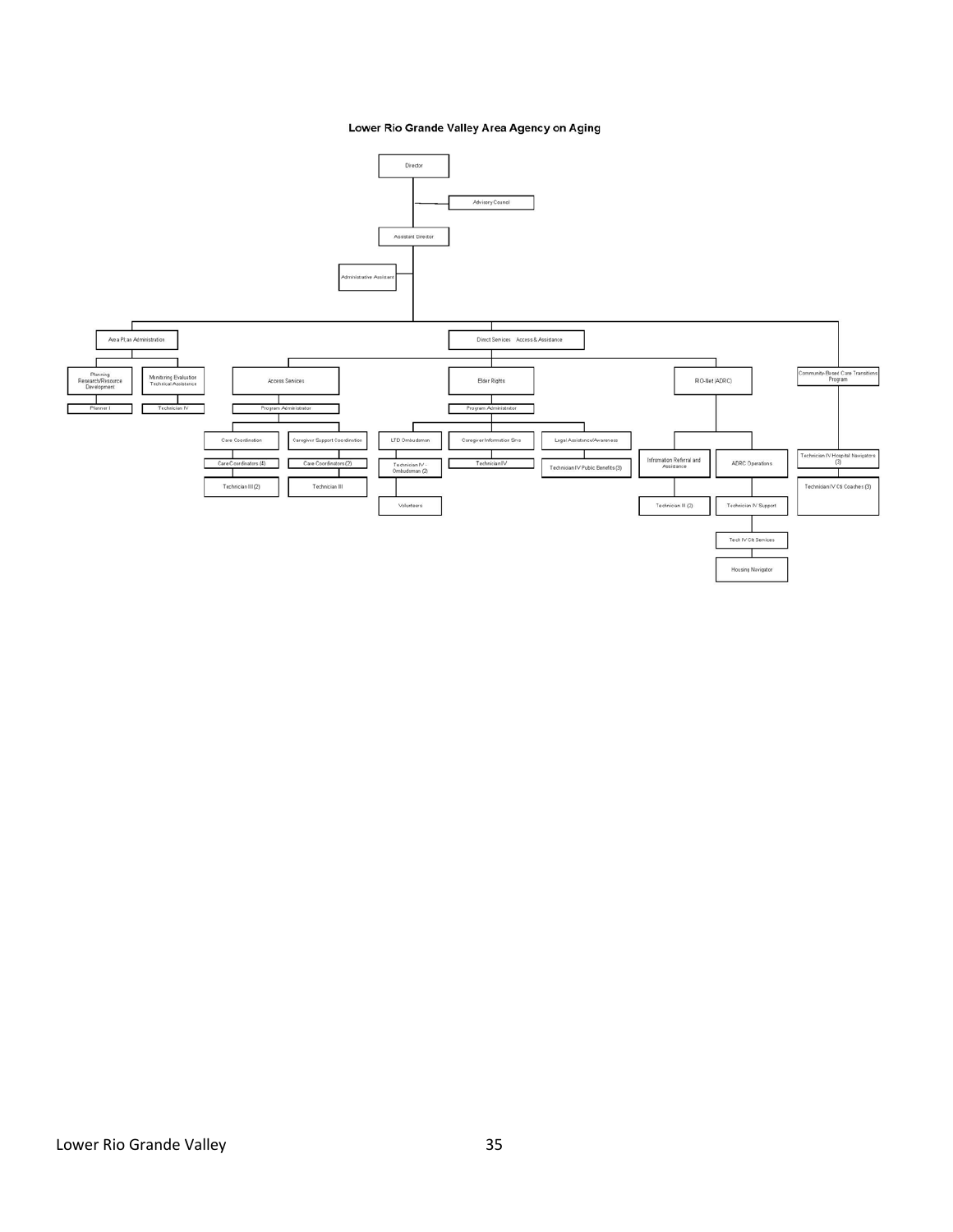# <span id="page-35-0"></span>**Staff Activities**

| Name                  | Activity                                                                               | Percentage of Time Spent on<br>Activity                                    |
|-----------------------|----------------------------------------------------------------------------------------|----------------------------------------------------------------------------|
| Jose L. Gonzalez      | Area Plan Administration                                                               | 100                                                                        |
| <b>Richard Flores</b> | Area Plan Administration                                                               | 40                                                                         |
| Mary Villarreal       | Area Plan Administration                                                               | 100                                                                        |
| Elida Carranza        | Area Plan Administration                                                               | 100                                                                        |
| Mary Rojas            | Area Plan Administration                                                               | 100                                                                        |
| <b>Marilu Fuentes</b> | Care Coordination                                                                      | 100                                                                        |
| Jamie Garza           | Care Coordination                                                                      | 100                                                                        |
| Vivianna Moreno       | Care Coordination                                                                      | 100                                                                        |
| Israel Yañez          | Care Coordination                                                                      | 100                                                                        |
| Aleida Tirado         | Care Coordination                                                                      | 75% Care Coordination/25%<br><b>Caregiver Support Coordination</b>         |
| Monica Rocha          | Care Coordination                                                                      | 100                                                                        |
| <b>Kathy Martinez</b> | Care Coordination                                                                      | 100                                                                        |
| Rosie Recio           | Care Coordination                                                                      | 100                                                                        |
| Debra Lachico         | Ombudsman, Caregiver Information<br>Services, Legal Awareness, and Legal<br>Assistance | 70% Ombudsman - 10% CIS -<br>10% Legal Awareness - 10%<br>Legal Assistance |
| Molly Segovia         | Ombudsman                                                                              | 100                                                                        |
| Anna M. Treviño       | Ombudsman                                                                              | 100                                                                        |
| Denise Wylie          | <b>Caregiver Support Coordination</b>                                                  | 100                                                                        |
| Amenda Garcia         | <b>Caregiver Support Coordination</b>                                                  | 50% Care Coordination/50%<br><b>Caregiver Support Coordination</b>         |
| Dora Moreno           | <b>Caregiver Support Coordination</b>                                                  | 100                                                                        |
| Alma Ramos            | Information, Referral & Assistance                                                     | 100                                                                        |
| <b>Yadira Flores</b>  | Information, Referral & Assistance                                                     | 100                                                                        |
| Veronica Alegria      | Legal Awareness/Legal Assistance                                                       | 85% Legal Awareness<br>15% Legal Assistance                                |
| Albina Castro         | Legal Awareness/Legal Assistance                                                       | 85% Legal Awareness<br>15% Legal Assistance                                |
| Anna De Leon          | Legal Awareness/Legal Assistance                                                       | 85% Legal Awareness<br>15% Legal Assistance                                |
| Noemi Rodriguez       | Caregiver Info. Services                                                               | 100                                                                        |
| Rosmary Valdez        | <b>Evidence-based Intervention</b>                                                     | 100 (CTI Coach)                                                            |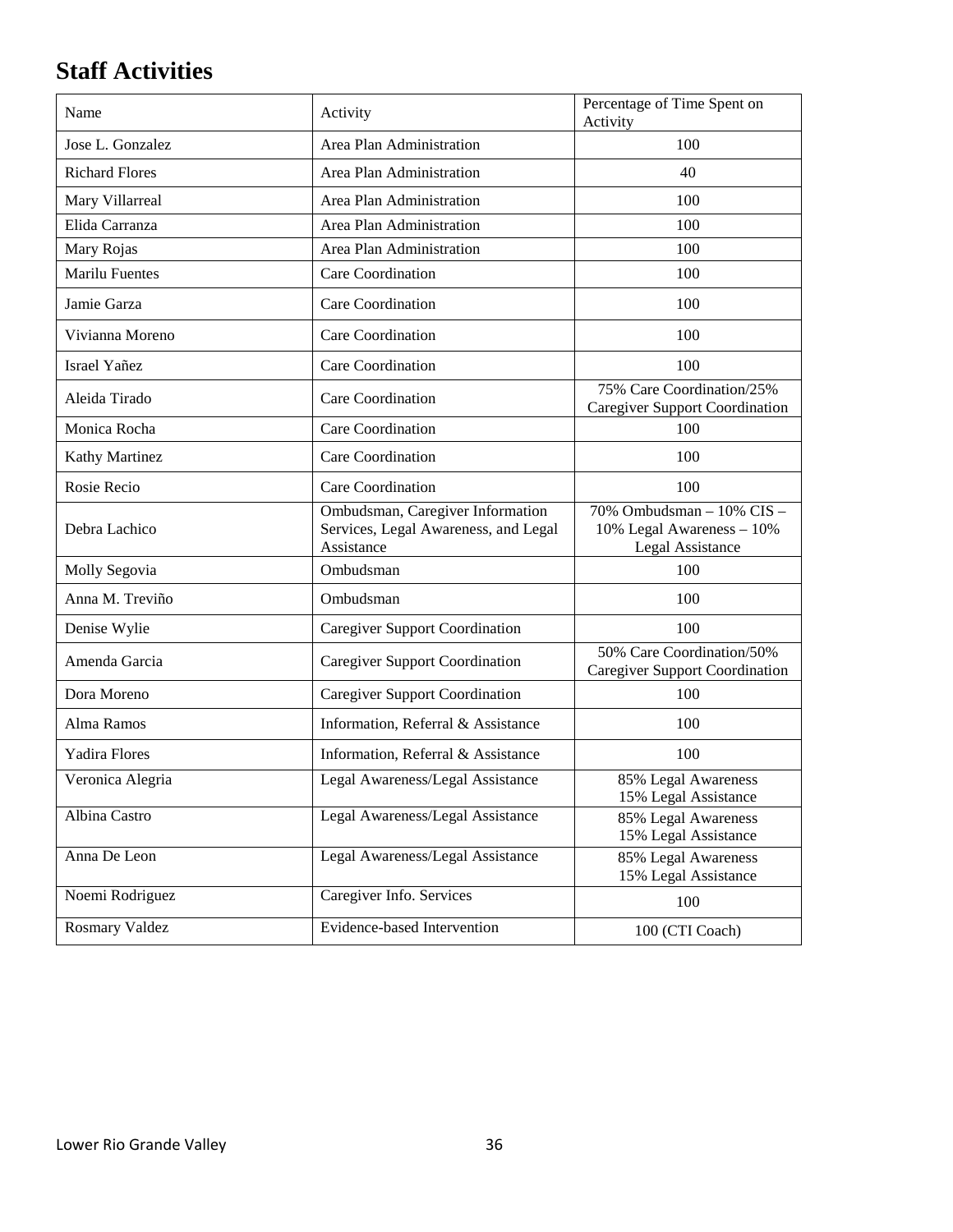<span id="page-36-0"></span>**Standard Assurances**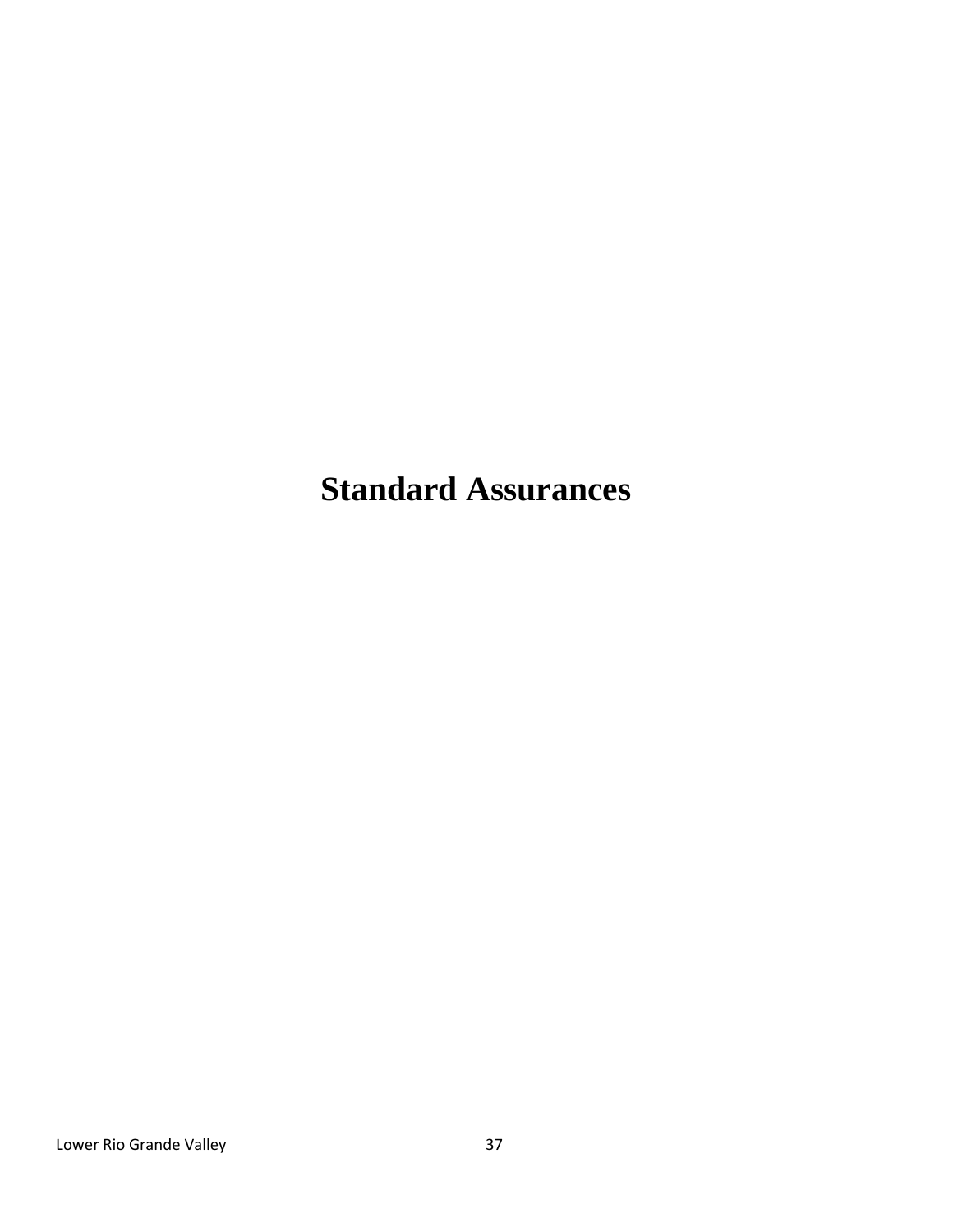# **ASSURANCE OF COMPLIANCE**

## ASSURANCE OF COMPLIANCE WITH TITLE VI OF THE CIVIL RIGHTS ACT OF 1964, SECTION 504 OF THE REHABILITATION ACT OF 1973, TITLE IX OF THE EDUCATION AMENDMENTS OF 1972, AND THE AGE DISCRIMINATION ACT OF 1975

The Applicant provides this assurance in consideration of and for the purpose of obtaining Federal grants, loans, contracts, property, discounts or other Federal financial assistance from the U.S. Department of Health and Human Services.

## THE APPLICANT HEREBY AGREES THAT IT WILL COMPLY WITH:

- 1. Title VI of the Civil Rights Act of 1964 (Pub. L. 88-352), as amended, and all requirements imposed by or pursuant to the Regulation of the Department of Health and Human Services (45 C.F.R. Part 80), to the end that, in accordance with Title VI of that Act and the Regulation, no person in the United States shall, on the ground of race, color, or national origin, be excluded from participation in, be denied the benefits of, or be otherwise subjected to discrimination under any program or activity for which the Applicant receives Federal financial assistance from the Department.
- 2. Section 504 of the Rehabilitation Act of 1973 (Pub. L. 93-112), as amended, and all requirements imposed by or pursuant to the Regulation of the Department of Health and Human Services (45 C.F.R. Part 84), to the end that, in accordance with Section 504 of that Act and the Regulation, no otherwise qualified individual with a disability in the United States shall, solely by reason of her or his disability, be excluded from participation in, be denied the benefits of, or be subjected to discrimination under any program or activity for which the Applicant receives Federal financial assistance from the Department.
- 3. Title IX of the Education Amendments of 1972 (Pub. L. 92-318), as amended, and all requirements imposed by or pursuant to the Regulation of the Department of Health and Human Services (45 C.F.R. Part 86), to the end that, in accordance with Title IX and the Regulation, no person in the United States shall, on the basis of sex, be excluded from participation in, be denied the benefits of, or be otherwise subjected to discrimination under any education program or activity for which the Applicant receives Federal financial assistance from the Department.
- 4. The Age Discrimination Act of 1975 (Pub. L. 94-135), as amended, and all requirements imposed by or pursuant to the Regulation of the Department of Health and Human Services (45 C.F.R. Part 91), to the end that, in accordance with the Act and the Regulation, no person in the United States shall, on the basis of age, be denied the benefits of, be excluded from participation in, or be subjected to discrimination under any program or activity for which the Applicant receives Federal financial assistance from the Department.

The Applicant agrees that compliance with this assurance constitutes a condition of continued receipt of Federal financial assistance, and that it is binding upon the Applicant, its successors, transferees and assignees for the period during which such assistance is provided. If any real property or structure thereon is provided or improved with the aid of Federal financial assistance extended to the Applicant by the Department, this assurance shall obligate the Applicant, or in the case of any transfer of such property, any transferee, for the period during which the real property or structure is used for a purpose for which the Federal financial assistance is extended or for another purpose involving the provision of similar services or benefits. If any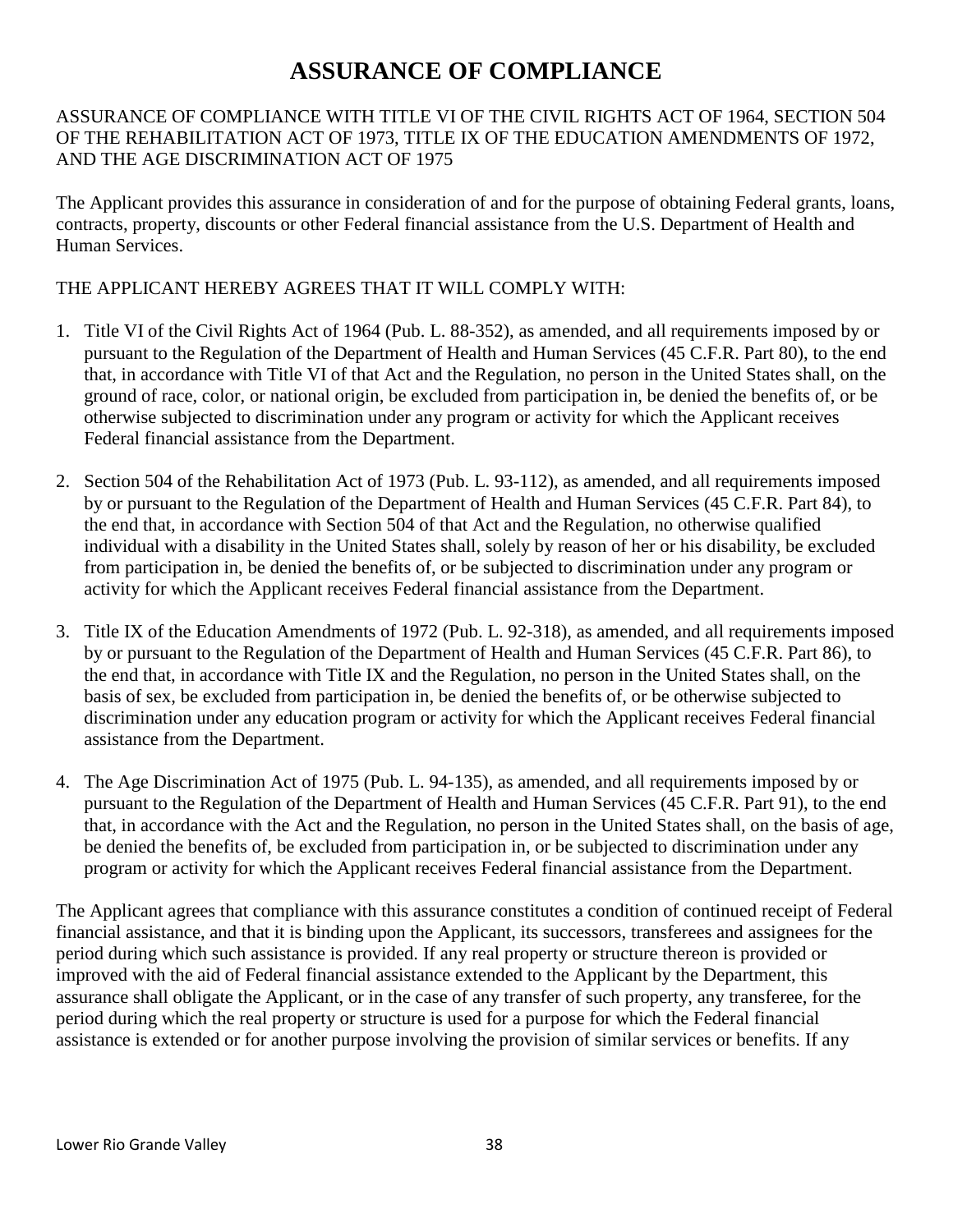personal property is so provided, this assurance shall obligate the Applicant for the period during which it retains ownership or possession of the property. The Applicant further recognizes and agrees that the United States shall have the right to seek judicial enforcement of this assurance.

The person whose signature appears below is authorized to sign this assurance and commit the Applicant to the above provisions.

Date

\_\_\_\_\_\_\_\_\_\_\_\_\_\_\_\_\_\_\_\_\_\_\_\_\_\_\_

\_\_\_\_\_\_\_\_\_\_\_\_\_\_\_\_\_\_\_\_\_\_\_\_\_\_\_\_\_\_\_\_\_\_\_\_\_\_\_\_\_\_\_\_\_\_\_\_\_ Signature of Authorized Official

\_\_Kenneth N. Jones, Executive Director\_\_\_\_\_\_\_\_\_ Name and Title of Authorized Official (print or type)

\_\_301 W. Railroad St.\_\_\_\_\_\_\_\_\_\_\_\_\_\_\_\_\_\_\_\_\_\_\_\_\_\_\_\_\_\_ Street Address

\_\_\_Weslaco, Texas 78596\_\_\_\_\_\_\_\_\_\_\_\_\_\_\_\_\_\_\_\_\_\_\_\_\_\_\_ City, State, Zip Code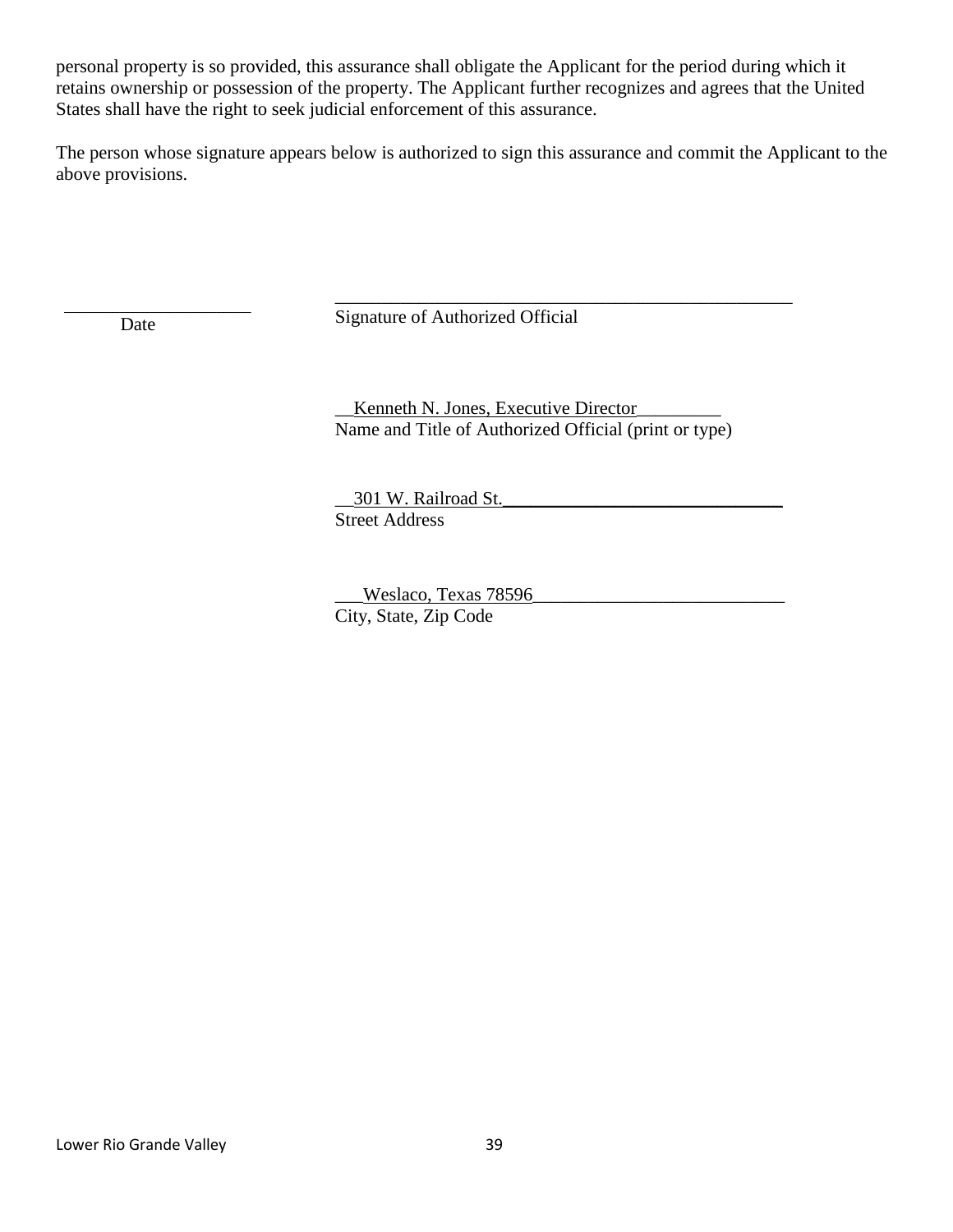## **AFFIRMATIVE ACTION PLAN**

The Lower Rio Grande Valley Development Council hereby agrees that it will enact affirmative action plan. Affirmative action is a management responsibility to take necessary steps to eliminate the effects of past and present job discrimination, intended or unintended, which is evident from an analysis of employment practices and policies. It is the policy of the agency that equal employment opportunity is afforded to all persons regardless of race, color, ethnic origin, religion, sex or age.

This applicant is committed to uphold all laws related to Equal Employment Opportunity including, but not limited to, the following.

Title VI of the Civil Rights Act of 1964, which prohibits discrimination because of race, color, religion, sex or nations origin in all employment practices including hiring, firing, promotion, compensation and other terms, privileges and conditions of employment.

The Equal Pay Act of 1963, which covers all employees who are covered by the Fair Labor Standards Act. The act forbids pay differentials on the basis of sex.

The Age Discrimination Act, which prohibits discrimination because of age against anyone between the ages of 50 and 70.

Federal Executive Order 11246, which requires every contract with Federal financial assistance to contain a clause against discrimination because of race, color, religion, sex or national origin.

Administration on Aging Program Instruction AoA PI-75-11, which requires all grantees to develop affirmative action plans. Agencies, which are part of an "umbrella agency," shall develop and implement an affirmative action plan for single organizational unit on aging. Preference for hiring shall be given to qualified older persons (subject to requirements of merit employment systems).

Section 504 of the Rehabilitation Act of 1973, which states that employers may not refuse to hire or promote handicapped persons solely because of their disability.

Kenneth N. Jones is the designated person with executive authority responsible for the implementation of this affirmative action plan. Policy information on affirmative action and equal employment opportunity shall be disseminated through employee meetings, bulletin boards, and any newsletters prepared by this agency.

Work Force Analysis: Paid Staff

| Total Staff: |                                    | # Full Time |         | # Part Time |        |      |
|--------------|------------------------------------|-------------|---------|-------------|--------|------|
|              | Older Persons $(60+)$ # 29 17.58 % |             |         | #           |        | $\%$ |
|              | Minority                           | #157        | 95.15 % | #4          | 2.42 % |      |
|              | Women                              | #85         | 51.52 % | #           |        | $\%$ |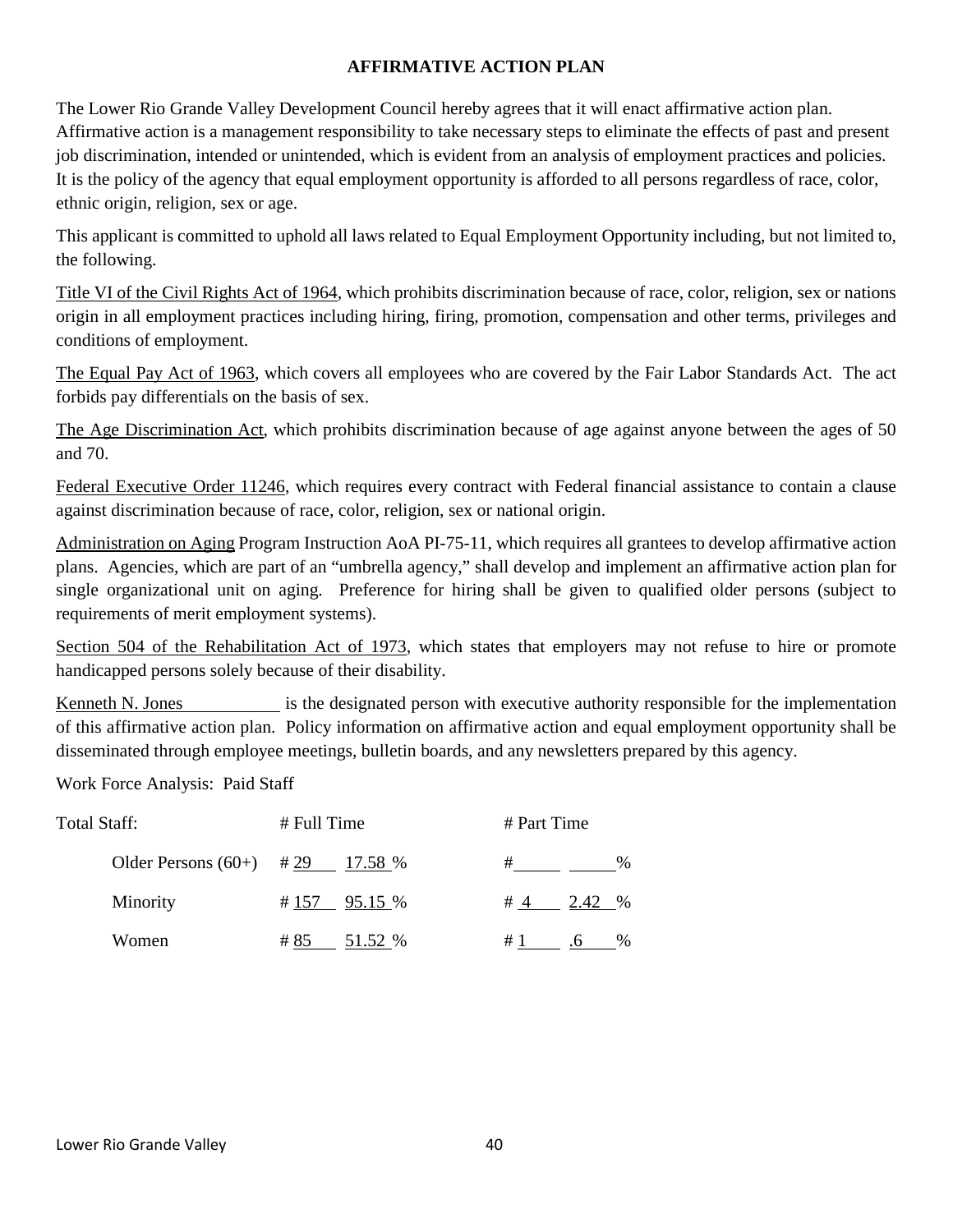## <span id="page-40-0"></span>**Older Americans Act Assurances**

## SECTION 306 (42 U.S.C. 3026) AREA PLANS

- **306(a)** Each area agency on aging designated under section 305(a)(2)(A) shall, in order to be approved by the State agency, prepare and develop an area plan for a planning and service area for two-, three-, four-year period determined by the State agency, with such annual adjustments as may be necessary. Each such plan shall be based upon a uniform format for area plans within the State prepared in accordance with section  $307(a)(1)$ . Each such plan shall –
- **306(a)(1)** provide, through a comprehensive and coordinated system, for supportive services, nutrition services, and where appropriate, for the establishment, maintenance, or construction of multipurpose senior centers, within the planning and service area covered by the plan, including determining the extent of need for supportive services, nutrition services, and multipurpose senior centers in such area (taking into consideration, among other things, the number of older individuals with low incomes residing in such area, the number of older individuals who have greatest economic need (with particular attention to low income older individuals, including low-income minority, older individuals, older individuals with limited English proficiency, and older individuals residing in rural areas) residing in such area, the number of older individuals who have greatest social need (with particular attention to low income older individuals, including low-income minority, older individuals, older individuals with limited English proficiency, and older individuals residing in rural areas) residing in such area, the number of older individuals at risk for institutional placement residing in such area, and the number of older individuals who are Indians residing in such area, and the efforts of voluntary organizations in the community, evaluating the effectiveness of the use of resources in meeting such need, and entering into agreements with providers of supportive services, nutrition services, or multipurpose senior centers in such area, for the provision of such services or centers to meet such need;

**306(a)(2)** provide assurances that an adequate proportion, as required under section  $307(a)(2)$ , of the amount allotted for part B to the planning and service area will be expended for the delivery of each of the following categories of services –

**306(a)(2)(A)** services associated with access to services (transportation, health services (including mental health services), outreach, information and assistance (which may include information and assistance to consumers on availability of services under part B and how to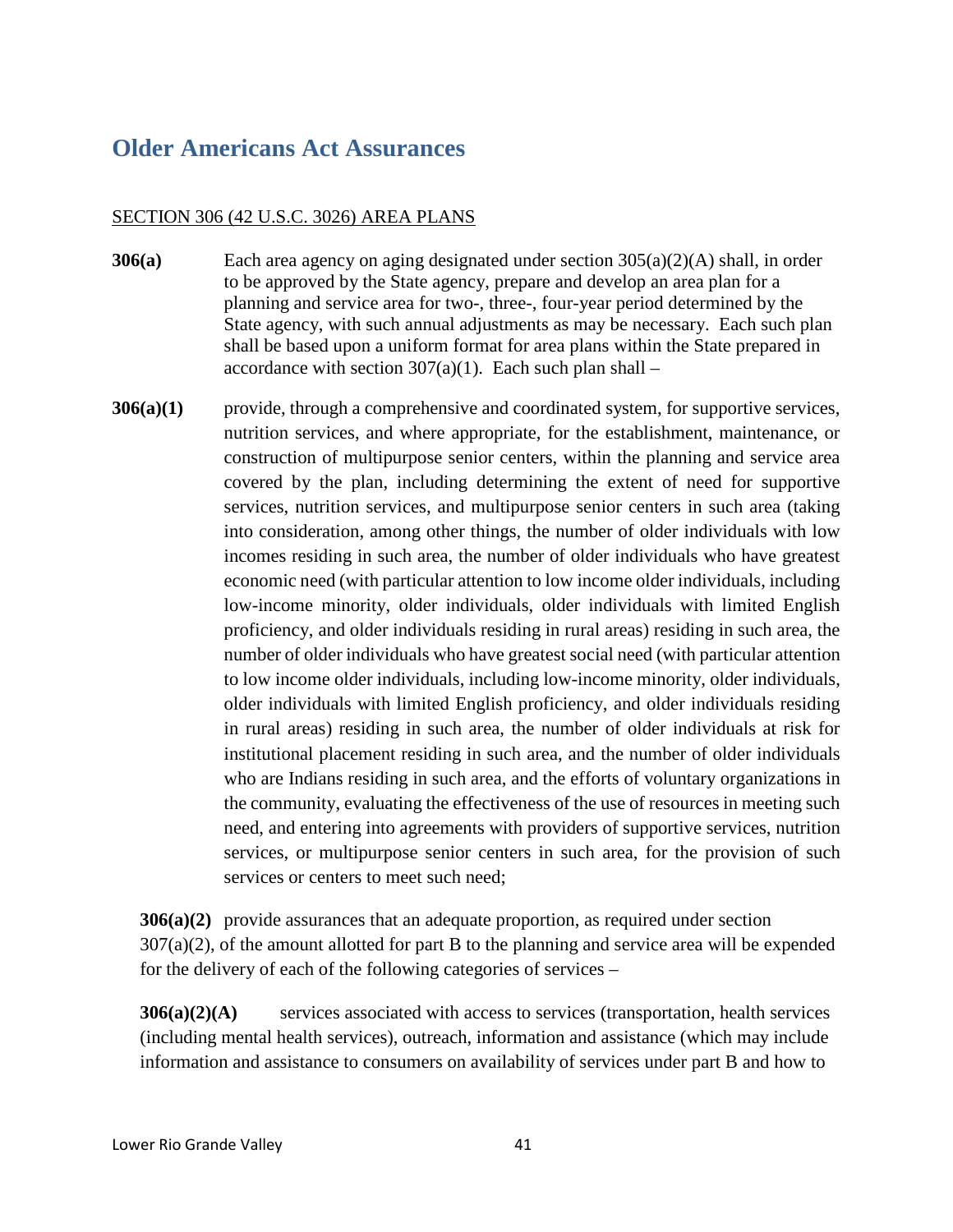receive benefits under and participate in publicly supported programs for which the consumer may be eligible) , and case management services)

**306(a)(2)(B)** in-home services, including supportive services for families of older individuals who are victims of Alzheimer's disease and related disorders with neurological and organic brain dysfunction; and

**306(a)(2)(C)** legal assistance; and assurances that the area agency on aging will report annually to the State agency in detail the amount of funds expended for each such category during the fiscal year most recently concluded;

**306(a)(3)(A)** designate, where feasible, a focal point for comprehensive service delivery in each community, giving special consideration to designating multipurpose senior centers (including multipurpose senior centers operated by organizations referred to in paragraph  $(6)(C)$  as such focal point; and

**306(a)(3)(B)** specify, in grants, contracts, and agreements implementing the plan, the identity of each focal point so designated;

## **306(a)(4)(A)**

- (i) Provide assurances that the area agency on aging will set specific objectives, consistent with State policy, for providing services to older individuals with greatest economic need, older individuals with greatest social need, and older individuals at risk for institutional placement, include specific objectives for providing services to low-income minority older individuals, older individuals with limited English proficiency, and older individuals residing in rural areas, and include proposed methods of carrying out the preference in the area plan;
- (ii) Provide assurances that the area agency on aging will include in each agreement made with a provider of any service under this title, a requirement that such provider will –
	- (I) Specify how the provider intends to satisfy the service needs of the low-income minority individuals, older individuals with limited English proficiency, and older individuals residing in rural areas in the area served by the provider;
	- (II) To the maximum extent feasible, provide services to low-income minority individuals, older individuals with limited English proficiency, and older individuals residing in rural areas in accordance with their need for such services; and
	- (III) Meet specific objectives established by the area agency on aging, for providing services to low-income minority individuals, older individuals with limited English proficiency, and older individuals residing in rural areas within the planning and service area; and
- (iii) With respect to the fiscal year preceding the fiscal year for which such plan is prepared-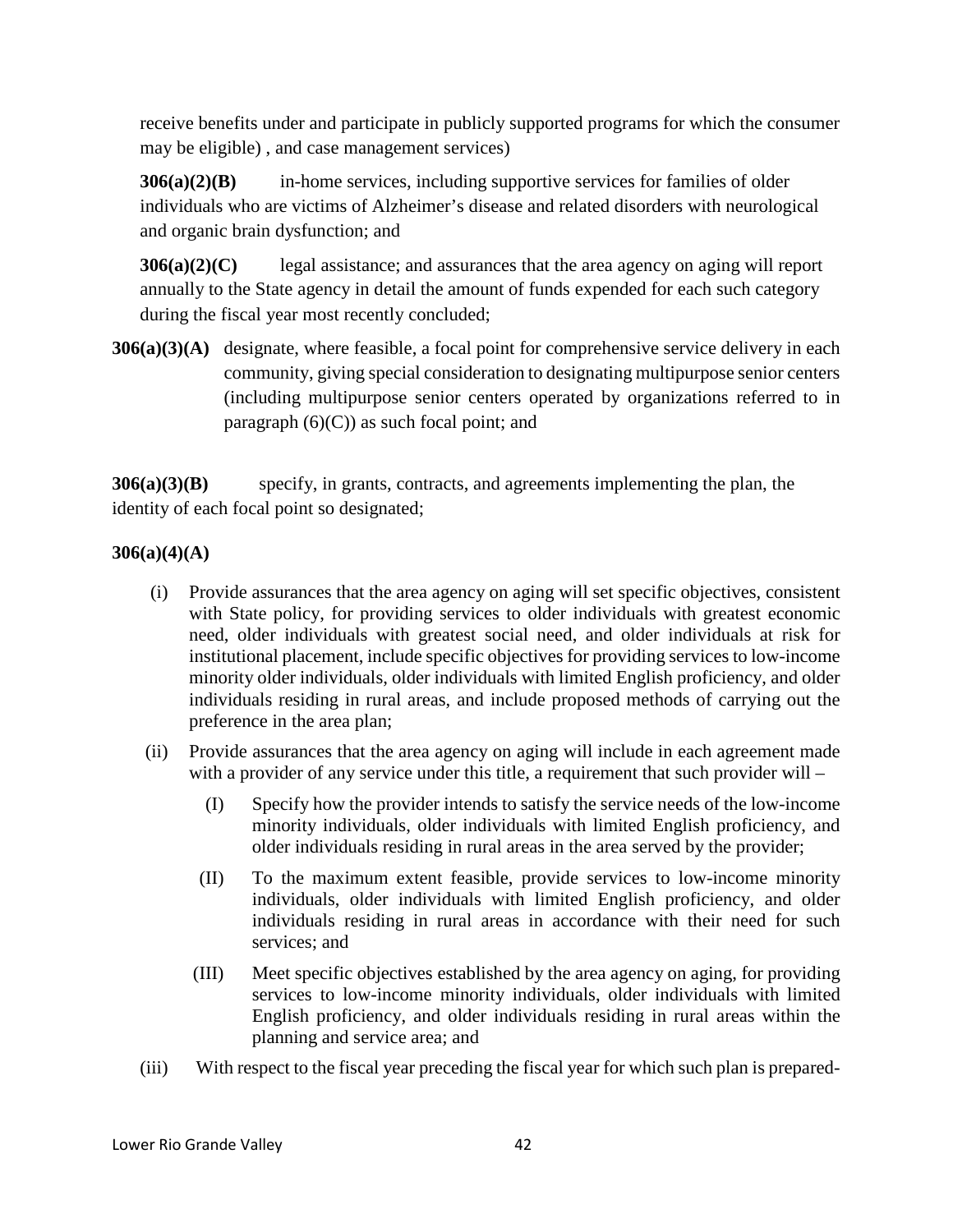- (I) Identify the number of low-income minority older individuals, older individuals with limited English proficiency, and older individuals residing in rural areas in the planning and service area;
- (II) Describe the methods used to satisfy the service needs of such minority older individuals; and
- (III) Provide information on the extent to which the area agency on aging met the objectives described in clause (i);
- **306(a)(4)(B)** Provide assurances that the area agency on aging will use outreach efforts that will –
	- (i) Identify individuals eligible for assistance under this Act, with special emphasis on  $-$ ;
		- (I) Older individuals residing in rural areas;
		- (II) Older individuals with greatest economic need (with particular attention to lowincome minority individuals and older individuals residing in rural areas);
		- (III) Older individuals with greatest social need (with particular attention to lowincome minority individuals and older individuals residing in rural areas);
		- (IV) Older individuals with severe disabilities;
		- (V) Older individuals with limited English proficiency; and
		- (VI) Older individuals with Alzheimer's disease and related disorders with neurological and organic brain dysfunction (and the caretakers of such individuals);
		- (VII) Older individuals at risk for institutional placement; and
	- (ii) Inform the older individuals referred to in subclauses (I) through (VI) of clause (i), and the caretakers of such individuals, of the availability of such assistance; and
- **306(s)(4)(C)** Contain an assurance that the area agency on aging will ensure that each activity undertaken by the agency, including planning, advocacy, and systems development, will include a focus on the needs of low-income minority older individuals, older individuals with limited English proficiency and older individuals residing in rural areas;

**306(a)(5)** Provide assurances that the area agency on aging will coordinate planning, identification, assessment of needs, and provision of services for older individuals with disabilities, with particular attention to individuals with severe disabilities, and individuals at risk for institutional placement with agencies that develop or provide services for individuals with disabilities;

**306(a)(6)(A)** Provide that the area agency on aging will – Take into account in connection with matters of general policy arising in the development and administration of the area plan, the views of recipients of services under such plan;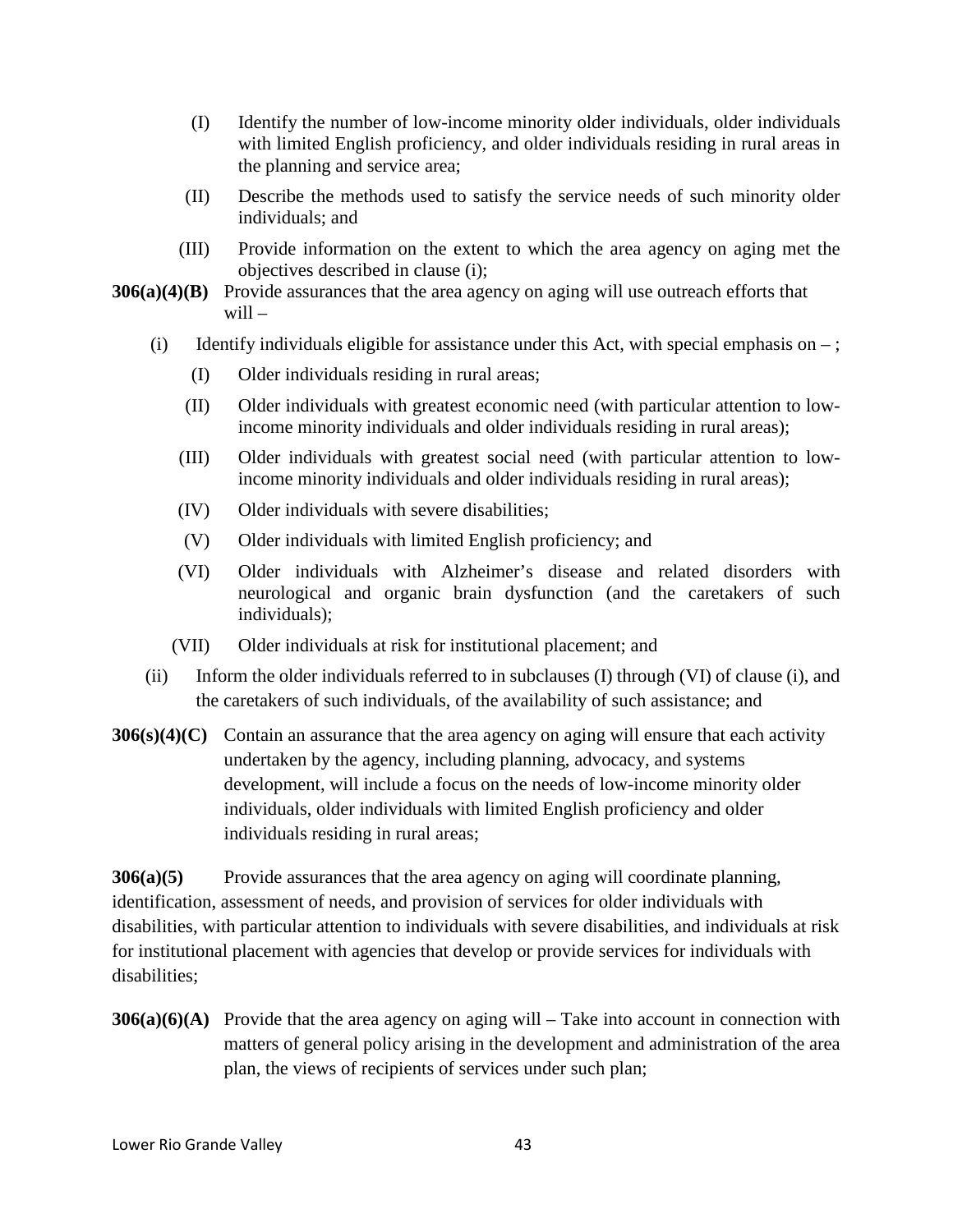**306(a)(6)(B)** Provide that the area agency on aging will – service as the advocate and focal point for older individuals within the community by (in cooperation with agencies, organizations, and individuals participating in activities under the plan) monitoring, evaluating, and commenting upon all policies, programs, hearings, levies, and community actions which will affect older individuals;

## **306(a)(6)(C)**

- (i) where possible, enter into arrangements with organizations providing day care services for children, assistance to older individuals caring for relatives who are children, and respite for families, so as to provide opportunities for older individuals to aid or assist on a voluntary basis in the delivery of such services to children, adults, and families;
- (ii) if possible regarding the provision of services under this title, enter into arrangements and coordinate with organizations that have a proven record of providing services to older individuals, that –
	- I. were officially designated as community action agencies or community action programs under section 210 of the Economic Opportunity Act of 1964 (42 U.S.C. 2790) for fiscal year 1981, and did not lose the designation as a result of failure to comply with such Act; or
	- II. came into existence during fiscal year 1982 as direct successors in interest to such community action agencies or community action programs; and that meet the requirements under section  $675(c)(3)$  of the Community Services Block Grant Act (42 U.S.C. 9904(c)(3));

**306(a)(6)(D)** Establish an advisory council consisting of older individuals (including minority individuals and older individuals residing in rural areas) who are participants or who are eligible to participate in programs assisted under this Act, family caregivers of such individuals, representatives of older individuals, service providers, representatives of the business community, local elected officials, providers of veterans' health care (if appropriate), and the general public, to advise continuously the area agency on aging on all matters relating to the development of the area plan, the administration of the plan and the operations conducted under the plan;

**306(a)(6)(E)** Establish effective efficient procedures for coordination of –

- (i) Entities conducting programs that receive assistance under this Act within the planning and service area served by the agency;
- (ii) Entities conducting other Federal programs for older individuals at the local level, with particular emphasis on entities conducting programs described in section 203(b), within the area; and
	- (iii) make use of trained volunteers in providing direct services delivered to older individuals and individuals with disabilities needing such services and, if possible, work in coordination with organizations that have experience in providing training, placement, and stipends for volunteers or participants /such as organizations carrying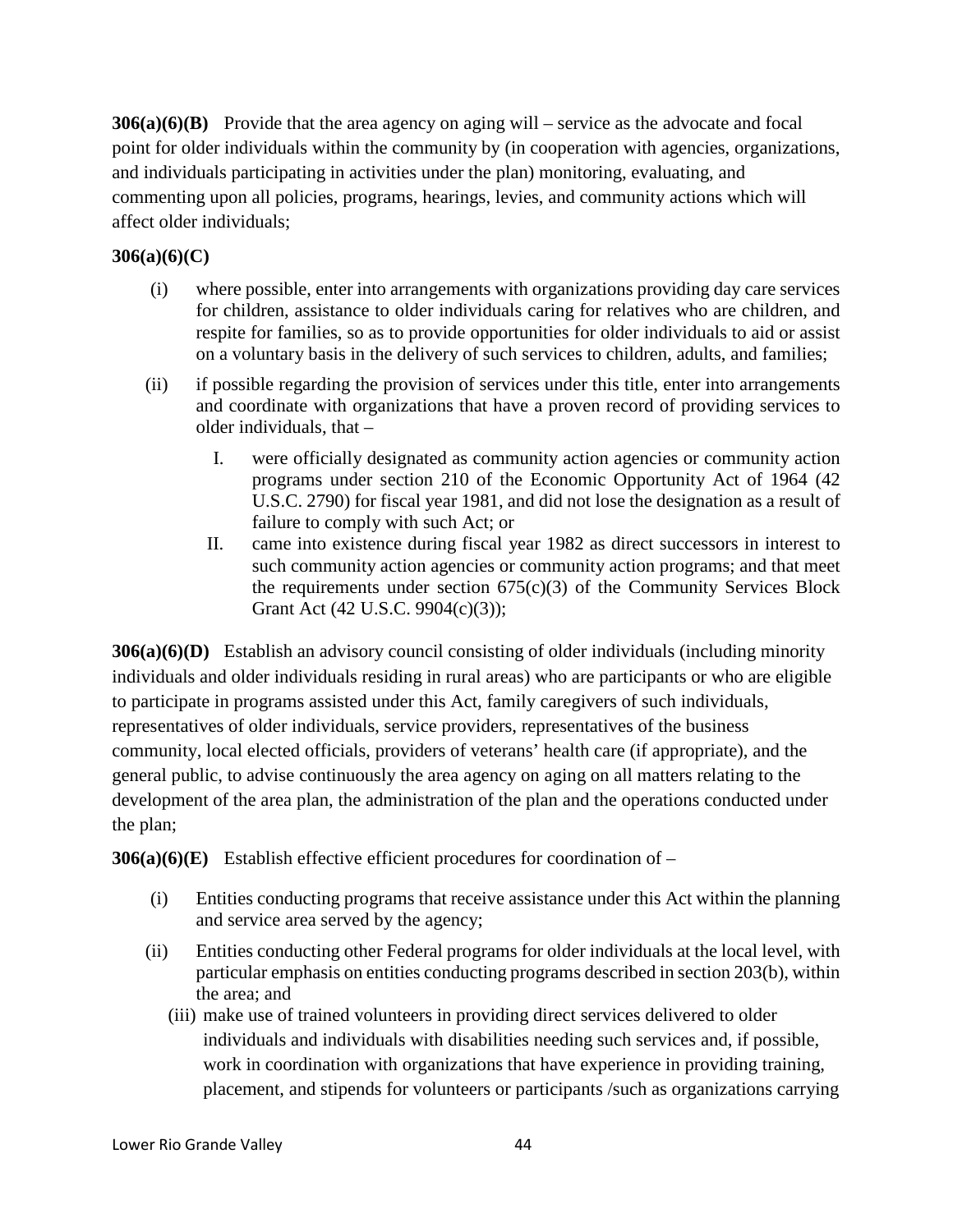out Federal service programs administered by the Corporation for National and Community Service), in community service settings;

**306(a)(6)(F)** in coordination with the State agency and with the State agency responsible for mental health services, increase public awareness of mental health disorders, remove barriers to diagnosis and treatment, and coordinate mental health services (including mental health screenings) provided with funds expended by the area agency on aging with mental health services provided by the community health centers and by other public agencies and nonprofit private organizations;

**306(a)(6)(G)** If there is a significant population of older individuals who are Indians in the planning and service area of the area agency on aging, the area agency on aging shall conduct outreach activities to identify such individuals in such area and shall inform such individuals of the availability of assistance under this Act;

**306(a)(7)** Provide that the area agency on aging shall, consistent with this section, facilitate the area-wide development and implementation of a comprehensive, coordinated system for providing long-term care in home and community-based settings, in a manner responsive to the needs and preferences of older individuals and their family caregivers, by –

**306(a)(7)(A)** collaborating, coordinating activities, and consulting with other local public and private agencies and organizations responsible for administering programs, benefits, and services related to providing long-term care;

- **306(a)(7)(B)** conducting analyses and making recommendations with respect to strategies for modifying the local system of long-term care to better –
	- (i) Respond to the needs and preferences of older individuals and family caregivers;
	- (ii) Facilitate the provision, by service providers, of long-term care in home and community-based settings; and
	- (iii) Target services to older individuals at risk for institutional placement, to permit such individuals to remain in home and community-based settings;

**306(a)(7)(C)** Implementing, through the agency or service providers, evidence-based programs to assist older individuals and their family caregivers in learning about and making behavioral changes intended to reduce the risk of injury, disease, and disability among older individuals; and

**306(a)(7)(D)** providing for the availability and distribution (through public education campaigns, Aging and Disability Resource Centers, the area agency on aging itself, and other appropriate means) of information relating to—

- (i) The need to plan in advance for long-term care; and
- (ii) The full range of available public and private long-term care (including integrated longterm care) programs, options, service providers, and resources;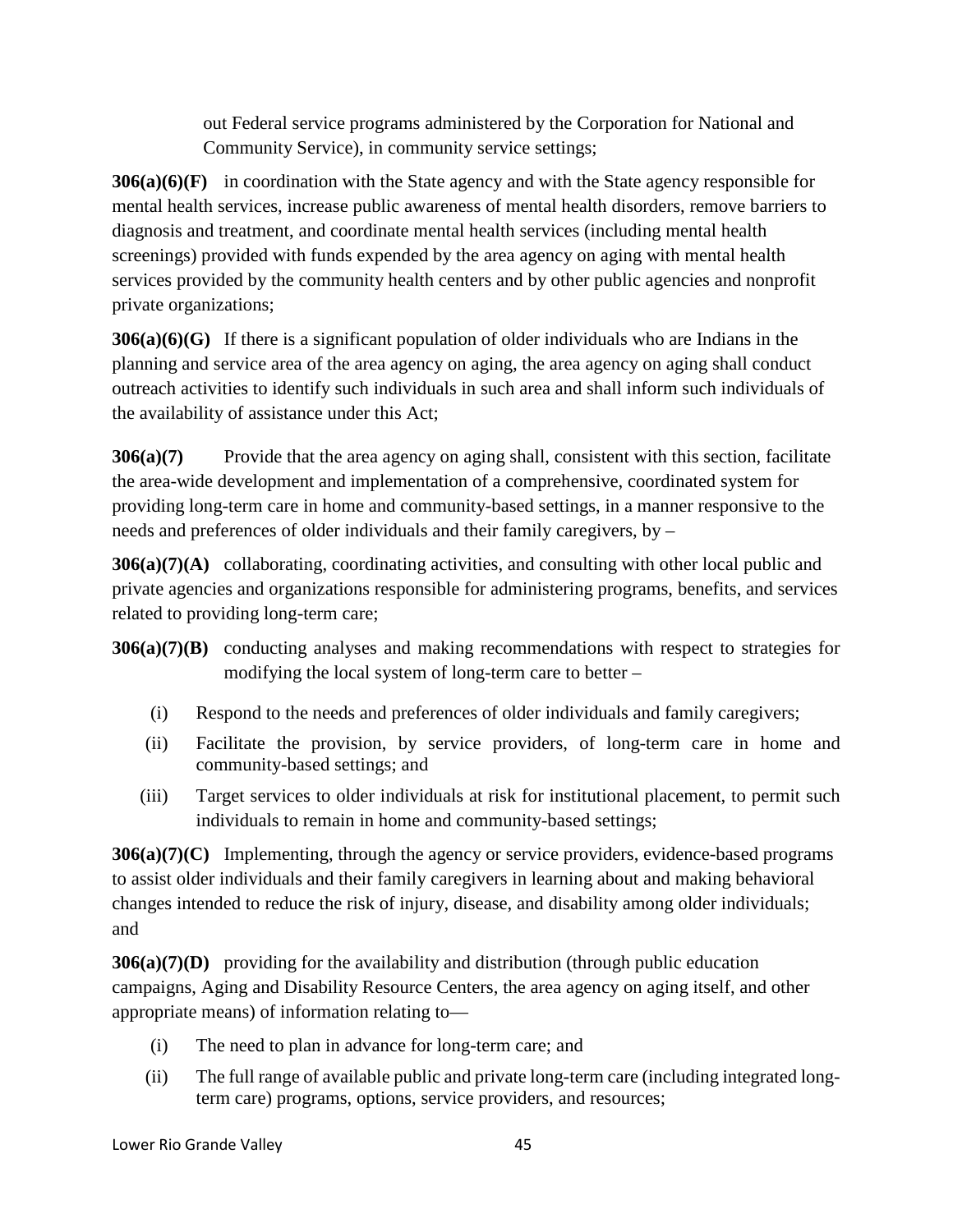**306(a)(8)** Provide that case management services provided through other Federal and State programs;

**306(a)(8)(A)** Not duplicate case management services provided through other Federal and State programs;

**306(a)(8)(B)** Be coordinated with services described in subparagraph (A); and

**306(a)(8)(C)** Be provided by a public agency or nonprofit private agency that –

- (i) Gives each older individual seeking services under this title a list of agencies that provide similar services within the jurisdiction of the area agency on aging;
- (ii) Gives each individual described in clause (i) a statement specifying that the individual has a right to make an independent choice of service providers and documents receipt by such individual of such statement;
- (iii) Has case managers acting as agents for the individuals receiving the services and not as promoters for the agency providing such services; or
- (iv) is located in a rural area and obtains a waiver of the requirements described in clauses (i) through (iii);

**306(a)(9)** provide assurances that the area agency on aging, in carrying out the State Long-Term Care Ombudsman program under section  $307(a)(9)$ , will expend not less that the total amount of funds appropriated under this Act and expended by the agency in fiscal year 2000 in carrying out such a program under this title;

**306(a)(10)** provides a grievance procedure for older individuals who are dissatisfied with or denied services under this title;

**306(a)(11)** provide information and assurances concerning services to older individuals who are Native Americans (referred to in this paragraph as 'older Native Americans'), including –

**306(a)(11)(A)** information concerning whether there is a significant population of older Native Americans in the planning and service area and if so, an assurance that the area agency on aging will pursue activities, including outreach, to increase access of those older Native Americans to programs and benefits provided under this title

**306(a)(11)(B)** an assurance that the area agency on aging will, to the maximum extent practicable, coordinate the services the agency provides under this title with services provided under title VI; and

**306(a)(11)(C)** an assurance that the area agency on aging will make services under the area plan available, to the same extent as such services are available to older individuals within the planning and services area, to older Native Americans; and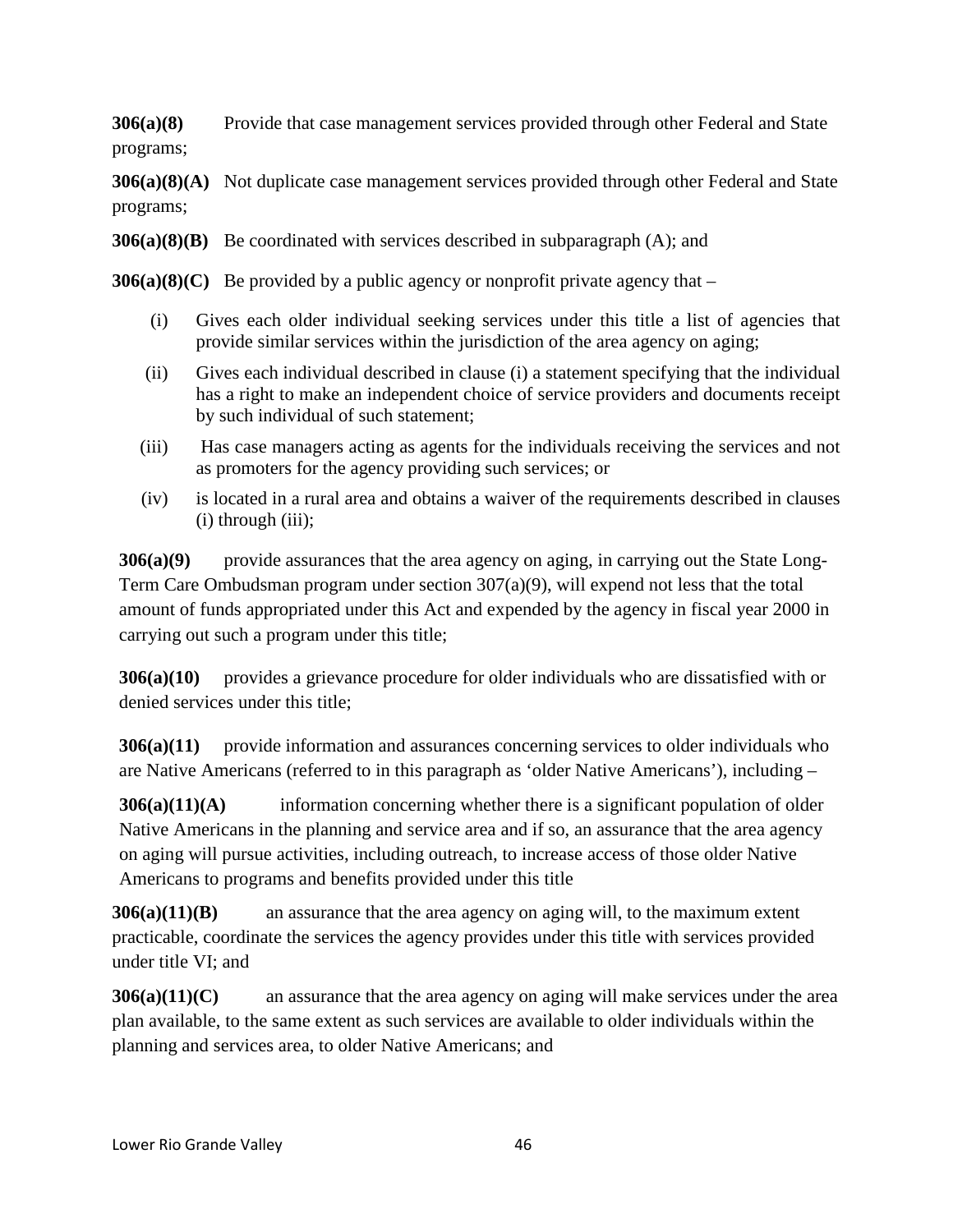**306(a)(12)** provide that the area agency on aging will establish procedures for coordination of services with entities conducting other Federal or federally assisted programs for older individuals at the local level, with particular emphasis on entities conducting programs described in section 203(b) within the planning and service area

**306(a)(13)** provide assurances that the area agency on aging will

**306(a)(13)(A)** maintain the integrity and public purpose of services provided, and service providers, under this title in all contractual and commercial relationships;

**306(a)(13)(B)** disclose to the Assistant Secretary and the State agency –

- (i) the identity of each nongovernmental entity with which such agency has a contract or commercial relationship relating to providing any service to older individuals; and
- (ii) the nature of such contract or such relationship;

**306(a)(13)(C)** demonstrate that a loss or diminution in the quantity or quality of the services provided, or to be provided, under this title by such agency has not resulted and will not result from such contract or such relationship;

**306(a)(13)(D)** demonstrate that the quantity or quality of the services to be provided under this title by such agency will be enhanced as a result of such contract or such relationship; and

**306(a)(13)(E)** on the request of the Assistant Secretary or the State, for the purpose of monitoring compliance with the Act (including conducting an audit), disclose all sources and expenditures of funds such agency receives or expends to provide services to older individuals;

- **306(a)(14)** provide assurances that preference in receiving services under this title will not be given by the area agency on aging to particular older individuals as a result of a contract or commercial relationship that is not carried out to implement this title
- **306(a)(15)** provide assurance that funds received under this title will be used—
- **306(a)(15)(A)** to provide benefits and services to older individuals, giving priority to older individuals identified in paragraph  $(4)(A)(i)$ ; and
- **306(a)(15)(B)** in compliance with the assurances specified in paragraph (13) and the limitations specified in section 212;

**306(a)(16)** provide, to the extent feasible, for the furnishing of services under this Act, consistent with self-directed care; and

**306(a)(17)** include information detailing how the area agency on aging will coordinate activities, and develop long-range emergency preparedness plans, with local and State emergency response agencies, relief organizations, local and State